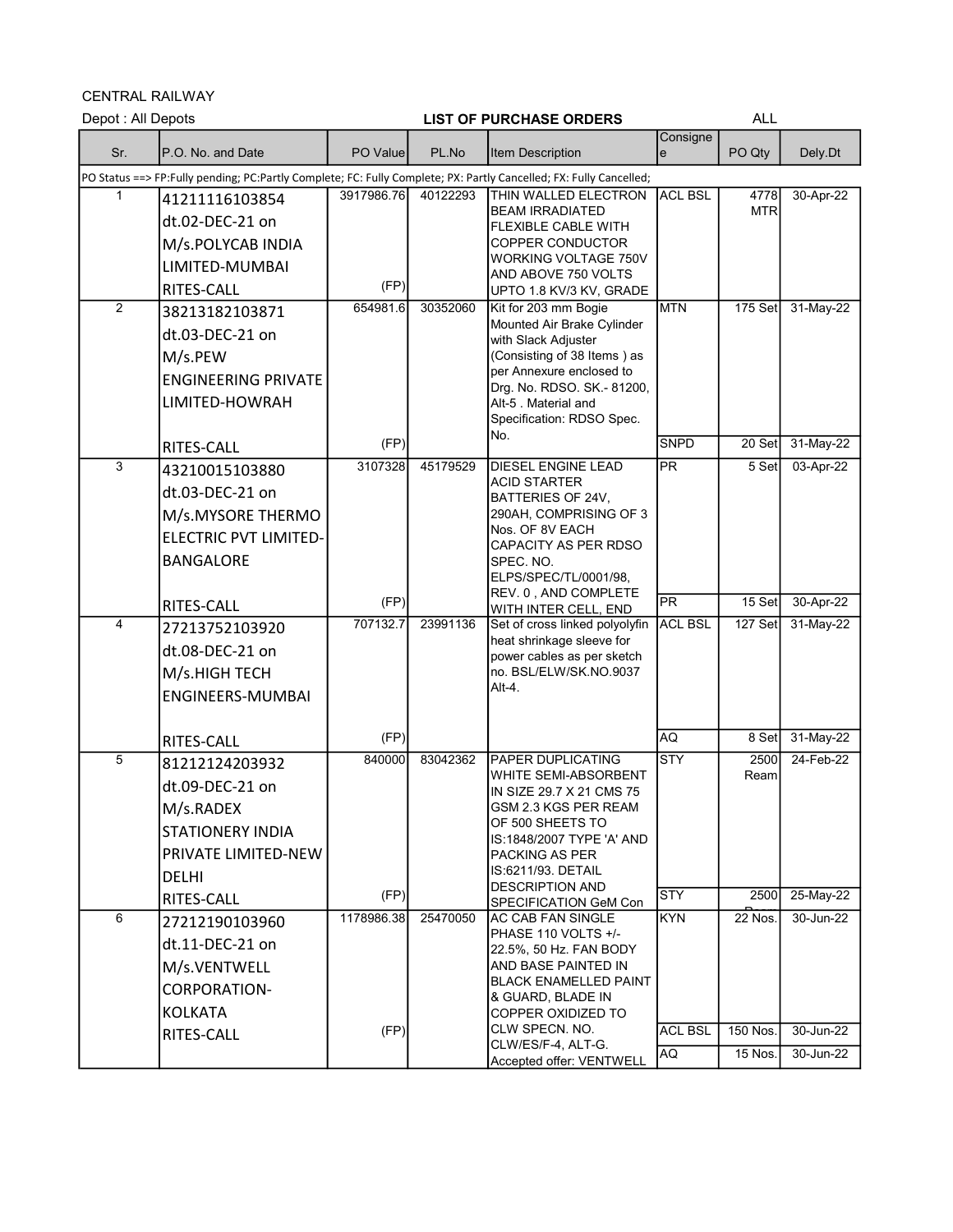| $\overline{7}$  | 38213232103961          | 1139880          | 37136203 | Face Plate for Buffer Plunger MTN                              |                      | 600 Nos.     | 26-Jan-22 |
|-----------------|-------------------------|------------------|----------|----------------------------------------------------------------|----------------------|--------------|-----------|
|                 | dt.12-DEC-21 on         |                  |          | to RDSO SKETCH-94254,<br>Alt-3, C.Rly. Alt-a. Material         |                      |              |           |
|                 | M/s.N.K. IRON           |                  |          | and Specification as per                                       |                      |              |           |
|                 | INDUSTRIES-AGRA         |                  |          | drawing.                                                       |                      |              |           |
|                 | RITES-CALL RITES-IC     | (FC)             |          |                                                                |                      |              |           |
| 8               | 48211214801064          | 553361.76        | 17454499 | <b>HOUSING BEARING</b>                                         | <b>PR</b>            | 6 Set        | 16-Mar-22 |
|                 | dt.16-DEC-21 on         |                  |          | <b>COMPLETE KIT</b><br>CONSISTING OF 11 ITEMS                  |                      |              |           |
|                 | M/s.Banaras             |                  |          | TO DLW DRG NO.K-                                               |                      |              |           |
|                 | Locomotive Works,       |                  |          | 1745037 ALT c PT<br>NO.17454499 DETAIL AS                      |                      |              |           |
|                 | Varanasi, Varanasi      |                  |          | UNDER:- 1.HOUSING                                              |                      |              |           |
|                 | RITES-CALL              | (FP)             |          | <b>BEARING</b><br><u>OU (QUE TUDE) OM DT</u>                   |                      |              |           |
| 9               | 38211478104033          | 3467489          | 38106334 | <b>BOGIE CENTRE PIVOT</b><br>BOTTOM FOR CASNUB                 | KWV                  | 275 Nos.     | 30-Sep-22 |
|                 | dt.20-DEC-21 on         |                  |          | BOGIE. TO RDSO DRG. NO.                                        |                      |              |           |
|                 | M/s.N.K. IRON           |                  |          | WD-85079 - S/2, ITEM NO. 1,                                    |                      |              |           |
|                 | <b>INDUSTRIES-AGRA</b>  |                  |          | ALT. NO. 26. MATERIAL<br>AND SPECIFICATION AS                  |                      |              |           |
|                 | RITES-CALL              | (FP)             |          | PER DRAWING.                                                   | <b>KWV</b>           | 276 Nos.     | 31-Jan-23 |
|                 |                         |                  |          |                                                                | WAGON/<br><b>BSL</b> | 222 Nos.     | 30-Apr-22 |
| 10              | 38210325104087          | 646173.9         | 33581009 | Refrigerating unit consisting                                  | PR                   | 5 Nos.       | 28-Feb-22 |
|                 | dt.22-DEC-21 on         |                  |          | of (1) Deep freezer<br>compartment, (2) Cooling                |                      |              |           |
|                 | M/s.S.D.ENGINEERS-      |                  |          | compartment, (3) Bottle                                        |                      |              |           |
|                 | SILVASSA                |                  |          | cooler compartment<br>conforming to RCF                        |                      |              |           |
|                 | RITES-CALL              | (FP)             |          | specification No. EDTS-                                        |                      |              |           |
| $\overline{11}$ | 38213633103843          | 978633           | 30210306 | Draw Hook Beam Reinforced MTN<br>for Draw Gear Arrangement     |                      | 970 Nos.     | 02-Aug-22 |
|                 | dt.01-DEC-21 on         |                  |          | to ICF Drg. No. T-2-1-602,                                     |                      |              |           |
|                 | M/s.ANAND SALES         |                  |          | Alt. m/2 and C. Rly. Alt-<br>a. Material and Specification     |                      |              |           |
|                 | CORPORATION-            |                  |          | as per drawing                                                 |                      |              |           |
|                 | <b>KOLKATA</b>          |                  |          |                                                                |                      |              |           |
|                 | RITES-CALL              | (FP)             |          |                                                                |                      |              |           |
| 12              | 38213511103861          | 1096550.4        | 30020724 | <b>Collar for Direct Mounted</b><br>Roller Bearing Arrangement | MTN                  | 1760<br>Nos. | 31-May-22 |
|                 | dt.02-DEC-21 on         |                  |          | to ICF Drg. No. T-0-2-628 Alt-                                 |                      |              |           |
|                 | M/s.JITEN STEEL         |                  |          | f/4 . Material and<br>specification as per drawing.            |                      |              |           |
|                 | <b>INDUSTRIES-MANDI</b> |                  |          |                                                                |                      |              |           |
|                 | <b>GOBINDGARH</b>       |                  |          |                                                                |                      |              |           |
|                 | RITES-CALL              | (FP)             |          |                                                                |                      |              |           |
| 13              | 90200668703873          | 4384358.44       | 90403502 | Mild Steel Plates 6 x 1500 x<br>6300 to the Specification      | <b>ACL BSL</b>       | 770 QTL.     | 31-Mar-22 |
|                 | dt.03-DEC-21 on         |                  |          | IS:2062:2011 Grade E 250 A                                     |                      |              |           |
|                 | M/s.TATA STEEL          |                  |          | Cu specn: IS: 2062/2011                                        |                      |              |           |
|                 | LIMITED-KOLKATA         |                  |          |                                                                |                      |              |           |
| 14              | RITES-CALL              | (FX)<br>784558.4 | 25378806 | SET OF BUSHES FOR WAP ACL BSL                                  |                      | 20 Set       | 31-Mar-22 |
|                 | 27213005103889          |                  |          | 1 LOCO BOGIE                                                   |                      |              |           |
|                 | dt.06-DEC-21 on         |                  |          | COMPRISING 10 ITEMS 296                                        |                      |              |           |
|                 | M/s.KRISTEEL            |                  |          | NOS. AS PER SKETCH NO.<br>BSL/ELW/SK.NO.7024 ALT-              |                      |              |           |
|                 | CORPORATION-            |                  |          | 5.                                                             |                      |              |           |
|                 | <b>MUMBAI</b>           |                  |          |                                                                |                      |              |           |
|                 | RITES-CALL              | (FP)             |          |                                                                |                      |              |           |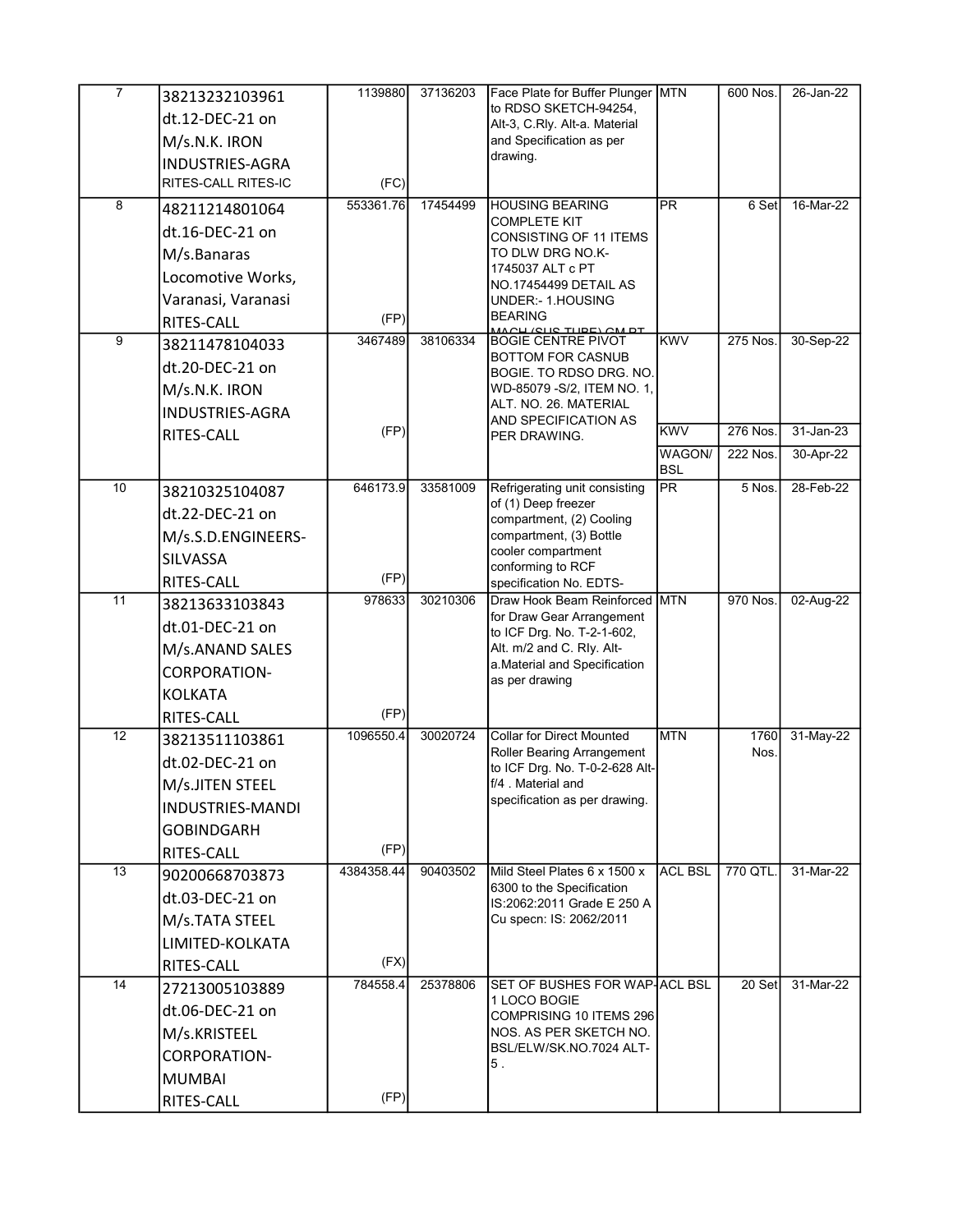| 15              | 38213367104154            | 9239636    | 33501002 | Primary Vertical Damper to                          | <b>MTN</b>     | 1341           | 30-Apr-22 |
|-----------------|---------------------------|------------|----------|-----------------------------------------------------|----------------|----------------|-----------|
|                 | dt.27-DEC-21 on           |            |          | RCF Drg. No. LW05102 Alt-d<br>Confirming to RDSO    |                | Nos.           |           |
|                 | M/s.SABO HEMA             |            |          | Specification No. RDSO/CG-                          |                |                |           |
|                 | <b>AUTOMOTIVE PRIVATE</b> |            |          | 18005 Rev-Nil.                                      |                |                |           |
|                 | LIMITED-ALWAR             |            |          |                                                     |                |                |           |
|                 |                           |            |          |                                                     |                |                |           |
|                 | RITES-CALL                | (FP)       |          |                                                     | <b>MTN</b>     | 1666           | 30-Sep-22 |
|                 |                           |            |          |                                                     | PUNE           | 162 Nos.       | 30-Apr-22 |
|                 |                           |            |          |                                                     | <b>PUNE</b>    | 163 Nos.       | 30-Sep-22 |
| 16              | 27213236104165            | 1342014    | 29420052 | PINION SHAFT 21 TEETH                               | KYN            | 14 Nos.        | 31-May-22 |
|                 | dt.28-DEC-21 on           |            |          | FOR WAG-9 AS PER RDSO<br>SPECN.NO.MP-0-2800-19      |                |                |           |
|                 | M/s.G.G.AUTOMOTIVE        |            |          | (REV-0.00) OCT-2005 &                               |                |                |           |
|                 | <b>GEARS LTD.-DEWAS</b>   |            |          | RDSO DRG NO.SKDP 3847.                              |                |                |           |
|                 |                           |            |          |                                                     |                |                |           |
|                 | RITES-CALL                | (FP)       |          |                                                     | <b>ACL BSL</b> | 19 Nos.        | 31-May-22 |
|                 |                           |            |          |                                                     | AQ             | <b>18 Nos.</b> | 31-May-22 |
| 17              | 27211072104171            | 1387949.04 | 25878300 | MAGNET VALVE FOR VCB<br>TYPE 20 CB & 22 CB OF       | <b>ACL BSL</b> | 36 Nos.        | 31-May-22 |
|                 | dt.28-DEC-21 on           |            |          | M/S. AREVA DRG. NO.                                 |                |                |           |
|                 | M/s.TRINITY HOUSE         |            |          | LSC.124 CODE 5260000.<br>Accepted offer: ROTEX      |                |                |           |
|                 | (INDIA) PVT. LTD.-        |            |          | VALVE MODEL 3486-5-                                 |                |                |           |
|                 | <b>MUMBAI</b>             |            |          | SB+110VDC-28 MARKETED                               |                |                |           |
|                 | RITES-CALL                | (FP)       |          | BY SEIL UNDER PART<br>CODE VORMONASO 01             |                |                |           |
| 18              | 48211227801120            | 1504123.5  | 30020487 | <b>AXLE BOX HOUSING</b><br>[FINISHED MACHINED] TO   | PR             | 150 Nos.       | 28-Feb-22 |
|                 | dt.29-DEC-21 on           |            |          | ICF DRG. NO. T-0-2-602, Alt-                        |                |                |           |
|                 | M/s.ICF Headquartes,      |            |          | u/14, ITEM NO. 2 SHEET<br>NO. 1 AND 2. MATERIAL     |                |                |           |
|                 | Chennai                   |            |          | AND SPECIFICATION TO                                |                |                |           |
|                 |                           |            |          | RDSO SPECIFICATION NO.                              |                |                |           |
|                 | RITES-CALL                | (FP)       |          | RDSO/2007/CG-08 WITH<br><u>AMMENDMENT CLID NO</u>   |                |                |           |
| 19              | 27213276104190            | 1698973.44 | 29380029 | <b>CAB ACTIVATING KEY</b><br>SWITCH (POS NO.125) AS | KYN            | 11 Nos.        | 30-Sep-22 |
|                 | dt.30-DEC-21 on           |            |          | PER CLW SPECN. NO.                                  |                |                |           |
|                 | M/s.HIND                  |            |          | CLW/ES/3/0074 ALT-A AND<br>ABB DOCUMENT NO 3EHP     |                |                |           |
|                 | ENTERPRISES-MUMBAI        |            |          | 590522P0001.                                        |                |                |           |
|                 | RITES-CALL                | (FP)       |          |                                                     | <b>ACL BSL</b> | 30 Nos.        | 30-Sep-22 |
|                 |                           |            |          |                                                     | AQ             | 55 Nos.        | 30-Sep-22 |
| 20              | 42211259104203            | 787060     | 31547473 | SET OF S. S. LOCK FOR                               | <b>MTN</b>     | 1900 Set       | 30-Apr-22 |
|                 | dt.31-DEC-21 on           |            |          | <b>BODYSIDE WINDOW</b>                              |                |                |           |
|                 | M/s.HINDUSTAN             |            |          | ARRANGEMENT TO<br>J&T/MTN DRG. NO. MISC             |                |                |           |
|                 | WAGON-HOWRAH              |            |          | SK-5382 ALT. NIL                                    |                |                |           |
|                 | RITES-CALL                | (FP)       |          | <b>MATERIAL AND</b><br>SPECIFICATION AS PER         | <b>SNPD</b>    | 1000 Set       | 30-Apr-22 |
| $\overline{21}$ | 38211117103892            | 1684137.3  | 38106188 | KEY BOLT WITH NUT.                                  | <b>KWV</b>     | 6000           | 31-Mar-22 |
|                 | dt.07-DEC-21 on           |            |          | SPRING WASHER & 4 DIA.<br>SPLIT PIN TO RDSO DRG.    |                | Nos.           |           |
|                 | M/s.VIJAY ENGINEERS-      |            |          | NO. SK-69594, ALT-36,                               |                |                |           |
|                 | <b>JALANDHAR</b>          |            |          | ITEM 9. SQUARE BOLT M20                             |                |                |           |
|                 |                           |            |          | X 70 LONG TO IS:2585-<br>2006, PROPERTY CLASS       |                |                |           |
|                 | RITES-CALL                | (FP)       |          | 4.8, SPRING WASHER TO                               | WAGON/         | 26000          | 31-Mar-22 |
|                 |                           |            |          | IS:3063-1994, AMEND.NO.1                            | <b>BSL</b>     | Nos.           |           |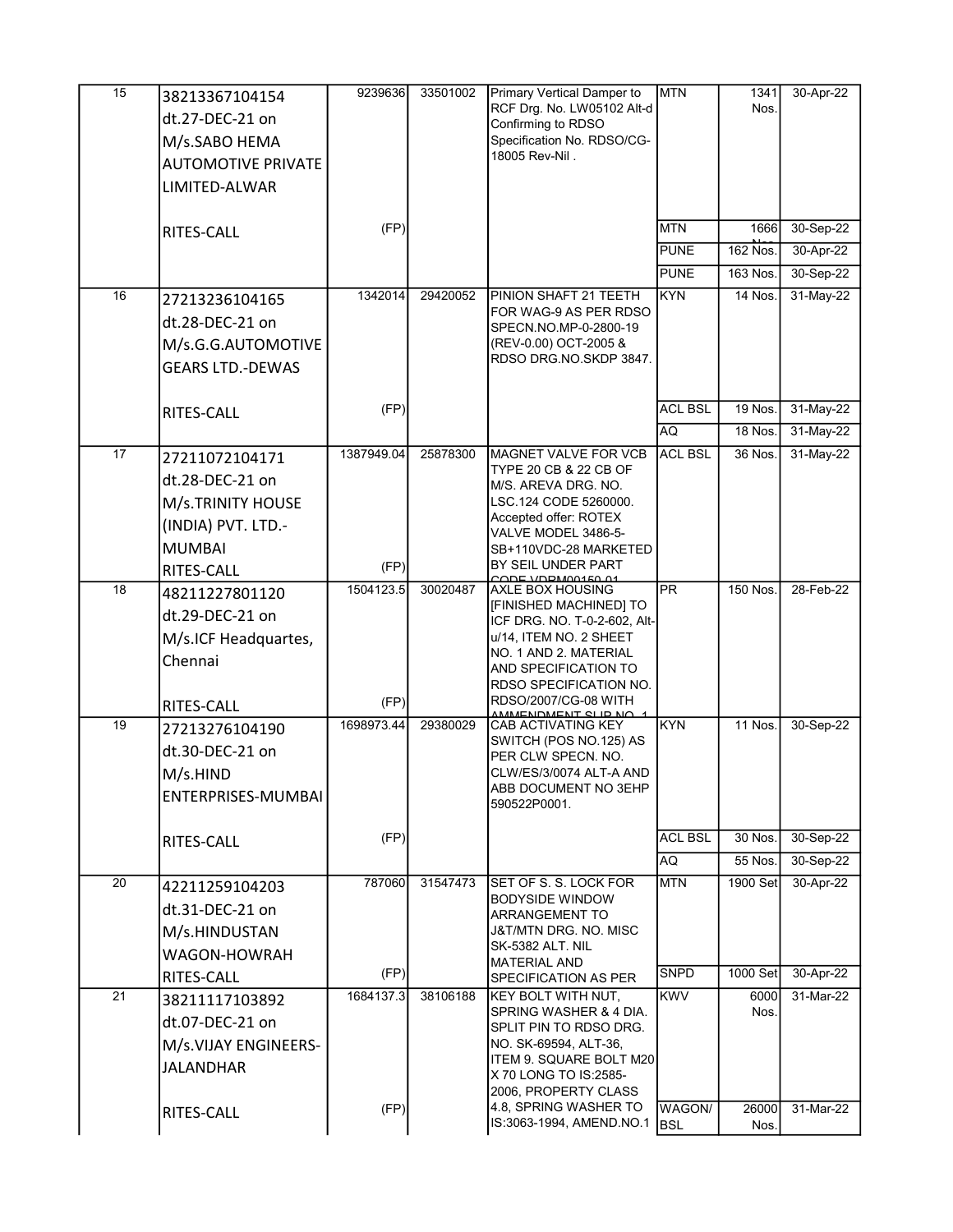|                 |                           |           |          |                                                               | WAGON/                   | 25900      | 30-Sep-22 |
|-----------------|---------------------------|-----------|----------|---------------------------------------------------------------|--------------------------|------------|-----------|
| $\overline{22}$ |                           | 3069711   | 31357957 |                                                               | <b>BSL</b><br><b>MTN</b> | Nos.       | 30-Apr-22 |
|                 | 42212033103894            |           |          | 203 mm AIR BRAKE<br><b>CYLINDER ASSEMBLY</b>                  |                          | 369 Nos.   |           |
|                 | dt.07-DEC-21 on           |           |          | (WITH SLACK ADJUSTER)                                         |                          |            |           |
|                 | M/s.RECON                 |           |          | TO RDSO DRG. NO. SK-<br>81200 ALT-5, ITEM NO.1                |                          |            |           |
|                 | <b>ENGINEERING CO P</b>   |           |          | TO 61, EXCEPT ITEM NO.                                        |                          |            |           |
|                 | LTD-KOLKATA               |           |          | 17, 18 & 19 (WORKING                                          |                          |            |           |
|                 | RITES-CALL                | (FP)      |          | STROKE 32mm). MATERIAL<br>AND CDECIEICATION AC                |                          |            |           |
| 23              | 27212888103909            | 586943.8  | 25208317 | Optocoupler type pulse<br>generator with integrated SS        | <b>KYN</b>               | 5 Nos.     | 30-Apr-22 |
|                 | dt.07-DEC-21 on           |           |          | to JB cable complete                                          |                          |            |           |
|                 | M/s.AUTOMETERS            |           |          | assembly of Autometer                                         |                          |            |           |
|                 | <b>ALLIANCE LTD-NOIDA</b> |           |          | Alliance Ltd.Make[IP-68<br>type]as per AAL Noida part         |                          |            |           |
|                 |                           |           |          | no.1910009200.Each set                                        |                          |            |           |
|                 | RITES-CALL                | (FP)      |          | consist.of.[A]P.G.assly[2                                     |                          |            |           |
| 24              | 27212200103910            | 1030063.3 | 25500053 |                                                               | KYN                      | 17 Nos.    | 30-Jun-22 |
|                 | dt.07-DEC-21 on           |           |          | <b>VOLTMETER TYPE</b><br>MOVING COIL with internal            |                          |            |           |
|                 | M/s.SONATA                |           |          | LED illuminated dial, range                                   |                          |            |           |
|                 | <b>INDUSTRIAL</b>         |           |          | scale range 0-1.8 kv to CLW<br>Specn. No. CLW/ES/1.2 ALT-     |                          |            |           |
|                 | ELECTRONICS-              |           |          | O. Accepted Make: Sonata.                                     |                          |            |           |
|                 | MUMBAI                    |           |          |                                                               |                          |            |           |
|                 | <b>RITES-CALL</b>         | (FP)      |          |                                                               | <b>ACL BSL</b>           | 220 Nos.   | 30-Jun-22 |
|                 |                           |           |          |                                                               | AQ                       | 8 Nos.     | 30-Jun-22 |
| 25              | 41211766103927            | 620208    | 41158921 | <b>NON ADHESIVE</b>                                           | <b>TMW</b>               | 36000      | 09-Mar-22 |
|                 | dt.09-DEC-21 on           |           |          | POLYIMIDE FILM TAPE 2<br>MIL THICK X 20 MM WIDE,              |                          | <b>MTR</b> |           |
|                 | M/s.MACO                  |           |          | AS PER SPEC. No.                                              |                          |            |           |
|                 | <b>CORPORATION INDIA</b>  |           |          | 4TMS.096.029 ALT-1. Make:                                     |                          |            |           |
|                 | PRIVATE LTD-Kolkata       |           |          | KANEKA NORTH AMERICA<br>LLC/USA                               |                          |            |           |
|                 |                           |           |          |                                                               |                          |            |           |
|                 | <b>RITES-CALL</b>         | (FP)      |          |                                                               |                          |            |           |
| 26              | 27212654103934            | 1994790   | 23664629 | <b>WHEEL SLIP DETECTION</b>                                   | <b>ACL BSL</b>           | 23 Nos.    | 30-Jun-22 |
|                 | dt.09-DEC-21 on           |           |          | RELAY QD TYPE TR-701<br>COMPLETE TO CLW                       |                          |            |           |
|                 | M/s.JAY SREE SUPPLY       |           |          | SPECN.NO. CLW/ES/R-28                                         |                          |            |           |
|                 | <b>AGENCY CALCUTTA</b>    |           |          | ALT.-J. Accepted offer as per                                 |                          |            |           |
|                 | <b>PVT LTD-KOLKATA</b>    |           |          | following paramaters: as per<br>following parameters. 1. Pick |                          |            |           |
|                 |                           |           |          | Up Current - 125 Amps Plus                                    |                          |            |           |
|                 | <b>RITES-CALL</b>         | (FP)      |          | Minu                                                          | <b>ACL BSL</b>           | 22 Nos.    | 30-Sep-22 |
|                 |                           |           |          |                                                               | <b>ACL BSL</b>           | 23 Nos.    | 31-Dec-22 |
|                 |                           |           |          |                                                               | <b>KYN</b>               | 2 Nos.     | 30-Jun-22 |
| 27              | 38213162103939            | 776440    | 30636188 | Stainless Steel Wash Basin                                    | <b>MTN</b>               | 700 Nos.   | 30-Apr-22 |
|                 | dt.09-DEC-21 on           |           |          | 'D'-Type with Mounting<br>Brackets to ICF Drg. No.            |                          |            |           |
|                 | M/s.SUJAL EXIM INDIA      |           |          | ICF/STD-6-3-020 Alt-d/Nil.                                    |                          |            |           |
|                 | <b>PVT LTD-SAHA</b>       |           |          | Material and Specification as                                 |                          |            |           |
|                 | AMBALA                    |           |          | per drawing.                                                  |                          |            |           |
|                 | RITES-CALL                | (FP)      |          |                                                               |                          |            |           |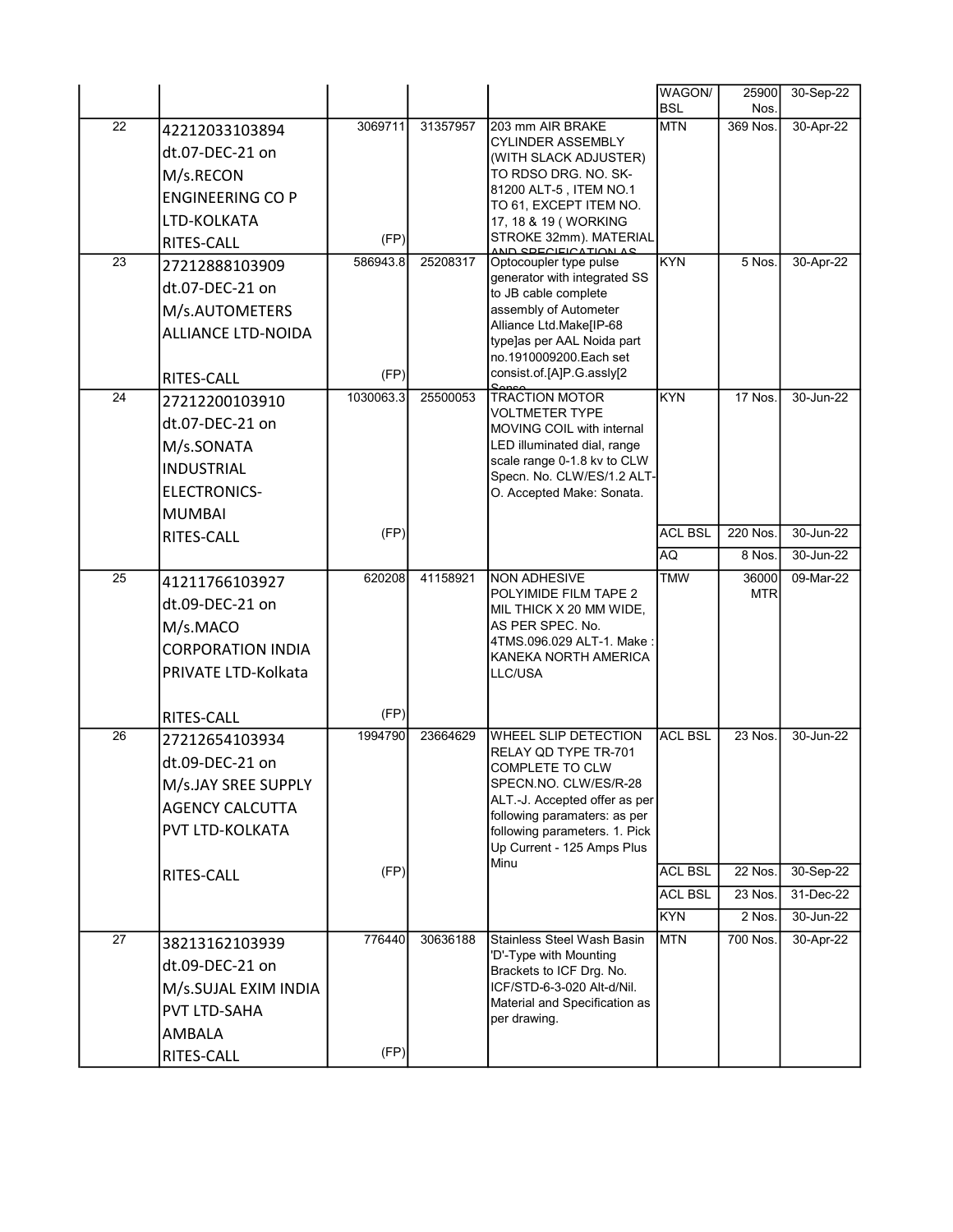| $\overline{28}$ | 85211629101226            | 531000     | 77900091 | <b>SET OF PU PAINTS FOR</b>                             | <b>MTN</b>     | 40 Set              | 31-Dec-21   |
|-----------------|---------------------------|------------|----------|---------------------------------------------------------|----------------|---------------------|-------------|
|                 | dt.15-DEC-21 on           |            |          | EMU MUTP PHASE-II<br><b>COACHES ONE SET</b>             |                |                     |             |
|                 | M/s.GS INDUSTRIES-        |            |          | <b>CONSISTS FOUR ITEMS</b>                              |                |                     |             |
|                 | <b>JALANDHAR</b>          |            |          | WITH TWO PACK 1) RAL-                                   |                |                     |             |
|                 | <b>RITES-CALL</b>         | (FP)       |          | 9018 PU PAPYRUS WHITE<br><b>METALLIC FINISH QTY/SET</b> |                |                     |             |
| 29              | 27211008104018            | 504450     | 25440652 | <b>IMPELLER FOR MVRH</b>                                | <b>ACL BSL</b> | 19 Nos.             | 30-Jun-22   |
|                 | dt.16-DEC-21 on           |            |          | TYPE MLBR 60-1HZ RPM<br>1470, As per CLW Specn.         |                |                     |             |
|                 | M/s.PROCONS               |            |          | No. CLW/ES/B-14. Accepted                               |                |                     |             |
|                 | ENTERPRISE-KOLKATA        |            |          | offer: As per firms drawing                             |                |                     |             |
|                 |                           |            |          | complying CLW specification<br>No: CLW/ES/B-14.         |                |                     |             |
|                 | RITES-CALL                | (FP)       |          |                                                         |                |                     |             |
| $\overline{30}$ | 27212688104038            | 3022983    | 25440512 | Foot cum flange mounted                                 | <b>ACL BSL</b> | 13 Nos.             | 31-May-22   |
|                 | dt.21-DEC-21 on           |            |          | three phase induction motor<br>(MVRH) as per RDSO       |                |                     |             |
|                 | M/s.ELMEC COM             |            |          | Specn. No. E-10/3/08 revised                            |                |                     |             |
|                 | AGENCIES-MALAD(W),        |            |          | of September 95 with<br>amendement no.1 & 2.            |                |                     |             |
|                 | <b>MUMBAI</b>             |            |          | Accepted: Foot cum flange                               |                |                     |             |
|                 |                           |            |          | mounted three phase<br>induction mo                     |                |                     |             |
|                 | RITES-CALL                | (FP)       |          |                                                         | <b>ACL BSL</b> | 12 Nos.             | 30-Sep-22   |
| $\overline{31}$ | 88211017100109            | 637200     | 81040416 | <b>COMPRESSED OXYGEN</b><br><b>GAS IN CYL.FOR</b>       | <b>KWV</b>     | 12000<br><b>CUM</b> | 31-Mar-22   |
|                 | dt.22-DEC-21 on           |            |          | INDUSTRIAL USE AT                                       |                |                     |             |
|                 | M/s.SHRI BALAJI           |            |          | AMBIENT TEMPERATURE                                     |                |                     |             |
|                 | <b>ENTERPRISES-</b>       |            |          | IS NO 309/2005 (IV<br>REVISION ) Cumt                   |                |                     |             |
|                 | <b>SOLAPUR</b>            |            |          |                                                         |                |                     |             |
|                 | RITES-CALL                | (PC)       |          |                                                         |                |                     |             |
| 32              | 43211018104089            | 15335053.4 | 45030832 | <b>BRUSHLESS ALTERNATOR MTN</b><br>25KW, 110/130V DC TO |                | 10 Nos.             | 22-Mar-22   |
|                 | dt.22-DEC-21 on           |            |          | <b>RDSO SPECIFICATION</b>                               |                |                     |             |
|                 | M/s.STESALIT LIMITED-     |            |          | nO.RDSO/PE/ SPECIAC/<br>0056-2014 [REV.1] WITH          |                |                     |             |
|                 | <b>BADDI</b>              |            |          | UNIVERSAAL TYPE                                         |                |                     |             |
|                 | RITES-CALL                | (FP)       |          | <b>RECTIFIER-CUM-</b>                                   | <b>MTN</b>     | 20 Nos.             | 30-Apr-22   |
|                 |                           |            |          | REGULATING EQUIPMENT<br><u><b>2 THE LENCTH OF</b></u>   | <b>PUNE</b>    | $2$ Nos.            | 30-Apr-22   |
| 33              | 27213616104132            | 3829005.6  | 29500060 | <b>Terminal fault</b><br>indication/diagnostics (Pos    | AQ             | 20 Nos.             | 30-Jun-22   |
|                 | dt.23-DEC-21 on           |            |          | No 436) as per CLW specn.                               |                |                     |             |
|                 | M/s.AUTOMETERS            |            |          | No. CLW/ES/3/0080 Alt-B<br>and ABB document No-         |                |                     |             |
|                 | <b>ALLIANCE LTD-NOIDA</b> |            |          | 3EHP590524R0001.                                        |                |                     |             |
|                 | <b>RITES-CALL</b>         | (FP)       |          |                                                         | AQ.            | 20 Nos.             | 30-Sep-22   |
| $\overline{34}$ | 70213137104157            | 650569.4   | 73034204 | <b>BOLT M.S.BLACK HEX</b>                               | WAGON/         | 7650 Kgs.           | 27-Mar-22   |
|                 | dt.27-DEC-21 on           |            |          | <b>HEAD ROUND BODY</b>                                  | <b>BSL</b>     |                     |             |
|                 | M/s.TANISHQ               |            |          | WITHOUT NUTS SIZE: M 16<br>X 50 MM LONG TO              |                |                     |             |
|                 | <b>ENTERPRISES-</b>       |            |          | IS:1363/PART-I/2002.                                    |                |                     |             |
|                 | LUDHIANA                  |            |          | (FOURTH<br>REVISION.)PROPERTY                           |                |                     |             |
|                 | RITES-CALL                | (FP)       |          | <b>CLASS 4.6 MATERIAL</b>                               | <b>ACL BSL</b> | 233 Kgs.            | 27-Mar-22   |
|                 |                           |            |          | SHOULD BE PACKED IN<br>DOUBLE GUNNY BAGS.)              | <b>PUNE</b>    | 547 Kgs.            | $27-Mar-22$ |
|                 |                           |            |          |                                                         | <b>NGP</b>     | 52 Kgs.             | 27-Mar-22   |
|                 |                           |            |          |                                                         |                |                     |             |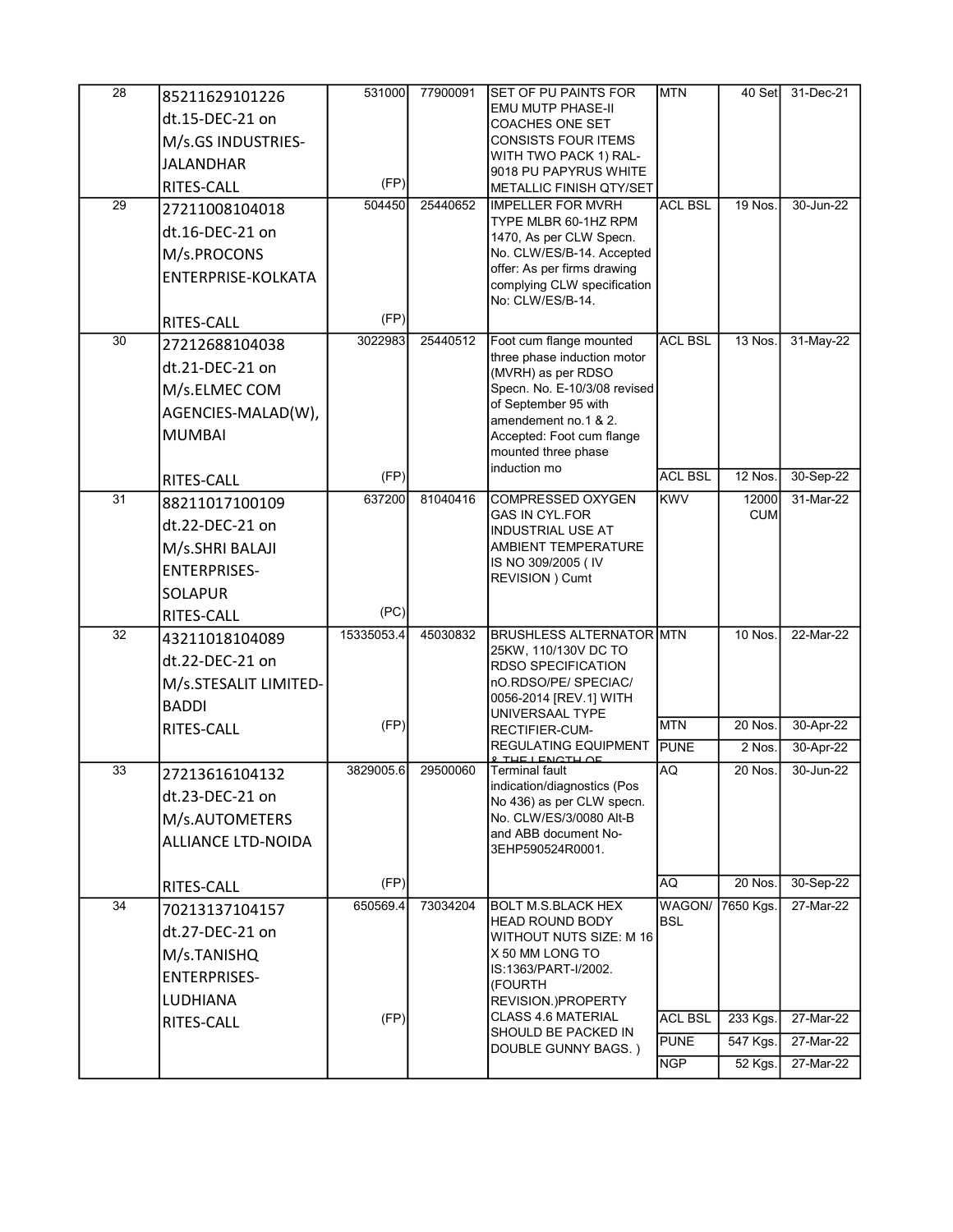| $\overline{35}$ | 38213364104158            | 2006188.8 | 33509001 | <b>Secondary Vertical Damper</b>                                | <b>LTT</b>               | 409 Nos.   | 31-Aug-22 |
|-----------------|---------------------------|-----------|----------|-----------------------------------------------------------------|--------------------------|------------|-----------|
|                 | dt.27-DEC-21 on           |           |          | to RCF Drg. No. LW05101<br>Alt e Confirming to RDSO             |                          |            |           |
|                 | M/s.SABO HEMA             |           |          | Specification No. RDSO/CG-                                      |                          |            |           |
|                 | <b>AUTOMOTIVE PRIVATE</b> |           |          | 18005 Rev-Nil.                                                  |                          |            |           |
|                 | LIMITED-ALWAR             |           |          |                                                                 |                          |            |           |
|                 |                           |           |          |                                                                 |                          |            |           |
|                 | RITES-CALL                | (FP)      |          |                                                                 | PUNE                     | 53 Nos.    | 31-Aug-22 |
| 36              | 38211495104168            | 549644    | 30050868 | Compensating Ring for Bogie MTN                                 |                          | 400 Nos.   | 31-May-22 |
|                 | dt.28-DEC-21 on           |           |          | <b>Bolster Suspension to ICF</b><br>Drg. No. T-0-5-622 Alt-f/2, |                          |            |           |
|                 | M/s.SHREE BALAJI          |           |          | Item No. 1. Material &                                          |                          |            |           |
|                 | <b>IRON STORE-HOWRAH</b>  |           |          | Specification as per drawing.                                   |                          |            |           |
|                 |                           |           |          |                                                                 |                          |            |           |
|                 | RITES-CALL                | (FP)      |          |                                                                 | <b>MTN</b>               | 1000       | 30-Apr-22 |
|                 |                           |           |          |                                                                 | <b>WB</b>                | $300$ Nos. | 31-May-22 |
| $\overline{37}$ | 85211690801277            | 529636    | 75904214 | <b>DECORATIVE</b><br><b>THERMOSETTING</b>                       | <b>MTN</b>               | 400 Nos.   | 29-Mar-22 |
|                 | dt.29-DEC-21 on           |           |          | SYNTHETIC RESIN                                                 |                          |            |           |
|                 | M/s.PRINCIPAL CHIEF       |           |          | <b>BONDED LAMINATED</b>                                         |                          |            |           |
|                 | MATERIALS MANAGER,        |           |          | SHEET STAR DUST GREY<br>FOR USE IN COACHING                     |                          |            |           |
|                 | <b>CHURCHGATE</b>         |           |          | <b>STOCK TO RDSO</b>                                            |                          |            |           |
|                 |                           |           |          | SPECIFICATION NO. STR C-                                        |                          |            |           |
|                 | RITES-CALL                | (FP)      |          | K 514, AMENDMENT SLIP<br>NO. 4 OF OCT. 2013. SIZE               |                          |            |           |
| 38              | 27213425104180            | 1396176   | 29500047 | PRESSURE SENSOR FOR                                             | KYN                      | 5 Nos.     | 30-Jun-22 |
|                 | dt.29-DEC-21 on           |           |          | OIL CIRUCIT<br><b>TRANSFORMER AS PER</b>                        |                          |            |           |
|                 | M/s.TROLEX INDIA PVT      |           |          | <b>CLW</b>                                                      |                          |            |           |
|                 | LTD-BANGALORE             |           |          | SPEC.NO.CLW/ES/3/0035                                           |                          |            |           |
|                 |                           |           |          | ALT-G AND ABB PRODUCT<br>NO-3EHN 424142 R5000.                  |                          |            |           |
|                 | RITES-CALL                | (FP)      |          | Accepted offer: MAKE<br>TOOL EV DADT                            | AQ                       | 29 Nos.    | 30-Jun-22 |
| 39              | 48211231801125            | 678720    | 30057309 | AIR SPRING ASSEMBLY                                             | <b>PR</b>                | 6 Nos.     | 30-Mar-22 |
|                 | dt.30-DEC-21 on           |           |          | 180 KN. CAPACITY TO<br>RDSO STR NO. C-K-406                     |                          |            |           |
|                 | M/s.PRINCIPAL CHIEF       |           |          | <b>REV.2 WITH AMENDMENT-</b>                                    |                          |            |           |
|                 | MATERIALS MANAGER,        |           |          | 3, AS PER RDSO<br>APPROVED DRAWING.                             |                          |            |           |
|                 | <b>CHURCHGATE</b>         |           |          | THIS ITEM IS RESERVED                                           |                          |            |           |
|                 |                           |           |          | <b>FOR PROCUREMENT</b>                                          |                          |            |           |
|                 | RITES-CALL                | (FP)      |          | FROM RDSO APPROVED<br>SOURCES ONLY.                             |                          |            |           |
| 40              | 38213573104197            | 526298.88 | 38100848 | <b>ROUND PLATE WITH</b>                                         | WAGON/                   | 250 Nos.   | 01-Apr-22 |
|                 | dt.31-DEC-21 on           |           |          | STOPPER SPRING FOR<br>NLB BOGIES TO DRG. NO.                    | <b>BSL</b>               |            |           |
|                 | M/s.AVADH RAIL            |           |          | AAL-021101/N, ALT-1 OR                                          |                          |            |           |
|                 | <b>INFRA LIMITED-</b>     |           |          | LATEST, ITEM NO. 3 & 6                                          |                          |            |           |
|                 | <b>HARIDWAR</b>           |           |          | <b>MATERIAL AND</b><br>SPRCIFICATION AS PER                     |                          |            |           |
|                 | RITES-CALL                | (FP)      |          | <b>RDSO'S SPECIFICATION</b>                                     | <b>WAGON/</b>            | 270 Nos.   | 31-May-22 |
|                 |                           |           |          | NO.WD-38-MISC-2004 REV-<br>1 OF JANUARY 2008                    | <b>BSL</b><br><b>KWV</b> | 692 Nos.   | 31-May-22 |
| 41              |                           | 1247590.4 | 41150016 | SET OF (1) FINISHING                                            | TMW                      | 160 Set    | 30-Apr-22 |
|                 | 41213947103859            |           |          | <b>VRNISH TO</b>                                                |                          |            |           |
|                 | dt.02-DEC-21 on           |           |          | SPECIFICATION No.A0209                                          |                          |            |           |
|                 | M/s.3A ASSOCIATES         |           |          | IN 3 KG PACK- 1 NO. (2.)<br>THINNER AS PER SPEC                 |                          |            |           |
|                 | INCORPORATED-VAPI         |           |          | NO.A-0152 IN 1 KG PACK-1                                        |                          |            |           |
|                 |                           |           |          | NO. ONE SET CONSISTS                                            |                          |            |           |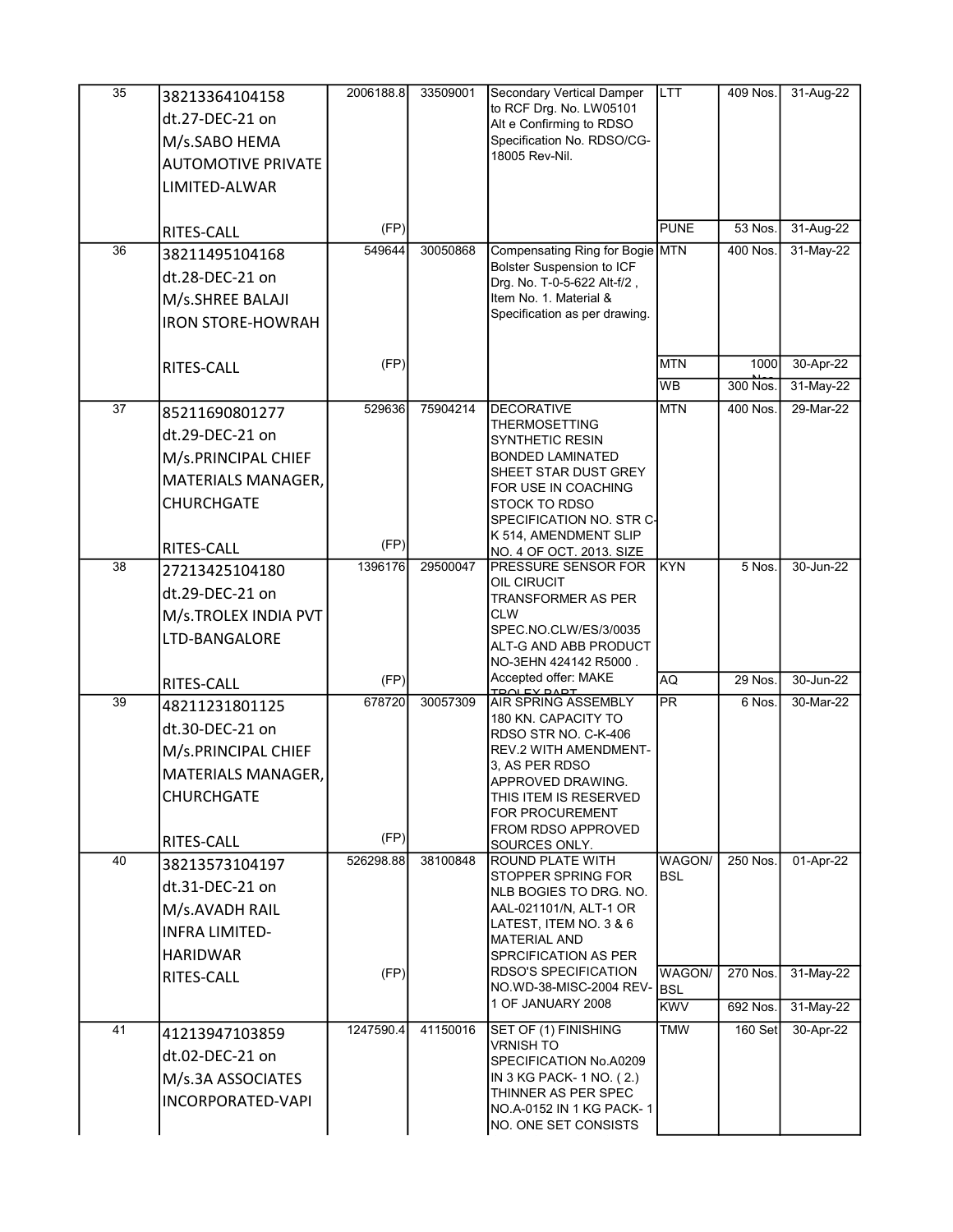|    | <b>RITES-CALL</b>        | (FP)      |          | OF TWO ITEMS NOTE :<br>$ck$ from $01$ $kc$               | <b>TMW</b>     | 160 Set        | 31-Aug-22   |
|----|--------------------------|-----------|----------|----------------------------------------------------------|----------------|----------------|-------------|
| 42 | 90200755703877           | 15680430  | 90412608 | M.S.Plate 50mm Thick x                                   | <b>MMR</b>     | 2500           | 31-Mar-22   |
|    | dt.03-DEC-21 on          |           |          | 2500 mm Width x 12000mm<br>length to IS:2062/II E 250 GR |                | QTL.           |             |
|    | M/s.STEEL AUTHORITY      |           |          | <b>BO With Furnance</b>                                  |                |                |             |
|    | OF INDIA LIMITED-        |           |          | normalizetion with UST as                                |                |                |             |
|    | <b>KOLKATA</b>           |           |          | per ASTM A435/A 435 M-90.<br>(PL close Old TPL           |                |                |             |
|    |                          |           |          | 90426459)                                                |                |                |             |
|    | RITES-CALL               | (FP)      |          |                                                          |                |                |             |
| 43 | 38213592103882           | 792960    | 30050807 | <b>Upper Rubber Washer for</b>                           | <b>MTN</b>     | 700 Nos.       | 10-Feb-22   |
|    | dt.03-DEC-21 on          |           |          | Bogie Bolster Suspension to<br>ICF DRG. NO. T-0-5-618    |                |                |             |
|    | M/s.ELASTOMER            |           |          | ALT-6/p. MATERIAL AND                                    |                |                |             |
|    | <b>LINING WORKS-</b>     |           |          | SPECIFICATION AS PER<br>DRAWING. This item is            |                |                |             |
|    | <b>AMBERNATH</b>         |           |          | restricted for procurement                               |                |                |             |
|    | RITES-CALL               | (FP)      |          | from ICF approved source                                 | lpr            | 700 Nos.       | $31-May-22$ |
| 44 | 27212153103900           | 651360    | 23562365 | <b>BUSHING DOUBLE POLE</b>                               | <b>ACL BSL</b> | 3 Nos.         | 30-Jun-22   |
|    | dt.07-DEC-21 on          |           |          | TO M/S.ADTRANZ PT.NO.<br>S1601 DRG.NO. AG                |                |                |             |
|    | M/s.ANANTASHREE          |           |          | 207811R1, OR M/S AAL                                     |                |                |             |
|    | ENGINEERS-GAUTAM         |           |          | PT.NO.G-1601 SPARE FOR<br>TAP CHANGER TYPE NO            |                |                |             |
|    | <b>BUDDH NAGAR</b>       |           |          | 32.                                                      |                |                |             |
|    |                          |           |          |                                                          |                |                |             |
|    | RITES-CALL               | (FP)      |          |                                                          |                |                |             |
| 45 | 41211811103903           | 3540000   | 41151331 | Acide anhydride MHAC-P for TMW<br>HS-15250 arm as per    |                | 400 Kgs.       | 06-Apr-22   |
|    | dt.07-DEC-21 on          |           |          | specification No. AO-                                    |                |                |             |
|    | M/s.SAINI ELECTRICAL     |           |          | 274.Alt.1.RDSO/2008/EL/Sp                                |                |                |             |
|    | <b>AND ENGINEERING</b>   |           |          | ec/0078 { Rev-0 }. ( Item<br>shelf life 12 months) firm  |                |                |             |
|    | <b>WORKS-NAVI MUMBAI</b> |           |          | offer - Fine hard 290 C make                             |                |                |             |
|    |                          |           |          | fine finish Taloja,                                      |                |                |             |
|    |                          |           |          |                                                          |                |                |             |
|    | RITES-CALL               | (FP)      |          |                                                          | <b>TMW</b>     | 800 Kgs.       | 31-May-22   |
|    |                          |           |          |                                                          | <b>TMW</b>     | 800 Kgs.       | 31-Oct-22   |
| 46 | 50213021103936           | 3398400   | 50180010 | 100V,15W,4 Ohm saloon<br>loud speaker with matching      | <b>VVH</b>     | 500 Nos.       | 07-Jun-22   |
|    | dt.09-DEC-21 on          |           |          | transformer and 4 pin Wago                               |                |                |             |
|    | M/s.PT                   |           |          | male connector with<br>protective grill as per Drg No.   |                |                |             |
|    | <b>COMMUNICATION</b>     |           |          | SNPD/RS/SK/CE/59 and                                     |                |                |             |
|    | <b>SYSTEMS PRIVATE</b>   |           |          | compatible for PIS system in                             |                |                |             |
|    | LIMITED-GAUTAM           |           |          | Siemens AC/DC EMU rake                                   |                |                |             |
|    | <b>BUDDHA NAGAR</b>      |           |          |                                                          |                |                |             |
|    | RITES-CALL               | (FP)      |          |                                                          | <b>KALVA</b>   | 400 Nos.       | 07-Jun-22   |
| 47 | 27211406103967           | 712137.49 | 25724216 | NYLON CABLE TIE TYPE-2 KYN<br><b>FOR ELECTRIC</b>        |                | 390 HDS        | 31-Mar-22   |
|    | dt.13-DEC-21 on          |           |          | <b>LOCOMOTIVE AS PER</b>                                 |                |                |             |
|    | M/s.SAM ELECTRICALS-     |           |          | CLW SPECN. NO.<br>CLW/ES/C-38, ALT-E.                    |                |                |             |
|    | <b>MUMBAI</b>            |           |          | <b>ACCEPTED OFFER:</b>                                   |                |                |             |
|    |                          |           |          | SURELOCK MAKE SIZE 300                                   |                |                |             |
|    | RITES-CALL               | (FP)      |          | MM LENGTH X 7 MM<br>WIDTH X 1.60 MM                      | <b>ACL BSL</b> | 2193           | 31-Mar-22   |
|    |                          |           |          | THICKNESS TOLRANCE                                       | <b>AQ</b>      | <b>450 HDS</b> | 31-Mar-22   |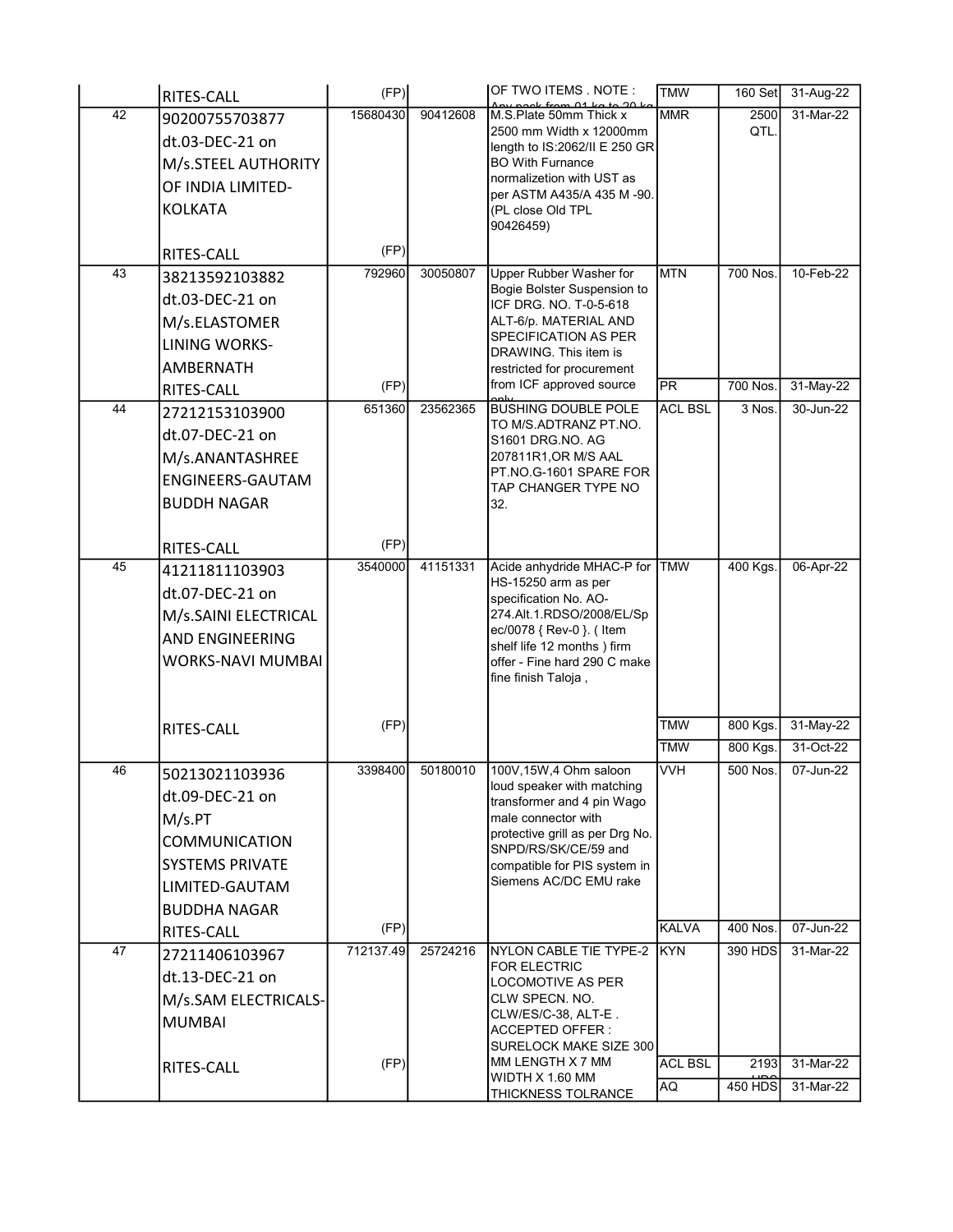| 48 | 38213531103975          | 1539380.8  | 38106164 | <b>WEDGE FOR CASNUB</b>                                  | <b>KWV</b>           | 768 Nos.      | 31-May-22 |
|----|-------------------------|------------|----------|----------------------------------------------------------|----------------------|---------------|-----------|
|    | dt.13-DEC-21 on         |            |          | <b>BOGIE TO DRG NO. RDSO</b><br>SK-77579, ALT-7 MATERIAL |                      |               |           |
|    | M/s.ORIENT STEEL        |            |          | AND SPECIFICATION AS                                     |                      |               |           |
|    | <b>AND INDUSTRIES</b>   |            |          | PER DRAWING.                                             |                      |               |           |
|    | LIMITED-FARIDABAD       |            |          |                                                          |                      |               |           |
|    |                         |            |          |                                                          |                      |               |           |
|    | <b>RITES-CALL</b>       | (FP)       |          |                                                          | WAGON/<br><b>BSL</b> | 650 Nos.      | 31-May-22 |
| 49 | 42211466104021          | 572205.6   | 31758617 | Set of spares of M/s Schunk                              | <b>MTN</b>           | 11 Set        | 30-Jun-22 |
|    | dt.17-DEC-21 on         |            |          | Metal and Carbon India Pvt.<br>Ltd. make panto type WPL  |                      |               |           |
|    | M/s.SETH TRADERS-       |            |          | 23.03.for Lightweight PAN                                |                      |               |           |
|    | <b>MUMBAI</b>           |            |          | Pantograph [1] BALL JOINT<br>PART NO. 909010012100 -     |                      |               |           |
|    | <b>RITES-CALL</b>       | (FP)       |          | Qty-01 No. [2]. CAM PART                                 | KALVA                | 4 Set         | 30-Jun-22 |
| 50 | 27211008104037          | 2062299.22 | 25440652 | <b>IMPELLER FOR MVRH</b><br>TYPE MLBR 60-1HZ RPM         | <b>ACL BSL</b>       | 76 Nos.       | 30-Jun-22 |
|    | dt.21-DEC-21 on         |            |          | 1470, As per CLW Specn.                                  |                      |               |           |
|    | M/s.R.P.MACHINE         |            |          | No. CLW/ES/B-14. Accepted                                |                      |               |           |
|    | TOOLS-GAZIABAD          |            |          | offer: IMPELLER FOR MVRH<br>TYPE MLBR 60-1HZ RPM         |                      |               |           |
|    | RITES-CALL              | (FP)       |          | 1470, As per UR DRG. NO.                                 |                      |               |           |
| 51 | 38213663103841          | 2516066.8  | 38034633 | LOCKING PLATE FOR AAR KWV                                |                      | 8700          | 02-Jun-22 |
|    | dt.01-DEC-21 on         |            |          | STD. CLASS - E<br><b>CARTRIDGE BEARING TO</b>            |                      | Nos.          |           |
|    | M/s.MERICO              |            |          | RDSO'S DRG. NO.WD-                                       |                      |               |           |
|    | <b>ENGINEERING-</b>     |            |          | 87019-S-1, ALT. NO-2 AND<br><b>CONFIRMING TO RDSO's</b>  |                      |               |           |
|    | <b>HOWRAH</b>           |            |          | SPECIFICATION NO AB/RB-                                  |                      |               |           |
|    | RITES-CALL              | (FP)       |          | 39-2002, REV-4 OF FEB-<br>2018                           | WAGON/               | 30000         | 02-Jun-22 |
|    |                         |            |          |                                                          | BSL<br>WAGON/        | Nos.<br>38000 | 30-Nov-22 |
|    |                         |            |          |                                                          | <b>BSL</b>           | Nos.          |           |
| 52 | 41211116103853          | 5876980.14 | 40122293 | THIN WALLED ELECTRON                                     | <b>ACL BSL</b>       | 7167          | 30-Apr-22 |
|    | dt.02-DEC-21 on         |            |          | <b>BEAM IRRADIATED</b><br><b>FLEXIBLE CABLE WITH</b>     |                      | <b>MTR</b>    |           |
|    | M/s.QUADRANT            |            |          | COPPER CONDUCTOR                                         |                      |               |           |
|    | <b>CABLES PVT LTD-</b>  |            |          | WORKING VOLTAGE 750V<br>AND ABOVE 750 VOLTS              |                      |               |           |
|    | <b>MOHALI</b>           |            |          | UPTO 1.8 KV/3 KV, GRADE                                  |                      |               |           |
|    | RITES-CALL              | (FP)       |          | SIZE 19 X 2.5 SQ. MM AS<br><u>DED DNSA SDEANLNA</u>      |                      |               |           |
| 53 | 38213234103860          | 586460     | 30021030 | <b>RETAINING RING FOR</b>                                | <b>MTN</b>           | 1000          | 09-Apr-22 |
|    | dt.02-DEC-21 on         |            |          | <b>DIRECT MOUNTED</b><br>ROLLER ARRANGEMENT              |                      | Nos.          |           |
|    | M/s.JITEN STEEL         |            |          | TO ICF DRG. NO. T-0-2-621,                               |                      |               |           |
|    | <b>INDUSTRIES-MANDI</b> |            |          | ALT - h/4 . MATERIAL &<br>SPECIFICATION AS PER           |                      |               |           |
|    | <b>GOBINDGARH</b>       |            |          | <b>DRAWING</b>                                           |                      |               |           |
|    | RITES-CALL              | (FP)       |          |                                                          |                      |               |           |
| 54 | 41211443804047          | 3802600    | 40301760 | WINDING WIRE FOR 3-                                      | <b>TMW</b>           | 2500 Kgs.     | 30-Apr-22 |
|    | dt.21-DEC-21 on         |            |          | PHASE TM STATOR BARE<br>SIZE 4.0 X 2.0 MM, SPECN.        |                      |               |           |
|    | M/s.DMW/Patiala,        |            |          | HIFE 650030 ALT-4.                                       |                      |               |           |
|    | Patiala                 |            |          |                                                          |                      |               |           |
|    | RITES-CALL              | (FP)       |          |                                                          |                      |               |           |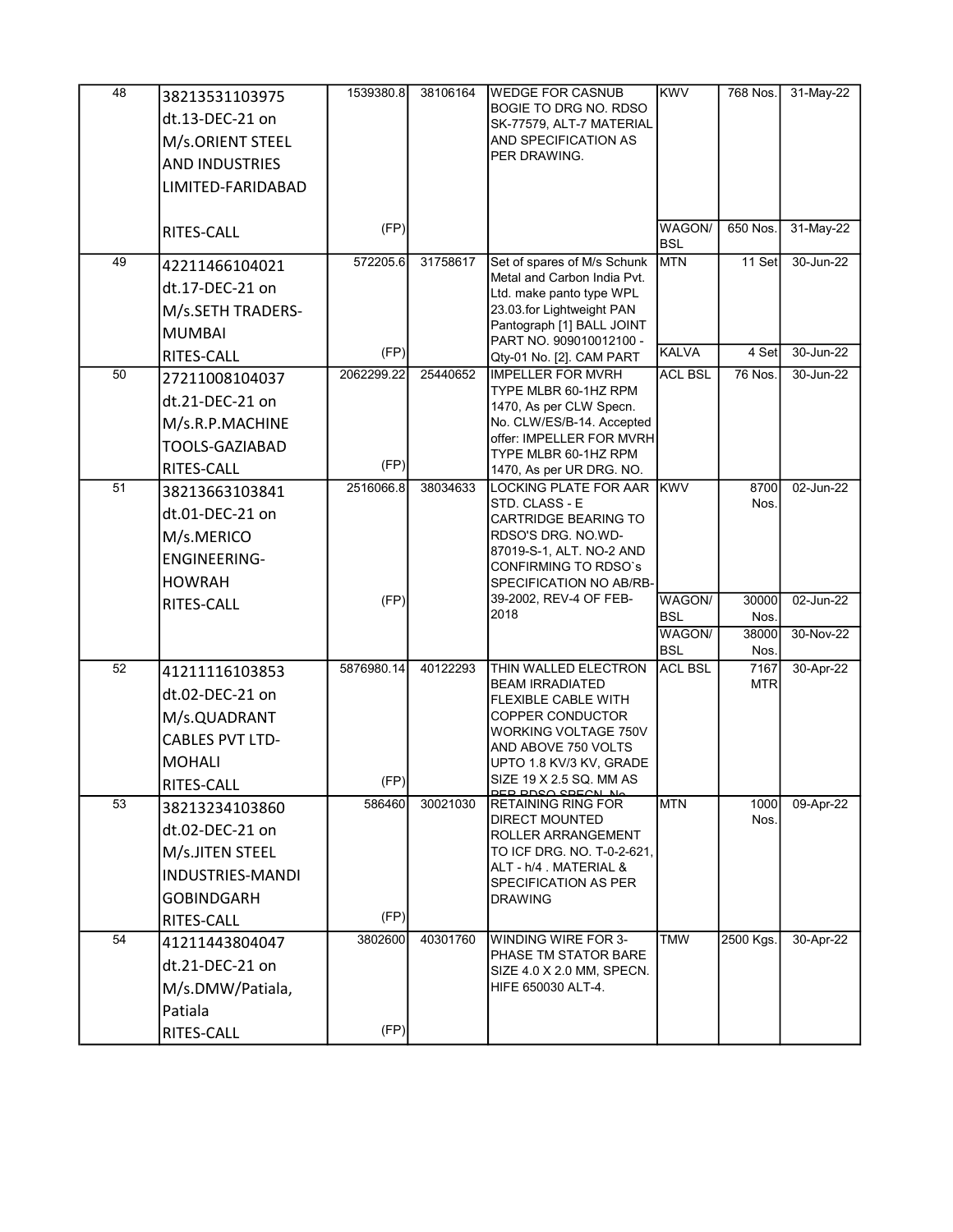| 55 | 27212632104076<br>dt.21-DEC-21 on<br>M/s.AUTOMETERS<br><b>ALLIANCE LTD-NOIDA</b><br>RITES-CALL                             | 5498466.06<br>(FP) | 23664009 | HV OVERLOAD RELAY<br>(QLM) WITH MECHANICAL<br><b>INTERLOCKING</b><br><b>ARRANGEMENT HAVING 2</b><br>NC INTERLOCK TYPE D-I<br>AS PER CLW SPECN NO.<br>CLW.ES.R-27 ALT-Z.<br>Accepted Offer: AAL Part no. ACL BSL<br>KA210013R0018M. Relay                                                  | <b>ACL BSL</b><br><b>KYN</b> | 25 Nos.<br>24 Nos.<br>2 Nos. | 31-May-22<br>31-Dec-22<br>31-May-22 |
|----|----------------------------------------------------------------------------------------------------------------------------|--------------------|----------|-------------------------------------------------------------------------------------------------------------------------------------------------------------------------------------------------------------------------------------------------------------------------------------------|------------------------------|------------------------------|-------------------------------------|
| 56 | 27212663104117<br>dt.23-DEC-21 on<br>M/s.FAIVELEY<br><b>TRANSPORT RAIL</b><br><b>TECHNOLOGIES INDIA</b><br>LIMITED-HOSUR   | 1838056.5<br>(FP)  | 25160084 | Complete Assy<br><b>SA-9 INDEPENDENT</b><br><b>BRAKE VALVE ASSLY.with</b><br>handle & pepe bracket.<br>WABCO PT.NO. 564141.<br>Accepted: SA-9<br><b>INDEPENDENT BRAKE</b><br>VALVE to FTRTIL Part<br>Number 503001000 which<br>should be exactly meets our<br>tender requ                 | <b>KYN</b><br><b>ACL BSL</b> | 5 Nos.<br>$40$ Nos.          | 31-May-22<br>31-May-22              |
| 57 | <b>RITES-CALL</b><br>38213232104133<br>dt.23-DEC-21 on<br>M/s.N.K. IRON<br><b>INDUSTRIES-AGRA</b>                          | 750480<br>(FP)     | 37136203 | Face Plate for Buffer Plunger<br>to RDSO SKETCH-94254,<br>Alt-3, C.Rly. Alt-a. Material<br>and Specification as per<br>drawing.                                                                                                                                                           | <b>MTN</b>                   | 400 Nos.                     | 24-Jan-22                           |
| 58 | <b>RITES-CALL</b><br>75211014104141<br>dt.24-DEC-21 on<br>M/s.RISHAV<br><b>ELECTRODE PRIVATE</b><br>LIMITED-KOLKATA        | 15175838.4<br>(FP) | 77900121 | Set of PU paints for<br>UTKRISHT coaches. One set<br>contains following 03 items<br>with their respective<br>quantities : (1.) PU top coat<br>as per RDSO spec. no.<br>M&C/PCN/100/2018. RAL<br>0303045 - Blood Red - 40 Ltr MTN                                                          | <b>MTN</b>                   | 140 Set<br>106 Set           | 28-Feb-22<br>30-Aug-22              |
| 59 | RITES-CALL<br>38212502104155<br>dt.27-DEC-21 on<br>M/s.MAHESHWARI<br><b>TEXTILE MILLS-</b><br><b>BIKANER</b><br>RITES-CALL | 774670<br>(FP)     | 30020451 | Rear Cover for Axle Box<br>(Finish Machined) to ICF Drg.<br>No. T-0-2-603 Alt-G/14, Item<br>No. 2. Material and<br>Specification as per drawing.                                                                                                                                          | <b>PR</b>                    | 650 Nos.                     | 31-Oct-22                           |
| 60 | 85211694801280<br>dt.30-DEC-21 on<br>M/s.PRINCIPAL CHIEF<br><b>MATERIALS MANAGER,</b><br><b>CHURCHGATE</b>                 | 509578.5           | 30060540 | <b>IINJECTION MOULDED</b><br><b>SILENT BLOCK FOR</b><br><b>CENTRE PIVOT</b><br>ARRANGMENT TO RDSO<br>DRG. NO. CG-K-7121 ALT-<br>NIL. MATERIAL AND<br><b>SPECIFICATION, RDSO</b><br><b>SPECIFICATION NO.</b><br>RDSO/2007/CG-06, THIS<br><b>ITEM IS RESERVED FOR</b><br><b>PROCUREMENT</b> | <b>MTN</b>                   | 50 Nos.                      | 30-Mar-22                           |
|    | RITES-CALL                                                                                                                 | (FP)               | 30146010 | <b>BODY PILLAR PART NO.</b><br>BG[LH] TO ICF SK-1272,<br>ITEM 2 ALT-F.                                                                                                                                                                                                                    | <b>MTN</b>                   | 600 Nos.                     | 30-Mar-22                           |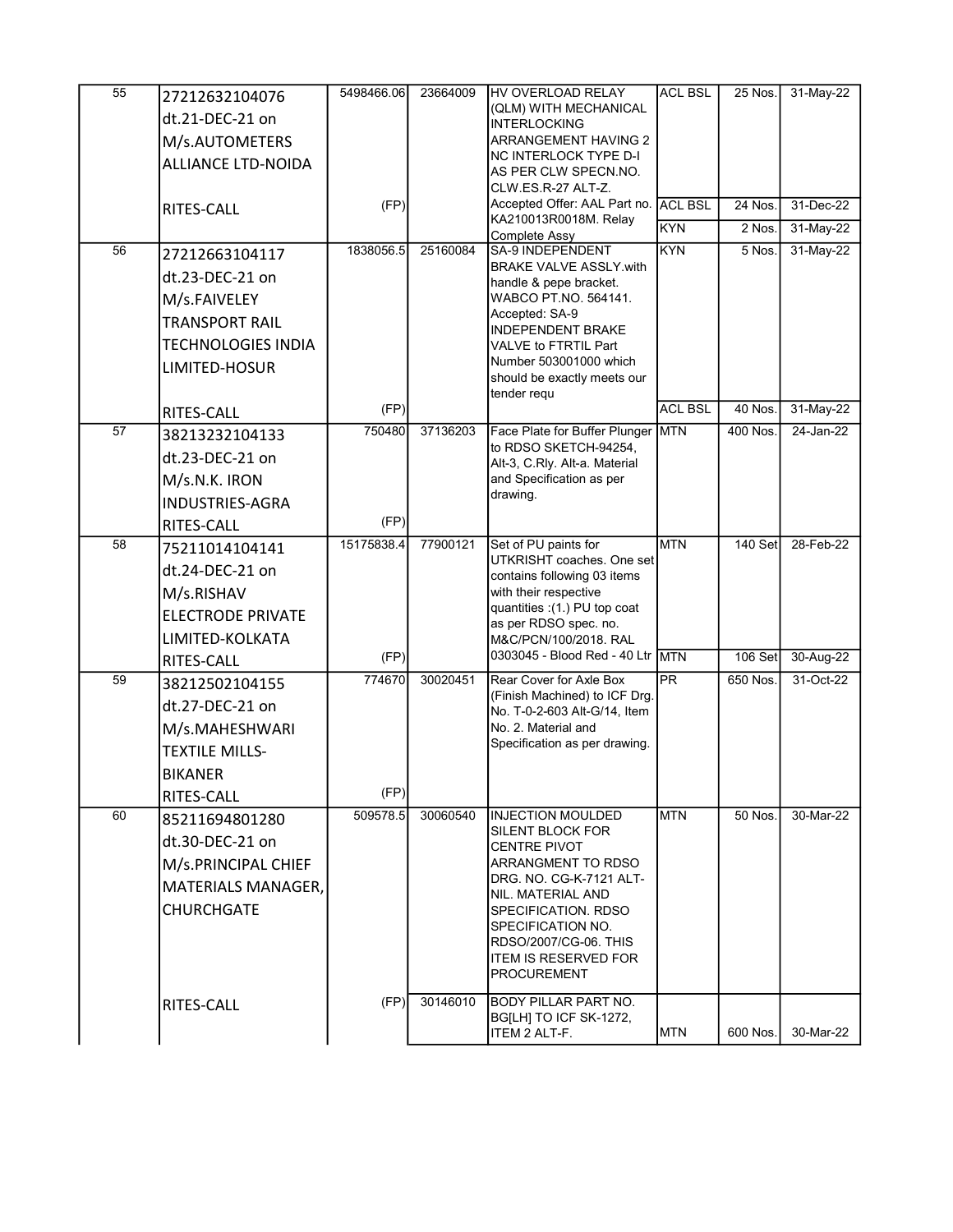|    |                                                                                                       |                   | 30217180<br>30358875 | <b>RUBBER SPRING FOR</b><br>DRAFT GEAR TO RDSO<br>DRG. NO. SK-K3004, ALT-<br>INIL. ITEM NO.1. MATERIAL<br>AND SPECIFICATION TO<br><b>RDSO SPECIFICATION NO.</b><br>C-9501, REV-3. OF<br>JAN.2003. THIS ITEM IS<br><b>RESERVED FOR</b><br><b>PROCURMENT FROM R</b><br> DRAIN COCK ASSEMBLY<br><b>FOR AUXILIARY</b><br>RESERVIOR 200 LITERS<br>TO RDSO SK-98003 ALT-<br>INIL AND CENTRAL<br> RAILWAY ALT-a. MATERIAL<br>AND SPECIFICATION AS<br>IPER DRAWING THIS ITEM<br><b>IS RESERVED FOR</b><br><b>PROCUREMENT FROM</b><br><b>RDSO APP</b> | <b>MTN</b>            | 50 Set                      | 30-Mar-22              |
|----|-------------------------------------------------------------------------------------------------------|-------------------|----------------------|----------------------------------------------------------------------------------------------------------------------------------------------------------------------------------------------------------------------------------------------------------------------------------------------------------------------------------------------------------------------------------------------------------------------------------------------------------------------------------------------------------------------------------------------|-----------------------|-----------------------------|------------------------|
| 61 | 38213250103862                                                                                        | 1530873           | 38147592             | KIT FOR ANTI PILFERAGE                                                                                                                                                                                                                                                                                                                                                                                                                                                                                                                       | <b>MTN</b><br>WAGON/  | 50 Nos.<br>437 Set          | 30-Mar-22<br>03-Jun-22 |
|    | dt.02-DEC-21 on<br>M/s.ANAND SALES<br><b>CORPORATION-</b><br><b>KOLKATA</b>                           |                   |                      | DEVICES [APD] FOR<br> FREIGHT STOCK<br>CONSISTING OF 4 ITEMS.<br>(1) SPLIT COLLAR IN TWO<br>HALF AS PER DRG.<br>(ANNEXURE- II ATTACHED)                                                                                                                                                                                                                                                                                                                                                                                                      | <b>BSL</b>            |                             |                        |
|    | RITES-CALL                                                                                            | (FP)              |                      | <b>HAVING DIMENSION</b><br>OUTER DIA.70 MM, INNER                                                                                                                                                                                                                                                                                                                                                                                                                                                                                            | WAGON/<br><b>BSL</b>  | 400 Set                     | 30-Nov-22              |
| 62 | 90210668703872<br>dt.03-DEC-21 on<br>M/s.TATA STEEL<br>LIMITED-KOLKATA                                | 16341699.6        | 90403502             | Mild Steel Plates 6 x 1500 x<br>6300 to the Specification<br>IS:2062:2011 Grade E 250 A<br>Cu specn: IS: 2062/2011                                                                                                                                                                                                                                                                                                                                                                                                                           | <b>ACL BSL</b>        | 2000<br>QTL.                | 31-Mar-23              |
|    | RITES-CALL                                                                                            | (FX)              |                      |                                                                                                                                                                                                                                                                                                                                                                                                                                                                                                                                              | KWV                   | 870 QTL.                    | 31-Mar-23              |
| 63 | 27211472103885<br>dt.05-DEC-21 on<br>M/s.RIVER<br><b>ENGINEERING PVT LTD-</b><br><b>GREATER NOIDA</b> | 1856210.8         | 25569820             | POH Maintenance schedule<br>kit of BT Type Tap Changer<br>(Sub kit POH-2B) of 73<br>uncommon items (190 Nos)<br>to be procured from<br>M/s.REPL Only.as per<br>lannexure-S3 & Annexure<br>POH-HW-3 of RDSO<br><b>Technical Circular</b>                                                                                                                                                                                                                                                                                                      | <b>ACL BSL</b>        | 10 Set                      | 31-Aug-22              |
|    | RITES-CALL                                                                                            | (FP)              |                      |                                                                                                                                                                                                                                                                                                                                                                                                                                                                                                                                              |                       |                             |                        |
| 64 | 10213894103891<br>dt.07-DEC-21 on<br>M/s.ELECTRO PLAST-<br><b>GHAZIABAD</b><br>RITES-CALL             | 1609708.8<br>(PC) | 11814380             | <b>SET OF THERMOPLASTIC</b><br>POLYURETHANE SPRING<br>PADS (HAPPY PADS) a)<br><b>SPRING PAD PRIMARY</b><br>OUTER TO RDSO DRG.<br>NO SK VL-458 ALT "1" OR<br>LATEST b) SPRING PAD                                                                                                                                                                                                                                                                                                                                                             | KYN<br><b>DLS KYN</b> | 800 Nos.<br><b>160 Nos.</b> | 27-Mar-22<br>27-Mar-22 |
| 65 | 88211015100107<br>dt.09-DEC-21 on<br>M/s.MELBROW<br><b>ENGINEERING WORKS</b><br>PVT. LTD.-KOLKATA     | 651360            | 38107132             | KIT FOR CASNUB BOGIE<br>LINERS, CONSISTING OF 2<br>ITEMS. [1] SIDE FRAME<br><b>FRICTION LINER, TO RDSO</b><br>DRG. NO. SK-69594 ALT-36.<br>ITEM NO. 7, QUANTITY 1<br>NO/SET. [2] BOLSTER<br>LINER, TO RDSO DRG. NO.<br>EK-77578 ALT-5 IT                                                                                                                                                                                                                                                                                                     | <b>KWV</b>            | 960 Set                     | 09-Mar-22              |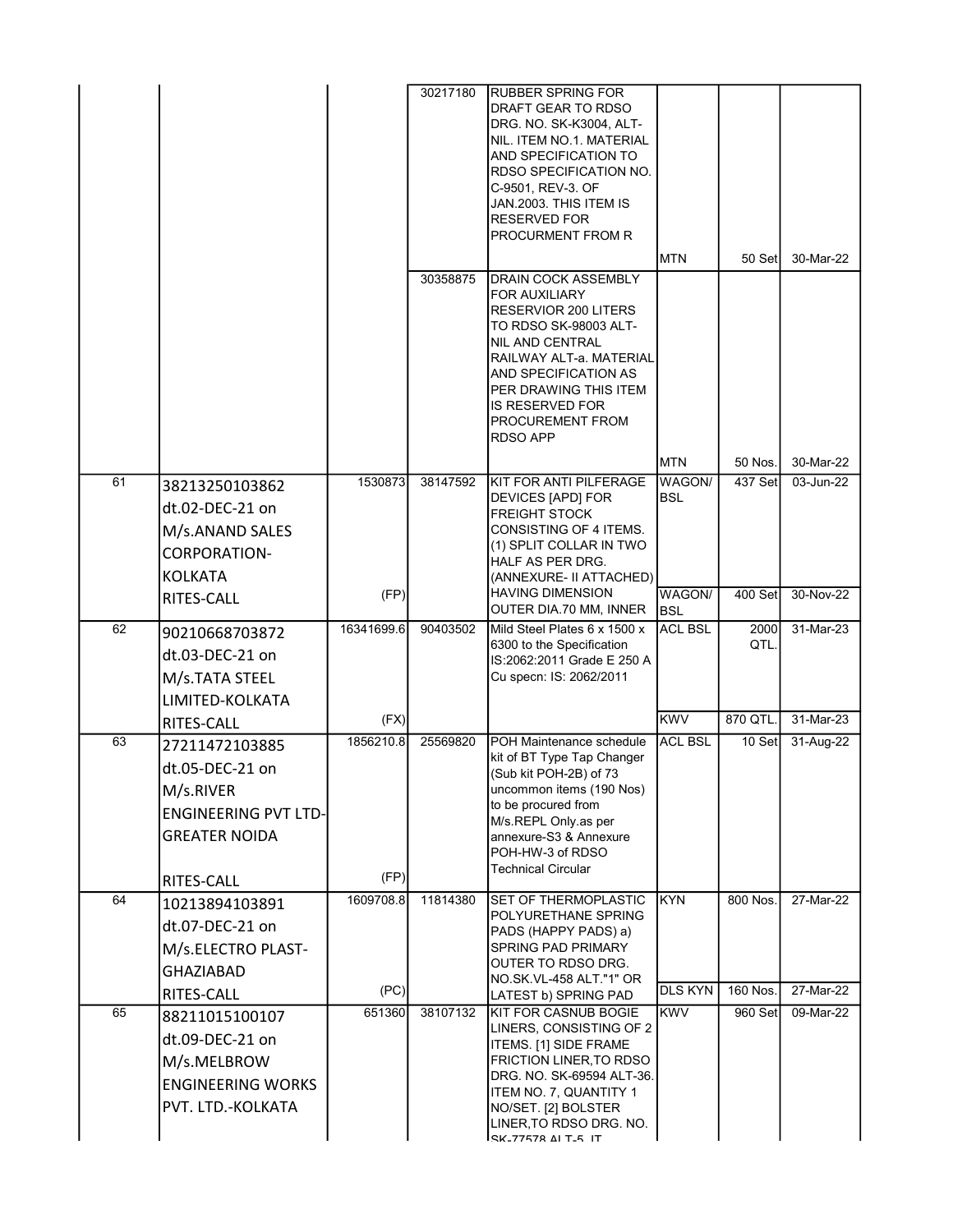|                 | RITES-CALL               | (FP)       |          | וון,טרובות טונט ודיווט                                    |            |          |           |
|-----------------|--------------------------|------------|----------|-----------------------------------------------------------|------------|----------|-----------|
| 66              | 38211505103964           | 11884678.4 | 30020487 | AXLE BOX HOUSING                                          | <b>MTN</b> | 426 Nos. | 31-Aug-22 |
|                 | dt.13-DEC-21 on          |            |          | (FINISHED MACHINED) TO                                    |            |          |           |
|                 | M/s.ATUL                 |            |          | ICF DRG. NO. T-0-2-602<br>ALT-v/14, ITEM NO.-2,           |            |          |           |
|                 | <b>ENGINEERING</b>       |            |          | SHEET NO.1 AND 2.                                         |            |          |           |
|                 | UDHYOG-AGRA              |            |          | <b>MATERIAL AND</b><br>SPECIFICATION TO RDSO              |            |          |           |
|                 | <b>RITES-CALL</b>        | (FP)       |          | SPECIFICATION NO.                                         | <b>MTN</b> | 427 Nos. | 31-Dec-22 |
| 67              | 38211879103973           | 1696604    | 38142442 | <b>DDCO/2007/CC 08 WITH</b><br>REPAIR KIT FOR SAB IRSA    | WAGON/     | 27 Set   | 30-Jun-22 |
|                 | dt.13-DEC-21 on          |            |          | 600 CONSISTING OF 33                                      | <b>BSL</b> |          |           |
|                 | M/s.GENERAL STORES       |            |          | <b>ITEMS AS PER ANNEXURE</b><br>ATTACHED. TO RDSO         |            |          |           |
|                 | AND ENGINEERING          |            |          | SPECIFICATION 07-ABR-                                     |            |          |           |
|                 | CO.PVT.LTD.-KOLKATA      |            |          | 92, AMEND NO. 5 OF SEPT.<br>2016.                         |            |          |           |
|                 |                          |            |          |                                                           |            |          |           |
|                 |                          |            |          |                                                           |            |          |           |
|                 | RITES-CALL               | (FP)       |          |                                                           | KWV        | 43 Set   | 30-Jun-22 |
| 68              | 48211216801053           | 1693308    | 90749819 | LOW ALLOY HIGH TENSILE PR                                 |            | 300 QTL. | 15-Mar-22 |
|                 | dt.15-DEC-21 on          |            |          | <b>CORROSION RESISTANT</b><br>SHEET 2 MM THICK X 1250     |            |          |           |
|                 | M/s.ICF Headquartes,     |            |          | X 2500 mm TO I.R.S.                                       |            |          |           |
|                 | Chennai                  |            |          | SPECIFICATION: M-41/1997<br>GRADE 1. specn: I.R.S. M-     |            |          |           |
|                 |                          |            |          | 41/1997                                                   |            |          |           |
|                 | RITES-CALL               | (FP)       |          |                                                           |            |          |           |
| 69              | 48211213801063           | 2336328.75 | 12490179 | <b>RIVET LESS CAGE</b>                                    | <b>PR</b>  | 105 Nos. | 16-Mar-22 |
|                 | dt.16-DEC-21 on          |            |          | ROLLER BEARING TYPE<br>NU 330 FOR TRACTION                |            |          |           |
|                 | M/s.Principal Chief      |            |          | <b>GENERATOR TRACTION</b>                                 |            |          |           |
|                 | Materials Manager,       |            |          | <b>ALTERNATOR AND</b><br><b>TRACTION MOTOR AS PER</b>     |            |          |           |
|                 | Jabalpur                 |            |          | <b>RDSO</b>                                               |            |          |           |
|                 | RITES-CALL               | (FP)       |          | SPECN.NO.MP.0.2402.03<br><b>DEV A2 ADDIL 2011</b>         |            |          |           |
| 70              | 38211391104032           | 1111560    | 30140511 | PRESSED BODY SIDE                                         | <b>PR</b>  | 500 Nos. | 03-Feb-22 |
|                 | dt.20-DEC-21 on          |            |          | PANNEL TYPE-VII SIZE:<br>1800 x 650 x 2 mm, AS PER        |            |          |           |
|                 | M/s.KANISHK              |            |          | JT/SK-3349, ALT-1, ITEM                                   |            |          |           |
|                 | IFABRICATORS PRIVATE     |            |          | NO. 7 [LENGTH OF<br>STRAIGHT PORTION IS 598               |            |          |           |
|                 | LIMITED-HOWRAH           |            |          | MM].                                                      |            |          |           |
|                 |                          |            |          |                                                           |            |          |           |
|                 | <b>RITES-CALL</b>        | (FP)       |          |                                                           |            |          |           |
| 71              | 38213558103849           | 685580     | 30647009 | Stainless Steel Ladder for<br>Upper Berth to MTN Drg. No. | <b>MTN</b> | 700 Nos. | 03-Feb-22 |
|                 | dt.01-DEC-21 on          |            |          | MISC. SK.-3967 Alt-Nil.                                   |            |          |           |
|                 | M/s.NARAYAN ENGG         |            |          | Material and Specification as                             |            |          |           |
|                 | <b>CO-THANE</b>          |            |          | per drawing                                               |            |          |           |
|                 | RITES-CALL               | (FP)       |          |                                                           |            |          |           |
| $\overline{72}$ | 75211113103852           | 773490     | 77389888 | Set of Epoxy consisting of<br>two items A] High           | <b>MTN</b> | 57 Set   | 30-Jun-22 |
|                 | dt.02-DEC-21 on          |            |          | Performance Anti-Corrosive                                |            |          |           |
|                 | M/s.RISHAV               |            |          | Epoxy Coating (Two Pack) in                               |            |          |           |
|                 | <b>ELECTRODE PRIVATE</b> |            |          | Red Brown color, Qty-40<br>Litres to RDSO Specification   |            |          |           |
|                 | LIMITED-KOLKATA          |            |          | No. M&C/PCN/123/2018 and                                  |            |          |           |
|                 | RITES-CALL               | (FP)       |          | RDSO's Amendment to                                       |            |          |           |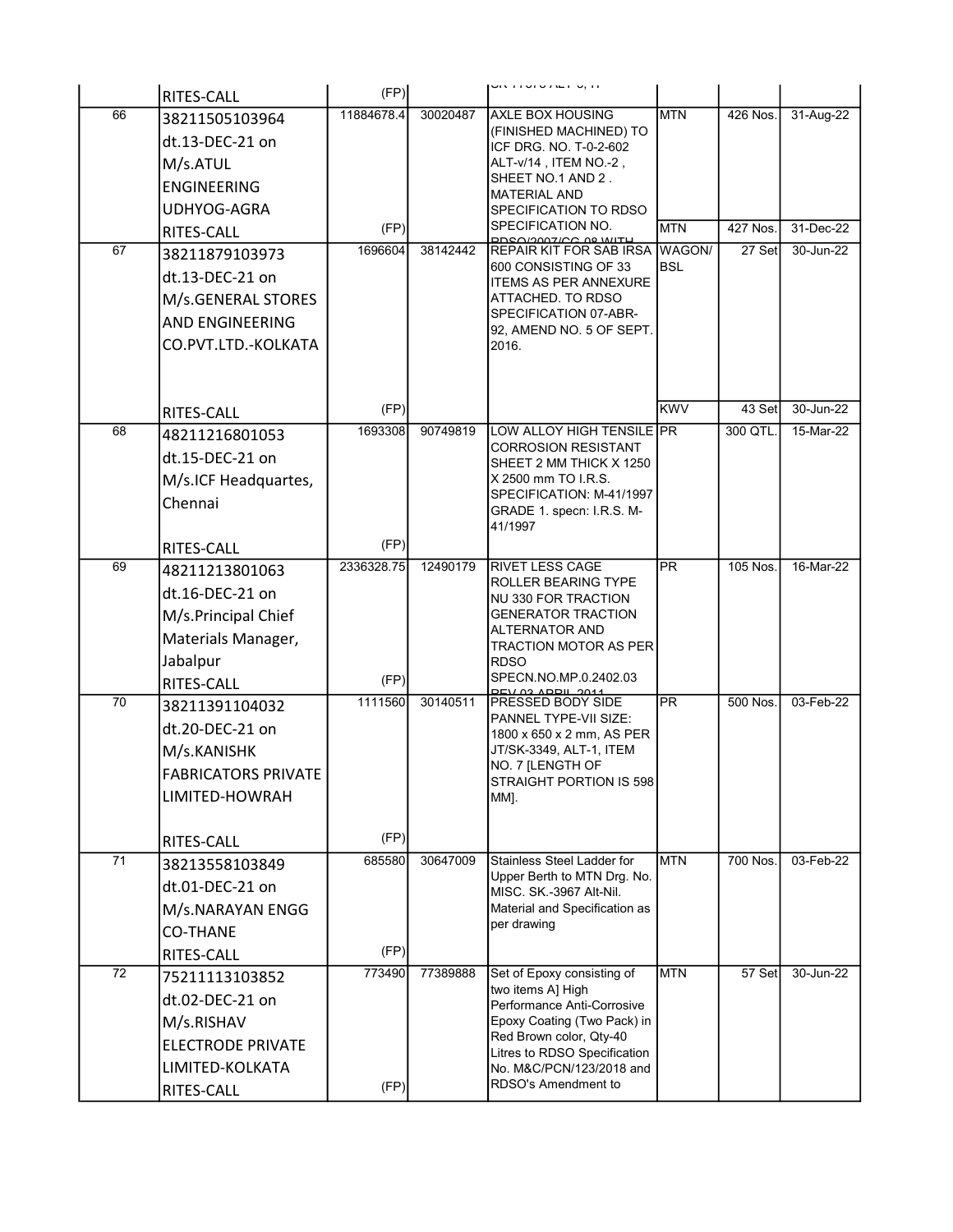| $\overline{73}$ | 90210717103855              | 559071     | 90725049 | <b>ROUNDS STEEL, RIVETS</b>                                     |                | ACL BSL 7446 Kgs.     | 31-Mar-22 |
|-----------------|-----------------------------|------------|----------|-----------------------------------------------------------------|----------------|-----------------------|-----------|
|                 | dt.02-DEC-21 on             |            |          | <b>IBAR FOR STRUCTURAL</b>                                      |                |                       |           |
|                 | M/s.FAMOUS STEEL            |            |          | PURPOSE 16MM DIA TO<br>IS:1148/92 OR LATEST.                    |                |                       |           |
|                 | CORPORATION-                |            |          |                                                                 |                |                       |           |
|                 |                             |            |          |                                                                 |                |                       |           |
|                 | <b>MUMBAI</b><br>RITES-CALL | (FP)       |          |                                                                 |                |                       |           |
| 74              | 27213376104039              | 1471932    | 29170047 | SET OF LOCK ASSEMBLY                                            | <b>IKYN</b>    | 2 Set                 | 31-Jul-22 |
|                 | dt.21-DEC-21 on             |            |          | CONSISTING OF 11 CAB                                            |                |                       |           |
|                 |                             |            |          | DOOR AS PER CLW<br>SPECN.NO.CLW/MS/111/AL                       |                |                       |           |
|                 | M/s.IMPEX                   |            |          | T.5, CLW DRG NO.1209-09                                         |                |                       |           |
|                 | <b>ENGINEERING WORKS-</b>   |            |          | 133-21 ALT.2, 1209-09.133-                                      |                |                       |           |
|                 | <b>HOWRAH</b>               | (FP)       |          | 022 ALT-2 .1209-09.233-023<br>ALT-2 .QTY-2 RH AND 2 LH. ACL BSL |                | 18 Set                | 31-Jul-22 |
|                 | RITES-CALL                  |            |          | 2] MACHINE ROOM D                                               | <b>AQ</b>      | 4 Set                 | 31-Jul-22 |
| 75              |                             | 717024     | 30246155 | CHEQURED PLATE 5 X 250                                          | <b>MTN</b>     | $\overline{500}$ Nos. | 22-Feb-22 |
|                 | 38212125104040              |            |          | X 780 FOR FOOT STEP                                             |                |                       |           |
|                 | dt.21-DEC-21 on             |            |          | ARRGT TO DRG. NO.                                               |                |                       |           |
|                 | M/s.INEZ                    |            |          | ICF/STD/2-4-001, ALT-q/NIL,<br>ITEM NO.4, COL-II.               |                |                       |           |
|                 | <b>ENGINEERING</b>          |            |          | IMATERIAL AND                                                   |                |                       |           |
|                 | COMPANY-KOLKATA             |            |          | <b>SPECIFICATION AS PER</b>                                     |                |                       |           |
|                 |                             |            |          | DRAWING.                                                        |                |                       |           |
|                 | RITES-CALL                  | (FP)       |          |                                                                 | <b>MTN</b>     | 600 Nos.              | 30-Apr-22 |
| 76              | 27212682104075              | 4265511.2  | 23668015 | EARTHING POWER RELAY ACL BSL<br>FOR QOP/QOA (DU TYPE)           |                | 20 Nos.               | 31-May-22 |
|                 | dt.21-DEC-21 on             |            |          | <b>CLW SPECN. NO.</b>                                           |                |                       |           |
|                 | M/s.AUTOMETERS              |            |          | CLW/ES/R-27 ALT-Z. HSN<br>code 8536. Firms offer: Relay         |                |                       |           |
|                 | <b>ALLIANCE LTD-NOIDA</b>   |            |          | Complete Assy. (QOA),                                           |                |                       |           |
|                 |                             |            |          | Type: DU as per CLW Spec.                                       |                |                       |           |
|                 | RITES-CALL                  | (FP)       |          | No. CLW/ES/R-27 Alt-Z,<br>Maka AAL and havin                    | <b>ACL BSL</b> | 20 Nos.               | 30-Sep-22 |
| 77              | 27212632104077              | 1151491.2  | 23664009 | HV OVERLOAD RELAY<br>(QLM) WITH MECHANICAL                      | <b>ACL BSL</b> | 12 Nos.               | 31-May-22 |
|                 | dt.21-DEC-21 on             |            |          | IINTERLOCKING                                                   |                |                       |           |
|                 | M/s.RIVER                   |            |          | <b>ARRANGEMENT HAVING 2</b>                                     |                |                       |           |
|                 | <b>ENGINEERING PVT LTD-</b> |            |          | INC INTERLOCK TYPE D-I<br>AS PER CLW SPECN.NO.                  |                |                       |           |
|                 | <b>GREATER NOIDA</b>        |            |          | CLW.ES.R-27 ALT-Z. HSN                                          |                |                       |           |
|                 |                             |            |          | 853649.                                                         |                |                       |           |
|                 | RITES-CALL                  | (FP)       |          |                                                                 |                |                       |           |
| 78              | 38213367104152              | 4971989    | 33501002 | Primary Vertical Damper to<br>RCF Drg. No. LW05102 Alt-d        | <b>MTN</b>     | 1793<br>Nos.          | 29-Apr-23 |
|                 | dt.27-DEC-21 on             |            |          | Confirming to RDSO                                              |                |                       |           |
|                 | M/s.ESCORTS LIMITED-        |            |          | Specification No. RDSO/CG-                                      |                |                       |           |
|                 | FARIDABAD                   |            |          | 18005 Rev-Nil.                                                  |                |                       |           |
|                 |                             |            |          |                                                                 |                |                       |           |
|                 | RITES-CALL                  | (FP)       |          |                                                                 |                |                       |           |
| $\overline{79}$ | 38211012104192              | 1222612.16 | 30236071 | <b>IBENT COUPLING LINK</b><br><b>TOGETHER WITH</b>              | <b>MTN</b>     | 319 Nos.              | 31-May-22 |
|                 | dt.30-DEC-21 on             |            |          | TRUNION (L.H.THREAD)                                            |                |                       |           |
|                 | M/s.LALBABA                 |            |          | <b>FOR ENHANCED</b>                                             |                |                       |           |
|                 | <b>INDUSTRIAL</b>           |            |          | <b>CAPACITY SCREW</b><br>COUPLING TO RDSO SK-                   |                |                       |           |
|                 | <b>CORPORATION</b>          |            |          | 99002 ALT-5, ITEM NOS. 2                                        |                |                       |           |
|                 | <b>PRIVATE LTD.-</b>        |            |          | AND 5. MATERIAL AND                                             |                |                       |           |
|                 | <b>HOWRAH</b>               |            |          | <b>SPECIFICATION AS PER</b><br>DRAWING.                         |                |                       |           |
|                 | RITES-CALL                  | (FP)       |          |                                                                 |                |                       |           |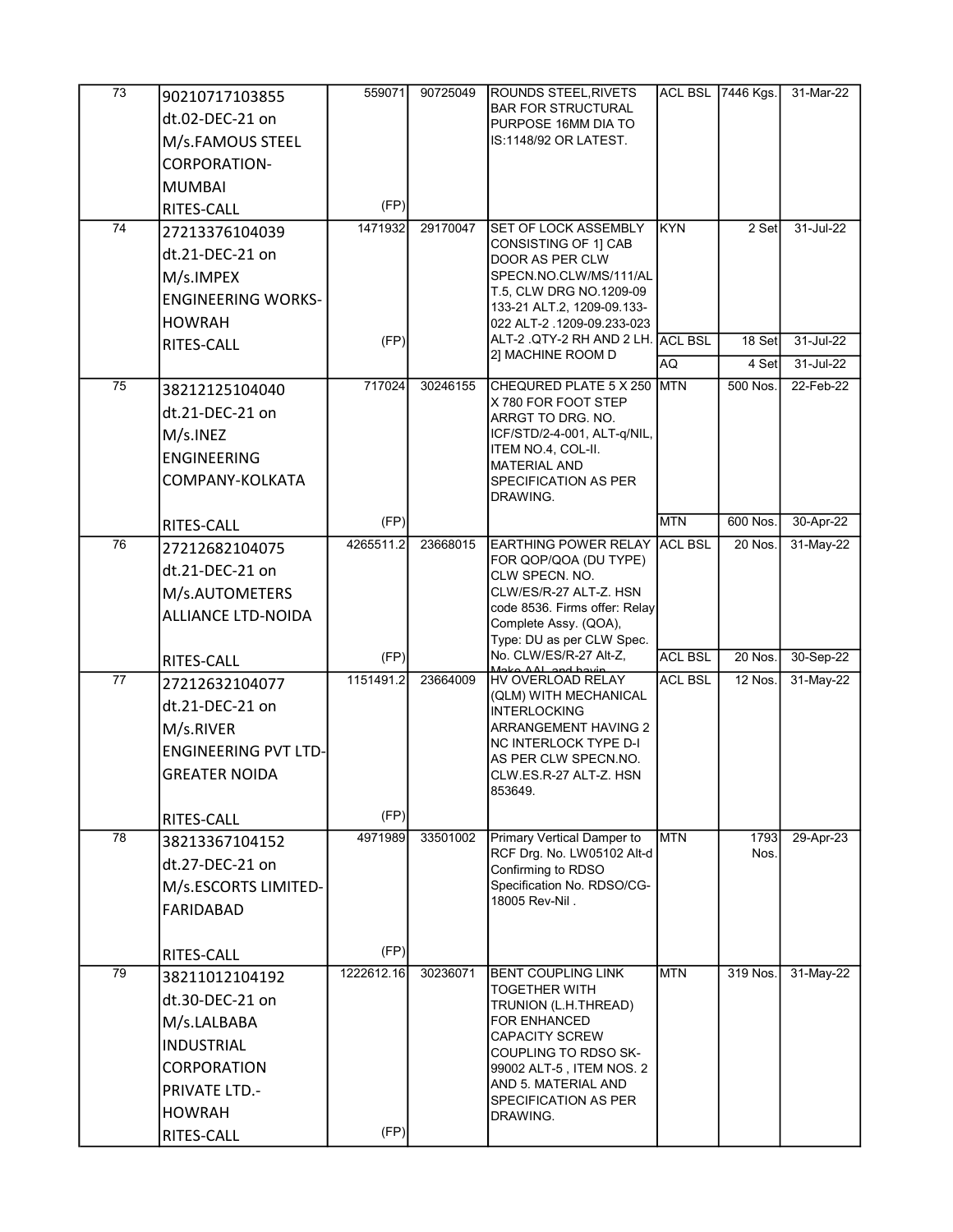| <b>BRAKE VALVE (EBV)</b><br>dt.31-DEC-21 on<br><b>COMPLETE ASSEMBLY</b><br>M/s.KNORR-BREMSE<br>FOR CCB II BRAKE<br>SYSTEM OF M/S KNORR<br><b>INDIA PVT. LTD.-</b><br><b>BREMESE MAKE, CONSIST</b><br>PALWAL<br>OF 02 ITEMS IN 02 NOS.<br>HAVING: (1) CONTROL<br>(FP)<br>RITES-CALL<br>81<br>2377294.08<br>93500208<br>90211029103883<br>compreg plywood<br>dt.04-DEC-21 on<br>size:2850x850x12mm thick<br>to ICF Specn no:C-9407<br>M/s.GREENPLY<br>(REV-3) TYPE II<br><b>INDUSTRIES LIMITED-</b><br><b>BAMANBORE</b><br>(FP)<br>RITES-CALL<br>2937492<br>29130013<br>82<br>SIDE BUFFER 15 KJ<br>27213258103886<br>CAPACITY for 3-phase Loco<br>dt.05-DEC-21 on<br>as per RDSO DRG. No.<br>M/s.ATUL<br>SKDL-4725.<br><b>ENGINEERING</b><br>UDHYOG-AGRA<br>(FP)<br>RITES-CALL<br>83<br>7182195.7<br>33500691<br>Secondary Spring for LHB<br>38214309903890<br>Non-AC Coaches (Outer)to<br>dt.07-DEC-21 on<br>RCF Drg. No. LG 05101, Alt-<br>c and conforming to RDSO<br>M/s.Rail Spring<br>Spec. No. RDSO/2017/CG-<br>Karkhana, Gwalior<br>01 Rev. 01 with Corrigendum<br>(FP)<br>RITES-CALL<br>No. 01 of October-2019<br>along with RDSO L. No.<br>739270<br>93411182<br>Common Plywood 6 mm,<br>84<br>90211034103902<br>Plywood size 2440 X 1220 X<br>dt.07-DEC-21 on M/s.P<br>6 mm IS specn. 303/89<br>grade BWR type 'AA' No. of<br>J INDUSTRIES-MUMBAI<br>Ply 3 with preservative<br>treatement for insect attack<br>(FP)<br>RITES-CALL<br>to specn. IS 5539/69<br>1954080<br>85<br>23562365<br><b>BUSHING DOUBLE POLE</b><br>27212153103922<br>TO M/S.ADTRANZ PT.NO.<br>dt.08-DEC-21 on<br>S1601 DRG NO. AG<br>M/s.RIVER<br>207811R1, OR M/S AAL<br>PT.NO.G-1601 SPARE FOR<br><b>ENGINEERING PVT LTD-</b><br>TAP CHANGER TYPE NO<br><b>GREATER NOIDA</b><br>32.<br>(FP)<br>RITES-CALL<br>86<br>6395155.2<br>30020487<br><b>AXLE BOX HOUSING</b><br>38211505103965<br>(FINISHED MACHINED) TO<br>dt.13-DEC-21 on<br>ICF DRG. NO. T-0-2-602<br>M/s.JAI MULTI<br>ALT-v/14, ITEM NO.-2,<br>SHEET NO.1 AND 2.<br><b>ENGINEERING CO.-</b><br><b>MATERIAL AND</b><br><b>DERA BASSI</b><br>SPECIFICATION TO RDSO<br>SPECIFICATION NO.<br>(FP)<br>RITES-CALL<br><b>DDCO/2007/CC 00 WITH</b><br>87<br>16341699.6<br>90403502<br>Mild Steel Plates 6 x 1500 x<br>90210668703984 | AQ<br>2 Set<br>ASSEMBLY EBV A TO KBILLET<br>Densified resins impregnated MTN<br>776 Nos.<br>$\overline{\mathsf{PR}}$<br>640 Nos.<br><b>ACL BSL</b><br>108 Nos.<br><b>MTN</b><br><b>50 Nos.</b><br><b>MTN</b><br>50 Nos.<br>$\overline{PR}$<br>35 Nos.<br>$\overline{\mathsf{PR}}$<br>35 Nos.<br><b>MTN</b><br>467 Nos.<br><b>TMW</b><br>233 Nos.<br><b>ACL BSL</b><br>8 Nos.<br>AQ<br>1 Nos.<br><b>MTN</b><br>269 Nos.<br>$\overline{PR}$<br>190 Nos.<br>70 QTL.<br><b>PR</b><br>6300 to the Specification<br>IS:2062:2011 Grade E 250 A<br>Cu specn: IS: 2062/2011 | 80 | 27214658104198  | 1895670 | 29711060 | <b>SET OF ELECTRONIC</b> | <b>ACL BSL</b> | 1 Set | 30-Apr-22 |
|--------------------------------------------------------------------------------------------------------------------------------------------------------------------------------------------------------------------------------------------------------------------------------------------------------------------------------------------------------------------------------------------------------------------------------------------------------------------------------------------------------------------------------------------------------------------------------------------------------------------------------------------------------------------------------------------------------------------------------------------------------------------------------------------------------------------------------------------------------------------------------------------------------------------------------------------------------------------------------------------------------------------------------------------------------------------------------------------------------------------------------------------------------------------------------------------------------------------------------------------------------------------------------------------------------------------------------------------------------------------------------------------------------------------------------------------------------------------------------------------------------------------------------------------------------------------------------------------------------------------------------------------------------------------------------------------------------------------------------------------------------------------------------------------------------------------------------------------------------------------------------------------------------------------------------------------------------------------------------------------------------------------------------------------------------------------------------------------------------------------------------------------------------------------------------------------------------------------------------------------------------------------------|---------------------------------------------------------------------------------------------------------------------------------------------------------------------------------------------------------------------------------------------------------------------------------------------------------------------------------------------------------------------------------------------------------------------------------------------------------------------------------------------------------------------------------------------------------------------|----|-----------------|---------|----------|--------------------------|----------------|-------|-----------|
|                                                                                                                                                                                                                                                                                                                                                                                                                                                                                                                                                                                                                                                                                                                                                                                                                                                                                                                                                                                                                                                                                                                                                                                                                                                                                                                                                                                                                                                                                                                                                                                                                                                                                                                                                                                                                                                                                                                                                                                                                                                                                                                                                                                                                                                                          |                                                                                                                                                                                                                                                                                                                                                                                                                                                                                                                                                                     |    |                 |         |          |                          |                |       |           |
|                                                                                                                                                                                                                                                                                                                                                                                                                                                                                                                                                                                                                                                                                                                                                                                                                                                                                                                                                                                                                                                                                                                                                                                                                                                                                                                                                                                                                                                                                                                                                                                                                                                                                                                                                                                                                                                                                                                                                                                                                                                                                                                                                                                                                                                                          |                                                                                                                                                                                                                                                                                                                                                                                                                                                                                                                                                                     |    |                 |         |          |                          |                |       |           |
|                                                                                                                                                                                                                                                                                                                                                                                                                                                                                                                                                                                                                                                                                                                                                                                                                                                                                                                                                                                                                                                                                                                                                                                                                                                                                                                                                                                                                                                                                                                                                                                                                                                                                                                                                                                                                                                                                                                                                                                                                                                                                                                                                                                                                                                                          |                                                                                                                                                                                                                                                                                                                                                                                                                                                                                                                                                                     |    |                 |         |          |                          |                |       |           |
|                                                                                                                                                                                                                                                                                                                                                                                                                                                                                                                                                                                                                                                                                                                                                                                                                                                                                                                                                                                                                                                                                                                                                                                                                                                                                                                                                                                                                                                                                                                                                                                                                                                                                                                                                                                                                                                                                                                                                                                                                                                                                                                                                                                                                                                                          |                                                                                                                                                                                                                                                                                                                                                                                                                                                                                                                                                                     |    |                 |         |          |                          |                |       |           |
|                                                                                                                                                                                                                                                                                                                                                                                                                                                                                                                                                                                                                                                                                                                                                                                                                                                                                                                                                                                                                                                                                                                                                                                                                                                                                                                                                                                                                                                                                                                                                                                                                                                                                                                                                                                                                                                                                                                                                                                                                                                                                                                                                                                                                                                                          |                                                                                                                                                                                                                                                                                                                                                                                                                                                                                                                                                                     |    |                 |         |          |                          |                |       | 30-Apr-22 |
|                                                                                                                                                                                                                                                                                                                                                                                                                                                                                                                                                                                                                                                                                                                                                                                                                                                                                                                                                                                                                                                                                                                                                                                                                                                                                                                                                                                                                                                                                                                                                                                                                                                                                                                                                                                                                                                                                                                                                                                                                                                                                                                                                                                                                                                                          |                                                                                                                                                                                                                                                                                                                                                                                                                                                                                                                                                                     |    |                 |         |          |                          |                |       | 31-Aug-22 |
|                                                                                                                                                                                                                                                                                                                                                                                                                                                                                                                                                                                                                                                                                                                                                                                                                                                                                                                                                                                                                                                                                                                                                                                                                                                                                                                                                                                                                                                                                                                                                                                                                                                                                                                                                                                                                                                                                                                                                                                                                                                                                                                                                                                                                                                                          |                                                                                                                                                                                                                                                                                                                                                                                                                                                                                                                                                                     |    |                 |         |          |                          |                |       |           |
|                                                                                                                                                                                                                                                                                                                                                                                                                                                                                                                                                                                                                                                                                                                                                                                                                                                                                                                                                                                                                                                                                                                                                                                                                                                                                                                                                                                                                                                                                                                                                                                                                                                                                                                                                                                                                                                                                                                                                                                                                                                                                                                                                                                                                                                                          |                                                                                                                                                                                                                                                                                                                                                                                                                                                                                                                                                                     |    |                 |         |          |                          |                |       |           |
|                                                                                                                                                                                                                                                                                                                                                                                                                                                                                                                                                                                                                                                                                                                                                                                                                                                                                                                                                                                                                                                                                                                                                                                                                                                                                                                                                                                                                                                                                                                                                                                                                                                                                                                                                                                                                                                                                                                                                                                                                                                                                                                                                                                                                                                                          |                                                                                                                                                                                                                                                                                                                                                                                                                                                                                                                                                                     |    |                 |         |          |                          |                |       |           |
|                                                                                                                                                                                                                                                                                                                                                                                                                                                                                                                                                                                                                                                                                                                                                                                                                                                                                                                                                                                                                                                                                                                                                                                                                                                                                                                                                                                                                                                                                                                                                                                                                                                                                                                                                                                                                                                                                                                                                                                                                                                                                                                                                                                                                                                                          |                                                                                                                                                                                                                                                                                                                                                                                                                                                                                                                                                                     |    |                 |         |          |                          |                |       |           |
|                                                                                                                                                                                                                                                                                                                                                                                                                                                                                                                                                                                                                                                                                                                                                                                                                                                                                                                                                                                                                                                                                                                                                                                                                                                                                                                                                                                                                                                                                                                                                                                                                                                                                                                                                                                                                                                                                                                                                                                                                                                                                                                                                                                                                                                                          |                                                                                                                                                                                                                                                                                                                                                                                                                                                                                                                                                                     |    |                 |         |          |                          |                |       |           |
|                                                                                                                                                                                                                                                                                                                                                                                                                                                                                                                                                                                                                                                                                                                                                                                                                                                                                                                                                                                                                                                                                                                                                                                                                                                                                                                                                                                                                                                                                                                                                                                                                                                                                                                                                                                                                                                                                                                                                                                                                                                                                                                                                                                                                                                                          |                                                                                                                                                                                                                                                                                                                                                                                                                                                                                                                                                                     |    |                 |         |          |                          |                |       | 04-Mar-22 |
|                                                                                                                                                                                                                                                                                                                                                                                                                                                                                                                                                                                                                                                                                                                                                                                                                                                                                                                                                                                                                                                                                                                                                                                                                                                                                                                                                                                                                                                                                                                                                                                                                                                                                                                                                                                                                                                                                                                                                                                                                                                                                                                                                                                                                                                                          |                                                                                                                                                                                                                                                                                                                                                                                                                                                                                                                                                                     |    |                 |         |          |                          |                |       | 30-Jun-22 |
|                                                                                                                                                                                                                                                                                                                                                                                                                                                                                                                                                                                                                                                                                                                                                                                                                                                                                                                                                                                                                                                                                                                                                                                                                                                                                                                                                                                                                                                                                                                                                                                                                                                                                                                                                                                                                                                                                                                                                                                                                                                                                                                                                                                                                                                                          |                                                                                                                                                                                                                                                                                                                                                                                                                                                                                                                                                                     |    |                 |         |          |                          |                |       |           |
|                                                                                                                                                                                                                                                                                                                                                                                                                                                                                                                                                                                                                                                                                                                                                                                                                                                                                                                                                                                                                                                                                                                                                                                                                                                                                                                                                                                                                                                                                                                                                                                                                                                                                                                                                                                                                                                                                                                                                                                                                                                                                                                                                                                                                                                                          |                                                                                                                                                                                                                                                                                                                                                                                                                                                                                                                                                                     |    |                 |         |          |                          |                |       |           |
|                                                                                                                                                                                                                                                                                                                                                                                                                                                                                                                                                                                                                                                                                                                                                                                                                                                                                                                                                                                                                                                                                                                                                                                                                                                                                                                                                                                                                                                                                                                                                                                                                                                                                                                                                                                                                                                                                                                                                                                                                                                                                                                                                                                                                                                                          |                                                                                                                                                                                                                                                                                                                                                                                                                                                                                                                                                                     |    |                 |         |          |                          |                |       |           |
|                                                                                                                                                                                                                                                                                                                                                                                                                                                                                                                                                                                                                                                                                                                                                                                                                                                                                                                                                                                                                                                                                                                                                                                                                                                                                                                                                                                                                                                                                                                                                                                                                                                                                                                                                                                                                                                                                                                                                                                                                                                                                                                                                                                                                                                                          |                                                                                                                                                                                                                                                                                                                                                                                                                                                                                                                                                                     |    |                 |         |          |                          |                |       |           |
|                                                                                                                                                                                                                                                                                                                                                                                                                                                                                                                                                                                                                                                                                                                                                                                                                                                                                                                                                                                                                                                                                                                                                                                                                                                                                                                                                                                                                                                                                                                                                                                                                                                                                                                                                                                                                                                                                                                                                                                                                                                                                                                                                                                                                                                                          |                                                                                                                                                                                                                                                                                                                                                                                                                                                                                                                                                                     |    |                 |         |          |                          |                |       |           |
|                                                                                                                                                                                                                                                                                                                                                                                                                                                                                                                                                                                                                                                                                                                                                                                                                                                                                                                                                                                                                                                                                                                                                                                                                                                                                                                                                                                                                                                                                                                                                                                                                                                                                                                                                                                                                                                                                                                                                                                                                                                                                                                                                                                                                                                                          |                                                                                                                                                                                                                                                                                                                                                                                                                                                                                                                                                                     |    |                 |         |          |                          |                |       | 30-Jun-22 |
|                                                                                                                                                                                                                                                                                                                                                                                                                                                                                                                                                                                                                                                                                                                                                                                                                                                                                                                                                                                                                                                                                                                                                                                                                                                                                                                                                                                                                                                                                                                                                                                                                                                                                                                                                                                                                                                                                                                                                                                                                                                                                                                                                                                                                                                                          |                                                                                                                                                                                                                                                                                                                                                                                                                                                                                                                                                                     |    |                 |         |          |                          |                |       |           |
|                                                                                                                                                                                                                                                                                                                                                                                                                                                                                                                                                                                                                                                                                                                                                                                                                                                                                                                                                                                                                                                                                                                                                                                                                                                                                                                                                                                                                                                                                                                                                                                                                                                                                                                                                                                                                                                                                                                                                                                                                                                                                                                                                                                                                                                                          |                                                                                                                                                                                                                                                                                                                                                                                                                                                                                                                                                                     |    |                 |         |          |                          |                |       |           |
|                                                                                                                                                                                                                                                                                                                                                                                                                                                                                                                                                                                                                                                                                                                                                                                                                                                                                                                                                                                                                                                                                                                                                                                                                                                                                                                                                                                                                                                                                                                                                                                                                                                                                                                                                                                                                                                                                                                                                                                                                                                                                                                                                                                                                                                                          |                                                                                                                                                                                                                                                                                                                                                                                                                                                                                                                                                                     |    |                 |         |          |                          |                |       |           |
|                                                                                                                                                                                                                                                                                                                                                                                                                                                                                                                                                                                                                                                                                                                                                                                                                                                                                                                                                                                                                                                                                                                                                                                                                                                                                                                                                                                                                                                                                                                                                                                                                                                                                                                                                                                                                                                                                                                                                                                                                                                                                                                                                                                                                                                                          |                                                                                                                                                                                                                                                                                                                                                                                                                                                                                                                                                                     |    |                 |         |          |                          |                |       | 30-Dec-22 |
|                                                                                                                                                                                                                                                                                                                                                                                                                                                                                                                                                                                                                                                                                                                                                                                                                                                                                                                                                                                                                                                                                                                                                                                                                                                                                                                                                                                                                                                                                                                                                                                                                                                                                                                                                                                                                                                                                                                                                                                                                                                                                                                                                                                                                                                                          |                                                                                                                                                                                                                                                                                                                                                                                                                                                                                                                                                                     |    |                 |         |          |                          |                |       | 30-Jun-22 |
|                                                                                                                                                                                                                                                                                                                                                                                                                                                                                                                                                                                                                                                                                                                                                                                                                                                                                                                                                                                                                                                                                                                                                                                                                                                                                                                                                                                                                                                                                                                                                                                                                                                                                                                                                                                                                                                                                                                                                                                                                                                                                                                                                                                                                                                                          |                                                                                                                                                                                                                                                                                                                                                                                                                                                                                                                                                                     |    |                 |         |          |                          |                |       | 30-Dec-22 |
|                                                                                                                                                                                                                                                                                                                                                                                                                                                                                                                                                                                                                                                                                                                                                                                                                                                                                                                                                                                                                                                                                                                                                                                                                                                                                                                                                                                                                                                                                                                                                                                                                                                                                                                                                                                                                                                                                                                                                                                                                                                                                                                                                                                                                                                                          |                                                                                                                                                                                                                                                                                                                                                                                                                                                                                                                                                                     |    |                 |         |          |                          |                |       | 07-Mar-22 |
|                                                                                                                                                                                                                                                                                                                                                                                                                                                                                                                                                                                                                                                                                                                                                                                                                                                                                                                                                                                                                                                                                                                                                                                                                                                                                                                                                                                                                                                                                                                                                                                                                                                                                                                                                                                                                                                                                                                                                                                                                                                                                                                                                                                                                                                                          |                                                                                                                                                                                                                                                                                                                                                                                                                                                                                                                                                                     |    |                 |         |          |                          |                |       |           |
|                                                                                                                                                                                                                                                                                                                                                                                                                                                                                                                                                                                                                                                                                                                                                                                                                                                                                                                                                                                                                                                                                                                                                                                                                                                                                                                                                                                                                                                                                                                                                                                                                                                                                                                                                                                                                                                                                                                                                                                                                                                                                                                                                                                                                                                                          |                                                                                                                                                                                                                                                                                                                                                                                                                                                                                                                                                                     |    |                 |         |          |                          |                |       |           |
|                                                                                                                                                                                                                                                                                                                                                                                                                                                                                                                                                                                                                                                                                                                                                                                                                                                                                                                                                                                                                                                                                                                                                                                                                                                                                                                                                                                                                                                                                                                                                                                                                                                                                                                                                                                                                                                                                                                                                                                                                                                                                                                                                                                                                                                                          |                                                                                                                                                                                                                                                                                                                                                                                                                                                                                                                                                                     |    |                 |         |          |                          |                |       |           |
|                                                                                                                                                                                                                                                                                                                                                                                                                                                                                                                                                                                                                                                                                                                                                                                                                                                                                                                                                                                                                                                                                                                                                                                                                                                                                                                                                                                                                                                                                                                                                                                                                                                                                                                                                                                                                                                                                                                                                                                                                                                                                                                                                                                                                                                                          |                                                                                                                                                                                                                                                                                                                                                                                                                                                                                                                                                                     |    |                 |         |          |                          |                |       | 07-Mar-22 |
|                                                                                                                                                                                                                                                                                                                                                                                                                                                                                                                                                                                                                                                                                                                                                                                                                                                                                                                                                                                                                                                                                                                                                                                                                                                                                                                                                                                                                                                                                                                                                                                                                                                                                                                                                                                                                                                                                                                                                                                                                                                                                                                                                                                                                                                                          |                                                                                                                                                                                                                                                                                                                                                                                                                                                                                                                                                                     |    |                 |         |          |                          |                |       | 30-Jun-22 |
|                                                                                                                                                                                                                                                                                                                                                                                                                                                                                                                                                                                                                                                                                                                                                                                                                                                                                                                                                                                                                                                                                                                                                                                                                                                                                                                                                                                                                                                                                                                                                                                                                                                                                                                                                                                                                                                                                                                                                                                                                                                                                                                                                                                                                                                                          |                                                                                                                                                                                                                                                                                                                                                                                                                                                                                                                                                                     |    |                 |         |          |                          |                |       |           |
|                                                                                                                                                                                                                                                                                                                                                                                                                                                                                                                                                                                                                                                                                                                                                                                                                                                                                                                                                                                                                                                                                                                                                                                                                                                                                                                                                                                                                                                                                                                                                                                                                                                                                                                                                                                                                                                                                                                                                                                                                                                                                                                                                                                                                                                                          |                                                                                                                                                                                                                                                                                                                                                                                                                                                                                                                                                                     |    |                 |         |          |                          |                |       |           |
|                                                                                                                                                                                                                                                                                                                                                                                                                                                                                                                                                                                                                                                                                                                                                                                                                                                                                                                                                                                                                                                                                                                                                                                                                                                                                                                                                                                                                                                                                                                                                                                                                                                                                                                                                                                                                                                                                                                                                                                                                                                                                                                                                                                                                                                                          |                                                                                                                                                                                                                                                                                                                                                                                                                                                                                                                                                                     |    |                 |         |          |                          |                |       |           |
|                                                                                                                                                                                                                                                                                                                                                                                                                                                                                                                                                                                                                                                                                                                                                                                                                                                                                                                                                                                                                                                                                                                                                                                                                                                                                                                                                                                                                                                                                                                                                                                                                                                                                                                                                                                                                                                                                                                                                                                                                                                                                                                                                                                                                                                                          |                                                                                                                                                                                                                                                                                                                                                                                                                                                                                                                                                                     |    |                 |         |          |                          |                |       |           |
|                                                                                                                                                                                                                                                                                                                                                                                                                                                                                                                                                                                                                                                                                                                                                                                                                                                                                                                                                                                                                                                                                                                                                                                                                                                                                                                                                                                                                                                                                                                                                                                                                                                                                                                                                                                                                                                                                                                                                                                                                                                                                                                                                                                                                                                                          |                                                                                                                                                                                                                                                                                                                                                                                                                                                                                                                                                                     |    |                 |         |          |                          |                |       |           |
|                                                                                                                                                                                                                                                                                                                                                                                                                                                                                                                                                                                                                                                                                                                                                                                                                                                                                                                                                                                                                                                                                                                                                                                                                                                                                                                                                                                                                                                                                                                                                                                                                                                                                                                                                                                                                                                                                                                                                                                                                                                                                                                                                                                                                                                                          |                                                                                                                                                                                                                                                                                                                                                                                                                                                                                                                                                                     |    |                 |         |          |                          |                |       |           |
|                                                                                                                                                                                                                                                                                                                                                                                                                                                                                                                                                                                                                                                                                                                                                                                                                                                                                                                                                                                                                                                                                                                                                                                                                                                                                                                                                                                                                                                                                                                                                                                                                                                                                                                                                                                                                                                                                                                                                                                                                                                                                                                                                                                                                                                                          |                                                                                                                                                                                                                                                                                                                                                                                                                                                                                                                                                                     |    |                 |         |          |                          |                |       | 30-Jun-22 |
|                                                                                                                                                                                                                                                                                                                                                                                                                                                                                                                                                                                                                                                                                                                                                                                                                                                                                                                                                                                                                                                                                                                                                                                                                                                                                                                                                                                                                                                                                                                                                                                                                                                                                                                                                                                                                                                                                                                                                                                                                                                                                                                                                                                                                                                                          |                                                                                                                                                                                                                                                                                                                                                                                                                                                                                                                                                                     |    |                 |         |          |                          |                |       | 31-May-22 |
|                                                                                                                                                                                                                                                                                                                                                                                                                                                                                                                                                                                                                                                                                                                                                                                                                                                                                                                                                                                                                                                                                                                                                                                                                                                                                                                                                                                                                                                                                                                                                                                                                                                                                                                                                                                                                                                                                                                                                                                                                                                                                                                                                                                                                                                                          |                                                                                                                                                                                                                                                                                                                                                                                                                                                                                                                                                                     |    |                 |         |          |                          |                |       |           |
|                                                                                                                                                                                                                                                                                                                                                                                                                                                                                                                                                                                                                                                                                                                                                                                                                                                                                                                                                                                                                                                                                                                                                                                                                                                                                                                                                                                                                                                                                                                                                                                                                                                                                                                                                                                                                                                                                                                                                                                                                                                                                                                                                                                                                                                                          |                                                                                                                                                                                                                                                                                                                                                                                                                                                                                                                                                                     |    |                 |         |          |                          |                |       |           |
|                                                                                                                                                                                                                                                                                                                                                                                                                                                                                                                                                                                                                                                                                                                                                                                                                                                                                                                                                                                                                                                                                                                                                                                                                                                                                                                                                                                                                                                                                                                                                                                                                                                                                                                                                                                                                                                                                                                                                                                                                                                                                                                                                                                                                                                                          |                                                                                                                                                                                                                                                                                                                                                                                                                                                                                                                                                                     |    |                 |         |          |                          |                |       |           |
|                                                                                                                                                                                                                                                                                                                                                                                                                                                                                                                                                                                                                                                                                                                                                                                                                                                                                                                                                                                                                                                                                                                                                                                                                                                                                                                                                                                                                                                                                                                                                                                                                                                                                                                                                                                                                                                                                                                                                                                                                                                                                                                                                                                                                                                                          |                                                                                                                                                                                                                                                                                                                                                                                                                                                                                                                                                                     |    |                 |         |          |                          |                |       |           |
|                                                                                                                                                                                                                                                                                                                                                                                                                                                                                                                                                                                                                                                                                                                                                                                                                                                                                                                                                                                                                                                                                                                                                                                                                                                                                                                                                                                                                                                                                                                                                                                                                                                                                                                                                                                                                                                                                                                                                                                                                                                                                                                                                                                                                                                                          |                                                                                                                                                                                                                                                                                                                                                                                                                                                                                                                                                                     |    |                 |         |          |                          |                |       | 31-May-22 |
|                                                                                                                                                                                                                                                                                                                                                                                                                                                                                                                                                                                                                                                                                                                                                                                                                                                                                                                                                                                                                                                                                                                                                                                                                                                                                                                                                                                                                                                                                                                                                                                                                                                                                                                                                                                                                                                                                                                                                                                                                                                                                                                                                                                                                                                                          |                                                                                                                                                                                                                                                                                                                                                                                                                                                                                                                                                                     |    |                 |         |          |                          |                |       | 31-Mar-23 |
| dt.13-DEC-21 on                                                                                                                                                                                                                                                                                                                                                                                                                                                                                                                                                                                                                                                                                                                                                                                                                                                                                                                                                                                                                                                                                                                                                                                                                                                                                                                                                                                                                                                                                                                                                                                                                                                                                                                                                                                                                                                                                                                                                                                                                                                                                                                                                                                                                                                          |                                                                                                                                                                                                                                                                                                                                                                                                                                                                                                                                                                     |    |                 |         |          |                          |                |       |           |
| M/s.TATA STEEL                                                                                                                                                                                                                                                                                                                                                                                                                                                                                                                                                                                                                                                                                                                                                                                                                                                                                                                                                                                                                                                                                                                                                                                                                                                                                                                                                                                                                                                                                                                                                                                                                                                                                                                                                                                                                                                                                                                                                                                                                                                                                                                                                                                                                                                           |                                                                                                                                                                                                                                                                                                                                                                                                                                                                                                                                                                     |    |                 |         |          |                          |                |       |           |
|                                                                                                                                                                                                                                                                                                                                                                                                                                                                                                                                                                                                                                                                                                                                                                                                                                                                                                                                                                                                                                                                                                                                                                                                                                                                                                                                                                                                                                                                                                                                                                                                                                                                                                                                                                                                                                                                                                                                                                                                                                                                                                                                                                                                                                                                          |                                                                                                                                                                                                                                                                                                                                                                                                                                                                                                                                                                     |    | LIMITED-KOLKATA |         |          |                          |                |       |           |
|                                                                                                                                                                                                                                                                                                                                                                                                                                                                                                                                                                                                                                                                                                                                                                                                                                                                                                                                                                                                                                                                                                                                                                                                                                                                                                                                                                                                                                                                                                                                                                                                                                                                                                                                                                                                                                                                                                                                                                                                                                                                                                                                                                                                                                                                          |                                                                                                                                                                                                                                                                                                                                                                                                                                                                                                                                                                     |    |                 |         |          |                          |                |       |           |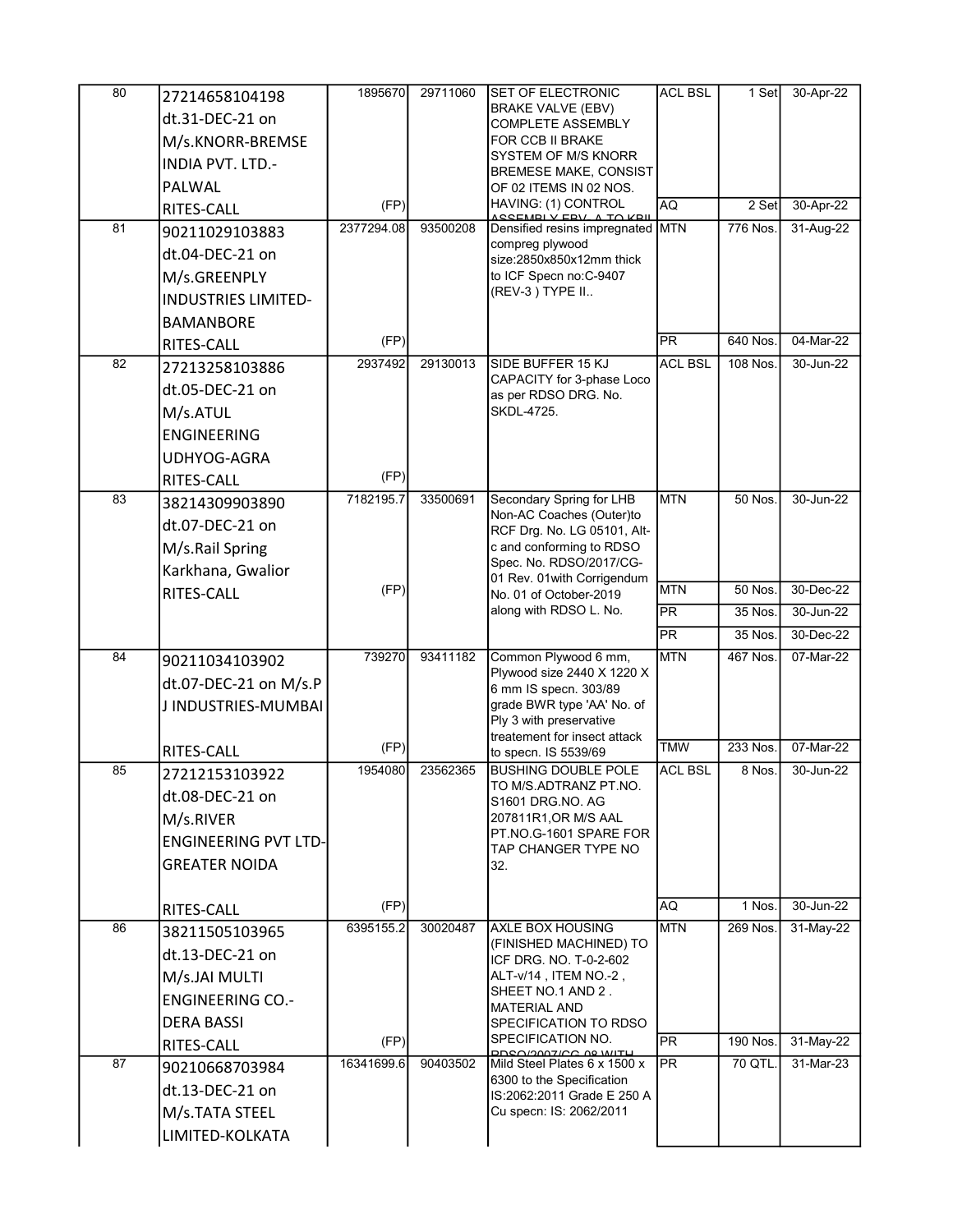|    | RITES-CALL                   | (FP)       |          |                                                          | <b>ACL BSL</b> | 2000           | 31-Mar-23    |
|----|------------------------------|------------|----------|----------------------------------------------------------|----------------|----------------|--------------|
|    |                              |            |          |                                                          | <b>KWV</b>     | 800 QTL.       | 31-Mar-23    |
| 88 | 90200668703985               | 4384358.44 | 90403502 | Mild Steel Plates 6 x 1500 x                             | <b>ACL BSL</b> | 770 QTL.       | $31$ -Mar-22 |
|    | dt.13-DEC-21 on              |            |          | 6300 to the Specification<br>IS:2062:2011 Grade E 250 A  |                |                |              |
|    | M/s.TATA STEEL               |            |          | Cu specn: IS: 2062/2011                                  |                |                |              |
|    | LIMITED-KOLKATA              |            |          |                                                          |                |                |              |
|    | RITES-CALL                   | (FP)       |          |                                                          |                |                |              |
| 89 | 27212360104014               | 581397.8   | 23567545 | Oil pump complete with oil                               | <b>KYN</b>     | $5$ Nos.       | 31-May-22    |
|    | dt.16-DEC-21 on              |            |          | pump device to M/s Adtranz's<br>pt.no. S-32 RDSO         |                |                |              |
|    | M/s.RIVER                    |            |          | drg.no.SKEL-4623 SHEET                                   |                |                |              |
|    | <b>ENGINEERING PVT LTD-</b>  |            |          | NO. 1 & 2 & PT NO. 3290,<br>RDSO'S DRG .NO.SKEL-         |                |                |              |
|    | <b>GREATER NOIDA</b>         |            |          | 4624 SHEET NO. 1 & 2                                     |                |                |              |
|    |                              |            |          | SPARE FOR TAP<br>CHANGER TYPE - 32.                      |                |                |              |
|    | RITES-CALL                   | (FP)       |          |                                                          | <b>ACL BSL</b> | 20 Nos.        | 31-May-22    |
|    |                              |            |          |                                                          | AQ             | 4 Nos.         | 31-May-22    |
| 90 | 41211069204083               | 510684     | 40075308 | Cross linked Polyethylene<br>insulated PVC sheathed      | <b>PUNE</b>    | <b>400 MTR</b> | 02-Feb-22    |
|    | dt.22-DEC-21 on              |            |          | XLPE cable 4 core                                        |                |                |              |
|    | M/s.RAVI INDUSTRIES-         |            |          | alluminium conductor,<br>sheathed and armoured 1100      |                |                |              |
|    | SONIPAT                      |            |          | volt Grade, 300 Sq.mm                                    |                |                |              |
|    |                              |            |          | confirming to IS: 7098 Pt. I of                          |                |                |              |
|    | RITES-CALL                   | (FP)       |          | 1988. specn: IS: 7098 PT-I                               |                |                |              |
| 91 | 27213262103887               | 3007855.4  | 29050029 | <b>WHEEL SET GUIDE FOR</b><br>WAPL-5 LOCOS AS PER        | <b>ACL BSL</b> | 22 Nos.        | 30-Apr-22    |
|    | dt.05-DEC-21 on              |            |          | <b>CLW DRG NO.1210-</b>                                  |                |                |              |
|    | M/s.CHANDRA UDYOG-           |            |          | 01.115.003. Accepted offer:<br>Wheel Set Guide for WAP-5 |                |                |              |
|    | <b>HOWRAH</b>                | (FP)       |          | (Al. Forging) to CLW Drg.                                |                |                |              |
| 92 | RITES-CALL                   | 553856.6   | 40122141 | No. 1210-01-115-003.<br>THIN WALLED E-BEAM               | <b>KYN</b>     | <b>158 MTR</b> | 07-Apr-22    |
|    | 41211037103893               |            |          | <b>IRRADIATION FLEXIBLE</b>                              |                |                |              |
|    | dt.07-DEC-21 on              |            |          | <b>CABLE WITH COPPER</b>                                 |                |                |              |
|    | M/s.APAR INDUSTRIES          |            |          | CONDUCTOR WORKING<br><b>VOLTAGE ABOVE 750</b>            |                |                |              |
|    | LTD. UNIT - UNIFLEX          |            |          | VOLTS AND UPTO 1.8/3.0                                   |                |                |              |
|    | CABLES-MUMBAI                |            |          | KV, GRADE SIZE 4 SQ. MM<br>AS PER RDSO SPECN. No.        |                |                |              |
|    |                              | (FP)       |          | ELRS/SPEC/ELC/0019 REV-                                  | <b>ACL BSL</b> | 8376           | 07-Apr-22    |
| 93 | RITES-CALL<br>43210006103931 | 1917500    | 45178604 | 4 OF FEB.2018<br><b>REGULATED BATTERY</b>                | PR.            | 10 Nos.        | 30-Jun-22    |
|    | dt.09-DEC-21 on              |            |          | <b>CHARGER FOR LHB</b>                                   |                |                |              |
|    | M/s.ELECTROWAVES             |            |          | <b>COACHES CONFORMING</b><br>TO RDSO SPECIFICATION       |                |                |              |
|    | <b>ELECTRONICS PVT LTD-</b>  |            |          | NO.                                                      |                |                |              |
|    | PARWANOO                     |            |          | RDSO/PE/SPEC/AC/0129-<br>2009 (REV.1)."                  |                |                |              |
|    | RITES-CALL                   | (FP)       |          |                                                          | PR             | 3 Nos.         | 30-Nov-22    |
| 94 | 38212620103933               | 536074     | 38162040 | POH KIT FOR PRESSURE                                     | <b>WAGON/</b>  | $70$ Set       | 10-Mar-22    |
|    | dt.09-DEC-21 on              |            |          | TRANSFORMER OF BLC                                       | <b>BSL</b>     |                |              |
|    | M/s.ESCORTS LIMITED-         |            |          | WAGONS. DU-111A<br>SCORTS/KNORR MAKE).                   |                |                |              |
|    | FARIDABAD                    |            |          | <b>COMPRISING OF 17 ITEMS</b>                            |                |                |              |
|    |                              |            |          | AS PER ANNEXURE<br>ATTACHED. (FIRM`S TO                  |                |                |              |
|    | RITES-CALL                   | (FP)       |          | <b>SUBMIT OFFER WITH</b>                                 | <b>KWV</b>     | 84 Set         | 10-Mar-22    |
|    |                              |            |          | ATEST DRAWING &                                          |                |                |              |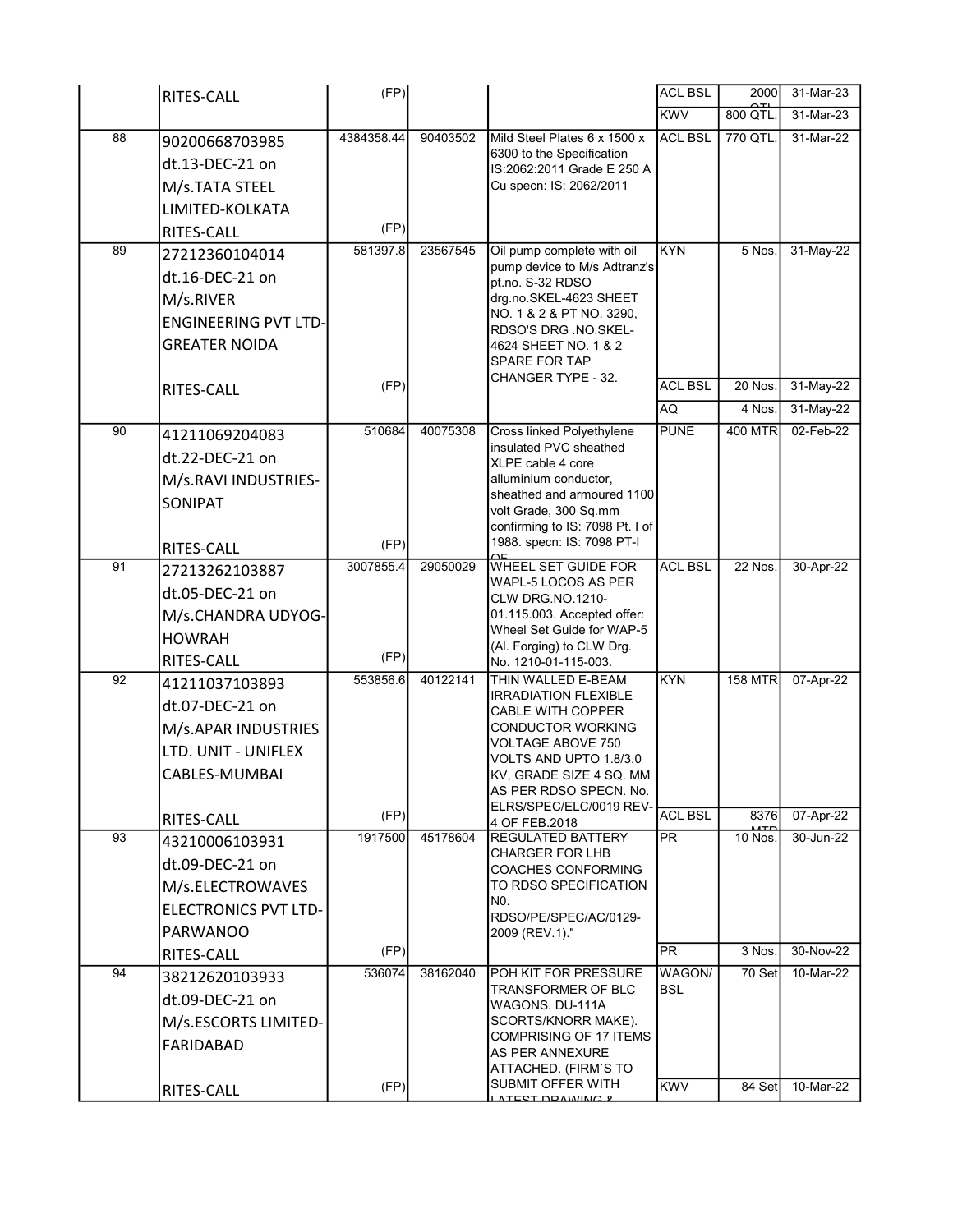| 95  | 27213373103935<br>dt.09-DEC-21 on<br>M/s.EIC INDIA-<br><b>KOLKATA</b>                                                               | 1630264.4       | 29170060 | <b>SET OF LAMP FOR</b><br>DRIVERS CAB (POS NO<br>325) AND CORRIDOR<br>LIGHTING (POS NO.330)<br>ALONG WITH FITTING AS                                                                                                                                         | <b>ACL BSL</b>           | 12 Nos.                   | 30-Jun-22              |
|-----|-------------------------------------------------------------------------------------------------------------------------------------|-----------------|----------|--------------------------------------------------------------------------------------------------------------------------------------------------------------------------------------------------------------------------------------------------------------|--------------------------|---------------------------|------------------------|
|     | RITES-CALL                                                                                                                          | (FP)            |          | PER CLW SPEC NO.<br>CLW/ES/3/0041 AND CLW<br>DRG.NO.CLW/ES/3/SK-                                                                                                                                                                                             | AQ<br><b>ACL BSL</b>     | <b>10 Nos.</b><br>15 Nos. | 30-Jun-22<br>31-Jan-22 |
| 96  | 38213235103966<br>dt.13-DEC-21 on<br>M/s.R.N.STEEL CO.-<br><b>HOWRAH</b>                                                            | 1483083         | 38130750 | <b>11 &amp; CIW ECKY</b><br><b>UNCOUPLING GEAR</b><br><b>ARRANGEMENT OF</b><br><b>WAGONS BEARING PIECE</b><br>ASSEMBLY. CONSISTING<br>OF FOLLOWING 04 ITEMS.<br>[1] BEARING PIECE TO                                                                         | WAGON/<br><b>BSL</b>     | 2350<br>Nos.              | 30-Jun-22              |
|     | RITES-CALL                                                                                                                          | (FP)            |          | RDSO DRAWING NO. WD-                                                                                                                                                                                                                                         | <b>KWV</b>               | 600 Nos.                  | 30-Jun-22              |
| 97  | 43211018104088<br>dt.22-DEC-21 on<br>M/s.KERALA<br><b>ELECTRICAL AND</b><br><b>ALLIED ENGINEERING</b><br>CO. LTD-KUNDARA            | 10063628.8      | 45030832 | <b>BRUSHLESS ALTERNATOR MTN</b><br>25KW, 110/130V DC TO<br><b>RDSO SPECIFICATION</b><br>nO.RDSO/PE/ SPECIAC/<br>0056-2014 [REV.1] WITH<br>UNIVERSAAL TYPE<br>RECTIFIER-CUM-<br><b>REGULATING EQUIPMENT</b><br>& THE LENGTH OF<br><b>INDICATION PLATE FOR</b> |                          | <b>10 Nos.</b>            | 28-Feb-22              |
|     | RITES-CALL                                                                                                                          | (FP)            |          | <b>BELT</b>                                                                                                                                                                                                                                                  | <b>MTN</b>               | 11 Nos.                   | 30-Apr-22              |
| 98  | 27213482104143<br>dt.27-DEC-21 on<br>M/s.KHARAGPUR<br><b>METAL REFORMING</b><br><b>INDUSTRIES PVT LTD-</b><br><b>KHARAGPUR</b>      | 5515386.08      | 29050066 | <b>SET OF LABYRINTH RING</b><br>FOR NOSE SUSPEND<br>DRIVE (MSU TUBE) OF<br>WAP7/WAG-9 AS PER<br>ELW/BSL/ SKETCH NO-<br>ELW/BSL/3-PH/SK.NO.502<br>(SET CONSISTS OF 10)<br><b>ITEMS of ONE NO.EACH</b>                                                         | <b>ACL BSL</b>           | 12 Set                    | 30-Jun-22              |
|     | RITES-CALL                                                                                                                          | (FP)            |          | TOTAL 10 NOS.).                                                                                                                                                                                                                                              | <b>ACL BSL</b>           | $12$ Set                  | 30-Sep-22              |
|     |                                                                                                                                     |                 |          |                                                                                                                                                                                                                                                              | <b>ACL BSL</b>           | 12 Set                    | 31-Dec-22              |
|     |                                                                                                                                     |                 |          |                                                                                                                                                                                                                                                              | <b>ACL BSL</b>           | 11 Set                    | 30-Apr-23              |
| 99  | 42211345104183<br>dt.29-DEC-21 on<br>M/s.RECON<br><b>ENGINEERING CO P</b><br>LTD-KOLKATA                                            | 3422000         | 35390130 | Set of various safety valves<br>of type T2 as per CLW drg.<br>No. 0/3/65/63 comprising of:<br>1) 1/2" size safety valve with<br>pressure setting of 2.0<br>kg/cm2 qty:-12 Nos 2) 1/2"<br>size safety valve with pressur                                      | <b>MTN</b>               | 19 Set                    | 31-May-22              |
|     | RITES-CALL                                                                                                                          | (FP)            |          |                                                                                                                                                                                                                                                              | <b>VVH</b>               | 16 Set                    | 31-May-22              |
|     |                                                                                                                                     |                 |          |                                                                                                                                                                                                                                                              | <b>KALVA</b>             | 9 Set                     | 31-May-22              |
|     |                                                                                                                                     |                 |          |                                                                                                                                                                                                                                                              | <b>SNPD</b>              | 14 Set                    | 31-May-22              |
| 100 | 43211145104184<br>dt.29-DEC-21 on<br>M/s.ELECTRONIC<br><b>EQUIPMENT</b><br><b>COMPANY PVT.LTD.-</b><br><b>KOLKATA</b><br>RITES-CALL | 1869120<br>(FP) | 45157959 | <b>ELECTORNIC RECTIFIER</b><br><b>CUM REGULATING UNIT</b><br>(ERRU) FOR 25 KW<br>ALTERNATOR AS PER<br><b>RDSO</b><br>SPEC.NO.RDSO/PE/SPEC/<br>AC/0013-2011(REV-3).                                                                                           | <b>MTN</b><br><b>NGP</b> | 3 Nos.<br>5 Nos.          | 30-Apr-22<br>31-Mar-22 |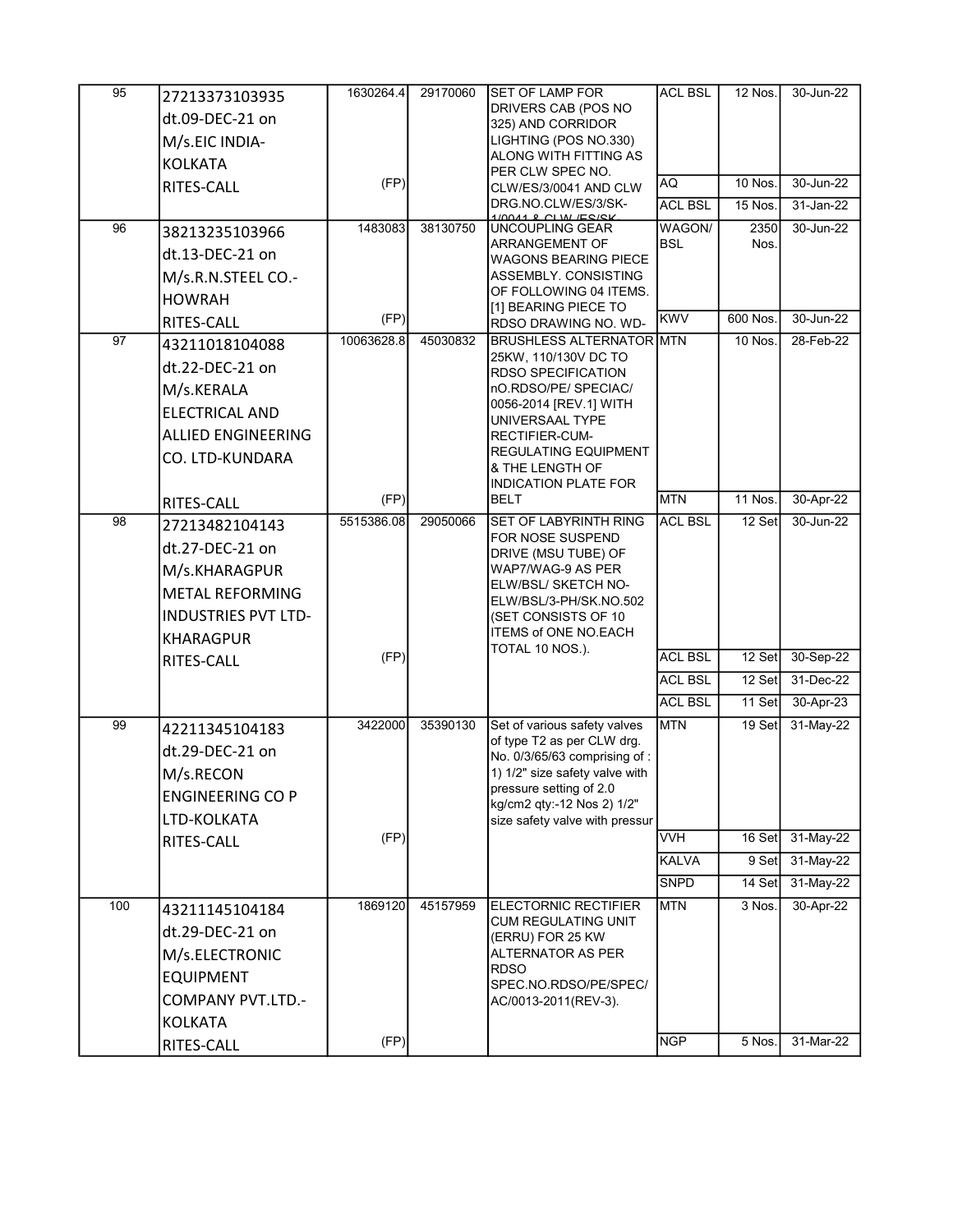| 101<br>102 | 38213431103972<br>dt.13-DEC-21 on<br>M/s.LAKHOTIA<br><b>ENGINEERING CO-</b><br><b>HOWRAH</b><br>RITES-CALL<br>27212653104012<br>dt.15-DEC-21 on<br>M/s.JAY SREE SUPPLY<br><b>AGENCY CALCUTTA</b><br>PVT LTD-KOLKATA<br>RITES-CALL | 2112200<br>(FP)<br>670830<br>(FP) | 30051022<br>23664605 | Pin for Bolster Spring<br>Suspension to ICF Drg. No. T-<br>0-5-637, Alt. p/12 & C. Rly.<br>Alt-A. Material and<br>Specification as per drawing.<br>OVER VOLTAGE RELAY Q-<br>20 (TYPE TR-751 COMP)<br>TO SPECN.NO. CLW/ES/R-<br>28 ALT-J | <b>IMTN</b><br><b>MTN</b><br><b>ACL BSL</b> | 5000<br>Nos.<br>5000<br>30 Nos. | 14-Mar-22<br>30-Sep-22<br>31-Aug-22 |
|------------|-----------------------------------------------------------------------------------------------------------------------------------------------------------------------------------------------------------------------------------|-----------------------------------|----------------------|-----------------------------------------------------------------------------------------------------------------------------------------------------------------------------------------------------------------------------------------|---------------------------------------------|---------------------------------|-------------------------------------|
| 103        | 27212690104016<br>dt.16-DEC-21 on<br>M/s.AUTOMETERS<br><b>ALLIANCE LTD-NOIDA</b>                                                                                                                                                  | 2004194.6                         | 23668120             | NO VOLTAGE RELAY Q-30<br>WITH 2NO INTER-LOCKS<br>AS PER CLW SPECN.<br>NO.CLW/ES/R27 ALT-Z.<br>Firms offer: Relay Complete<br>Assy. (Q30), Type: DU as per<br>CLW Spec. No. CLW/ES/R-<br>27 Alt-Z, Make AAL and                          | <b>IKYN</b>                                 | 3 Nos.                          | 30-Sep-22                           |
| 104        | RITES-CALL<br>90200627704025<br>dt.17-DEC-21 on<br>M/s.STEEL AUTHORITY<br>OF INDIA LIMITED-<br><b>KOLKATA</b>                                                                                                                     | (FP)<br>1090891.22                | 90221035             | <b>Doving AAL Port</b><br>IS MEDIUM CHANNELS<br>SIZE 100 X 50 MM TO<br>IS:2062/2011 GRADE E 250<br>Cu QUALITY A. specn:<br>IS:2062/2011                                                                                                 | <b>ACL BSL</b><br><b>MTN</b>                | 14 Nos.<br>10935<br>Kgs.        | 30-Sep-22<br>31-Mar-22              |
|            | RITES-CALL                                                                                                                                                                                                                        | (FP)                              |                      |                                                                                                                                                                                                                                         | <b>ACL BSL</b>                              | 21154                           | 31-Mar-22                           |
| 105        | 74211048800223<br>dt.18-DEC-21 on<br>M/s.ICF Headquartes,<br>Chennai<br>RITES-CALL                                                                                                                                                | 3606464.32<br>(FP)                | 30057309             | AIR SPRING ASSEMBLY<br>180 KN. CAPACITY TO<br>RDSO STR NO. C-K-406<br><b>REV.2 WITH AMENDMENT-</b><br>3, AS PER RDSO<br>APPROVED DRAWING.<br>THIS ITEM IS RESERVED<br><b>FOR PROCUREMENT</b><br><b>DDSQ ADDDQVED</b>                    | <b>SNPD</b>                                 | 32 Nos.                         | 18-Jan-22                           |
| 106        | 27212466104041<br>dt.21-DEC-21 on<br>M/s.MINAKSHI<br><b>HYDRAULIC SYSTEM</b><br><b>PRIVATE LIMITED-</b><br><b>THANE</b><br><b>RITES-CALL</b>                                                                                      | 764640<br>(FP)                    | 25518100             | CP delivery pipe (loop type)<br>for compressor type TRC-<br>1000 as per drg.no.<br>ELW/BSL/3/F-84.034.alt.1<br>Make: MHSPL                                                                                                              | <b>ACL BSL</b><br><b>ACL BSL</b><br>KYN     | 150 Nos.<br>130 Nos.<br>20 Nos. | 31-Mar-22<br>30-Sep-22<br>30-Sep-22 |
| 107        | 43214039104081<br>dt.22-DEC-21 on M/s.D<br>R AUTO INDUSTRIES-<br><b>NOIDA</b>                                                                                                                                                     | 722260.3                          | 45150229             | Diffuser Complete without<br>item No. 1& 2 as per Drg.<br>No. LW 76012 Alt C for LHB<br>type AC Coaches.                                                                                                                                | <b>MTN</b>                                  | 357 Nos.                        | 30-Apr-22                           |
|            | RITES-CALL                                                                                                                                                                                                                        | (FP)                              |                      |                                                                                                                                                                                                                                         | <b>PR</b><br>IPR.                           | 158 Nos.<br>1100                | 17-Feb-22<br>16-May-22              |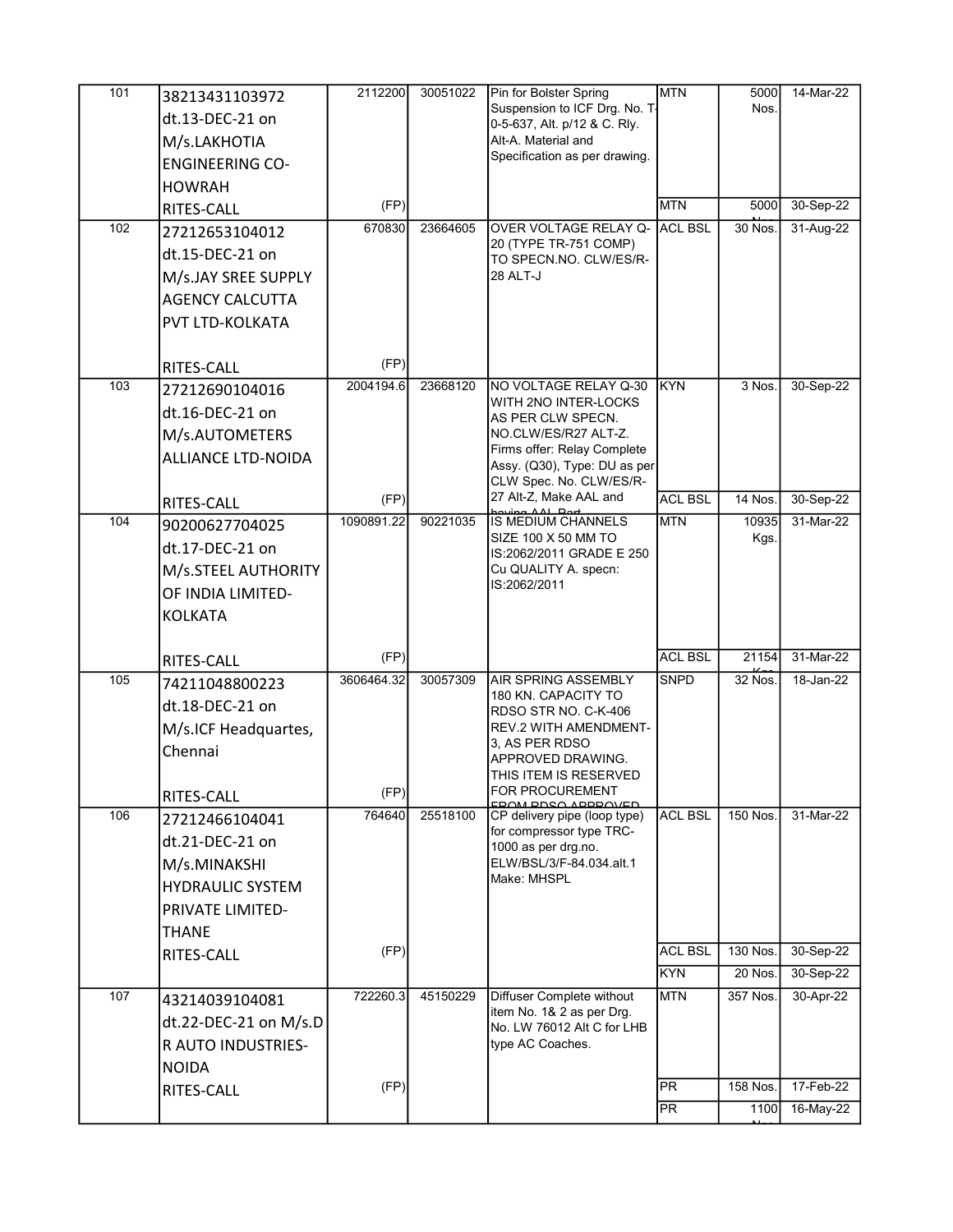| 108<br>109      | 41211069204082<br>dt.22-DEC-21 on<br>M/s.RAVI INDUSTRIES-<br>SONIPAT<br>RITES-CALL<br>90210667704084<br>dt.22-DEC-21 on<br>M/s.TATA STEEL<br>LIMITED-KOLKATA<br>RITES-CALL | 1276710<br>(FP)<br>11387944<br>(FP) | 40075308<br>90402443 | Cross linked Polyethylene<br>insulated PVC sheathed<br>XLPE cable 4 core<br>alluminium conductor,<br>sheathed and armoured 1100<br>volt Grade, 300 Sq.mm<br>confirming to IS: 7098 Pt. I of<br>1988. specn: IS: 7098 PT-I<br>$\overline{a}$<br>Mild Steel Plates 5 x 1250 x<br>6300 to the Specification<br>IS:2062:2011 Grade E 250 A<br>Cu specn: I. S. 2062/2011 | <b>CRD</b><br><b>ACL BSL</b>            | 1000<br><b>MTR</b><br>2000<br>QTL. | 02-Feb-22<br>31-Mar-23              |
|-----------------|----------------------------------------------------------------------------------------------------------------------------------------------------------------------------|-------------------------------------|----------------------|---------------------------------------------------------------------------------------------------------------------------------------------------------------------------------------------------------------------------------------------------------------------------------------------------------------------------------------------------------------------|-----------------------------------------|------------------------------------|-------------------------------------|
| 110             | 81211017104097<br>dt.22-DEC-21 on<br>M/s.THREE STAR<br><b>COMPANY-MUMBAI</b><br>RITES-CALL                                                                                 | 1439424<br>(FP)                     | 83037366             | Paper White Water Mark<br>(Running Water mark<br>specification - 02 inch<br>diameter with 17 stars and<br>should be visible) with<br><b>INDIAN RAILWAY LOGO in</b><br>Reels, 58 GSM. IS:                                                                                                                                                                            | <b>STY</b>                              | 17000<br>Kgs.                      | 23-Feb-22                           |
| 111             | 38213440103842<br>dt.01-DEC-21 on<br>M/s.ESCORTS LIMITED-<br>FARIDABAD                                                                                                     | 1612116                             | 33597042             | Phonic Wheel (Toothed<br>Wheel) to Knorr Bremse Part<br>No. 1.2.748 or Faiveley Part<br>No. 1/604545 or similar and<br>conforming to RDSO Spec.<br>No. RDSO/2011/CG-04 (Rev-<br>1), Amdt-1                                                                                                                                                                          | <b>LTT</b>                              | 125 Nos.                           | 02-Mar-22                           |
|                 | RITES-CALL                                                                                                                                                                 | (FP)                                |                      |                                                                                                                                                                                                                                                                                                                                                                     | LTT<br><b>NGP</b>                       | 127 Nos.<br>24 Nos.                | 30-Sep-22<br>02-Mar-22              |
| $\frac{112}{2}$ | 38213232103858<br>dt.02-DEC-21 on<br>M/s.ATUL<br><b>ENGINEERING</b><br>UDHYOG-AGRA<br><b>RITES-CALL</b>                                                                    | 715552<br>(FX)                      | 37136203             | Face Plate for Buffer Plunger MTN<br>to RDSO SKETCH-94254,<br>Alt-3, C.Rly. Alt-a. Material<br>and Specification as per<br>drawing.                                                                                                                                                                                                                                 |                                         | 320 Nos.                           | 06-Feb-22                           |
| 113             | 27212169103907<br>dt.07-DEC-21 on<br>M/s.RIVER<br><b>ENGINEERING PVT LTD-</b><br><b>GREATER NOIDA</b>                                                                      | 634368                              | 23561749             | LANTERN GEAR PINION<br>COMPLETE TO M/S.<br>ADTRANZs PT.NO. S1470,<br>DRG. NO. AG-416040R1 OR<br>M/s AAL PT. NO. G1470,<br><b>SPARE FOR TAP</b><br>CHANGER TYPE NO.32.<br><b>HSN Code 853890</b>                                                                                                                                                                     | <b>ACL BSL</b>                          | 12 Nos.                            | 31-Jul-22                           |
| 114             | <b>RITES-CALL</b><br>80213151103912<br>dt.08-DEC-21 on<br>M/s.APAR INDUSTRIES<br>LTD-MUMBAI<br>RITES-CALL                                                                  | (FP)<br>1772951.18<br>(FP)          | 80090308             | Transformer Oil confirming to MTN<br>specification IEC: 60296 and<br>CLW/ES/3/0172 (RDSO<br>Requiremet) and RDSO<br>Letter<br>No.TI/PSI/TRNPWR/POLICY<br>/16/01 dated 08.10.2016.]<br><b>ITEM DESCRIPTION AS</b><br>PER RDSO MASTER LIST                                                                                                                            | AQ                                      | 209 LTR<br>10032                   | 31-Jan-22<br>31-Jan-22              |
|                 |                                                                                                                                                                            |                                     |                      | No                                                                                                                                                                                                                                                                                                                                                                  | <b>KYN</b><br><b>PUNE</b><br><b>NGP</b> | 2508 LTR<br>1881 LTR<br>1463 LTR   | 31-Jan-22<br>31-Jan-22<br>31-Jan-22 |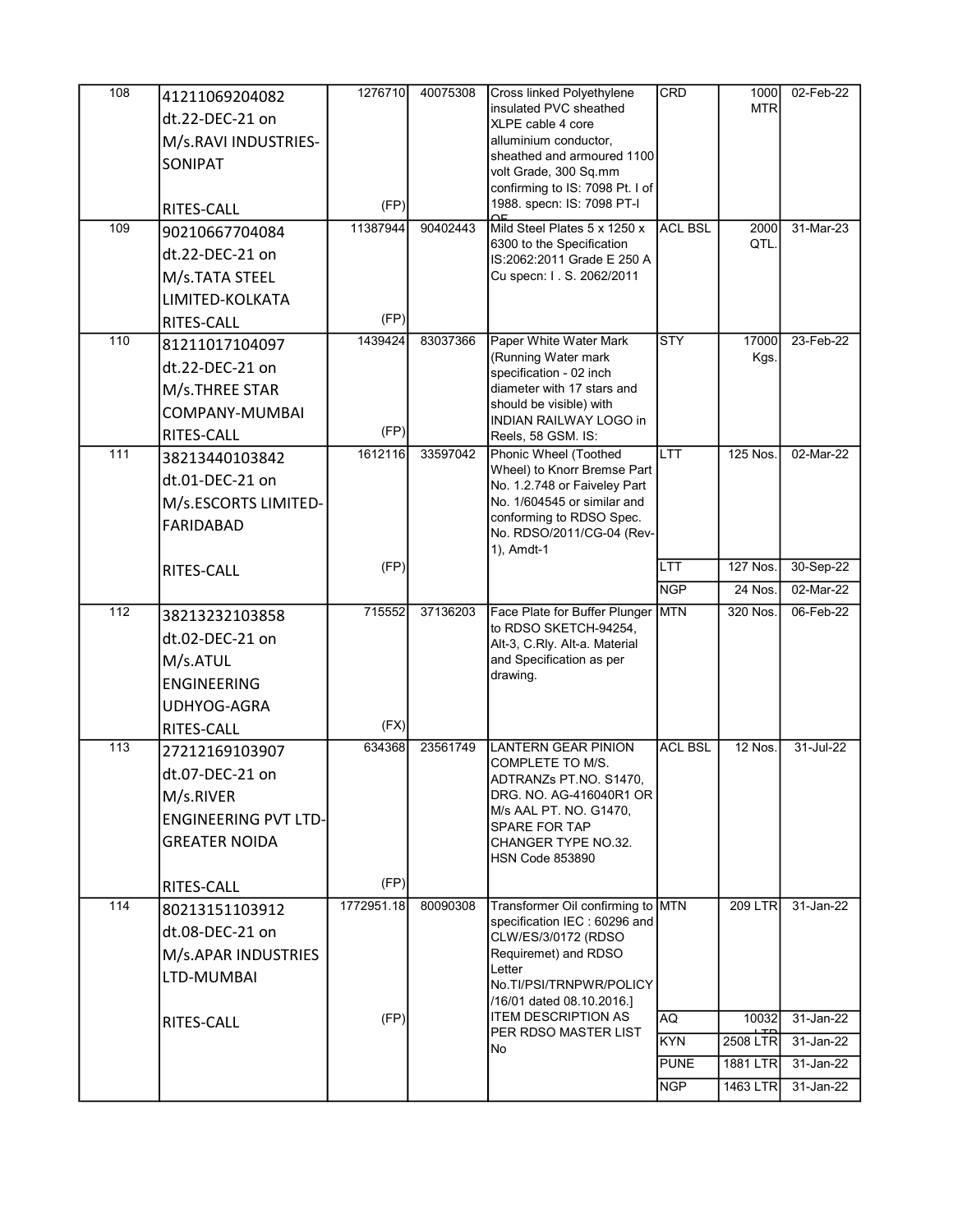| 115 | 38191617703913                | 3394152    | 31020513 | <b>DOUBLE ROW SELF</b>                                         | <b>SNPD</b> | 153 Nos.             | 31-Mar-22    |
|-----|-------------------------------|------------|----------|----------------------------------------------------------------|-------------|----------------------|--------------|
|     | dt.08-DEC-21 on               |            |          | ALIGNING SPHERICAL                                             |             |                      |              |
|     | M/s.SCHAEFFLER                |            |          | ROLLER BEARING NO<br>22328 C/C3 CONFORMING                     |             |                      |              |
|     | <b>INDIA LIMITED-</b>         |            |          | TO RDSO SPECN. C-8527                                          |             |                      |              |
|     |                               |            |          | (REV.1) WITH AMENDMENT                                         |             |                      |              |
|     | VADODARA                      |            |          | SLIP NO. 1&2 SUITABLE<br>FOR 20.32 TONNES AXLE                 |             |                      |              |
|     | RITES-CALL                    | (FC)       |          | <u>MITH CHADANTEE AS DED</u>                                   |             |                      |              |
| 116 | 38213821103941                | 632480     | 38972803 | <b>DISTRIBUTOR VALVE</b><br><b>TYPE DOUBLE STAGE FOR</b>       | <b>BSL</b>  | 12 Nos.              | 10-Mar-22    |
|     | dt.09-DEC-21 on               |            |          | <b>BLC WAGONS MATERIAL</b>                                     |             |                      |              |
|     | M/s.KNORR BREMSE              |            |          | AND SPECIFICATION AS                                           |             |                      |              |
|     | <b>INDIA PVT LTD-</b>         |            |          | PER RDSO'S<br>SPECIFICATION NO 02-                             |             |                      |              |
|     | PALWAL                        |            |          | ABR-02 AMENDMENT NO 4                                          |             |                      |              |
|     | RITES-CALL                    | (FP)       |          | OF SEPTEMBER 2016 OR<br><b>ATEST</b>                           | <b>NGP</b>  | 4 Nos.               | 10-Mar-22    |
| 117 | 38211505103963                | 2112320    | 30020487 | <b>AXLE BOX HOUSING</b>                                        | <b>MTN</b>  | 164 Nos.             | 30-Apr-22    |
|     | dt.13-DEC-21 on               |            |          | (FINISHED MACHINED) TO                                         |             |                      |              |
|     | M/s.JAGDAMBA                  |            |          | ICF DRG. NO. T-0-2-602<br>ALT-v/14, ITEM NO.-2,                |             |                      |              |
|     | <b>LIQUIFIED STEELS LTD.-</b> |            |          | SHEET NO.1 AND 2.                                              |             |                      |              |
|     | <b>HARIDWAR</b>               |            |          | <b>MATERIAL AND</b><br><b>SPECIFICATION TO RDSO</b>            |             |                      |              |
|     | <b>RITES-CALL</b>             | (FP)       |          | SPECIFICATION NO.                                              |             |                      |              |
| 118 |                               | 2941749.44 | 45158101 | <b>DOCOLOGAZICC AS WITH</b><br><b>BRUSHLESS ALTERNATOR MTN</b> |             | $16$ Nos.            | 30-Jun-22    |
|     | 43211560104200                |            |          | 4.5KW, 110V/120V DC TO                                         |             |                      |              |
|     | dt.31-DEC-21 on               |            |          | RDSO SPECN. No.                                                |             |                      |              |
|     | M/s.P. D. STEELS-             |            |          | RDSO/PE/SPECITL/O054-<br>2003 [REV. 0] WITH                    |             |                      |              |
|     | <b>MOHALI</b>                 |            |          | AMENDMENT No. 1 AND 2,                                         |             |                      |              |
|     | RITES-CALL                    | (FP)       |          | WITH UNIVERSAL TYPE                                            |             |                      |              |
| 119 | 43211560104201                | 4596483.5  | 45158101 | <b>BRUSHLESS ALTERNATOR MTN</b><br>4.5KW, 110V/120V DC TO      |             | 21 Nos.              | 31-May-22    |
|     | dt.31-DEC-21 on               |            |          | RDSO SPECN. No.                                                |             |                      |              |
|     | M/s.ROOPSON                   |            |          | RDSO/PE/SPECITL/O054-                                          |             |                      |              |
|     | ELECTRICALS-MUMBAI            |            |          | 2003 [REV. 0] WITH<br>AMENDMENT No. 1 AND 2.                   |             |                      |              |
|     |                               |            |          | WITH UNIVERSAL TYPE                                            |             |                      |              |
|     | <b>RITES-CALL</b>             | (FP)       |          | <b>RECTIFIER-CUM-</b>                                          | <b>BSL</b>  | 4 Nos.               | 31-May-22    |
| 120 | 43211560104202                | 1831802.5  | 45158101 | <b>DECULATOD MUTH</b><br><b>BRUSHLESS ALTERNATOR MTN</b>       |             | 10 Nos.              | 31-May-22    |
|     | dt.31-DEC-21 on               |            |          | 4.5KW, 110V/120V DC TO<br>RDSO SPECN. No.                      |             |                      |              |
|     | M/s.GREEN POWER               |            |          | RDSO/PE/SPECITL/O054-                                          |             |                      |              |
|     | <b>GENERATORS PRIVATE</b>     |            |          | 2003 [REV. 0] WITH                                             |             |                      |              |
|     | LIMITED-FARIDABAD             |            |          | AMENDMENT No. 1 AND 2,<br>WITH UNIVERSAL TYPE                  |             |                      |              |
|     |                               |            |          | RECTIFIER-CUM-                                                 |             |                      |              |
|     |                               | (FP)       |          | <b>REGULATOR, WITH</b>                                         |             |                      |              |
| 121 | <b>RITES-CALL</b>             | 577847.18  | 41134862 | PROVISION OF FILTER<br><b>SILICON RUBBER</b>                   | <b>TMW</b>  | 251 Kgs.             | $01$ -May-22 |
|     | 41213956103845                |            |          | <b>COMPOUND XIAMETER -</b>                                     |             |                      |              |
|     | dt.01-DEC-21 on               |            |          | 4250-S KIT GREEN IN 22KG                                       |             |                      |              |
|     | M/s.3A ASSOCIATES             |            |          | PACK [ BASE 20KG PLUS<br>CURING AGENT 2KG] OF                  |             |                      |              |
|     | <b>INCORPORATED-VAPI</b>      |            |          | <b>DOW CORNING OR</b>                                          |             |                      |              |
|     |                               |            |          | EQUIVALENT GRADE VIDE                                          |             |                      |              |
|     | RITES-CALL                    | (FP)       |          | RDSO L.NO.EL.2.2.8.1<br><u>כםו וממוויס זמי למ אמרים:</u>       |             |                      |              |
| 122 | 41211758103899                | 2124638.77 | 41158842 | MICA GLASS FABRIC TAPE TMW<br>Mi/GI Gwb 18 SIZE 0.12 X 15      |             | 273639<br><b>MTR</b> | 17-Jan-22    |
|     | dt.07-DEC-21 on               |            |          | MM [IN ROLL OF 30 MTR]                                         |             |                      |              |
|     | M/s.RUBY MICA                 |            |          | SPEC.HZN 02354 [SHELF                                          |             |                      |              |
|     | <b>COMPANY LIMITED-</b>       |            |          | LIFE: 12 MONTH]                                                |             |                      |              |
|     | <b>GIRIDIH</b>                |            |          |                                                                |             |                      |              |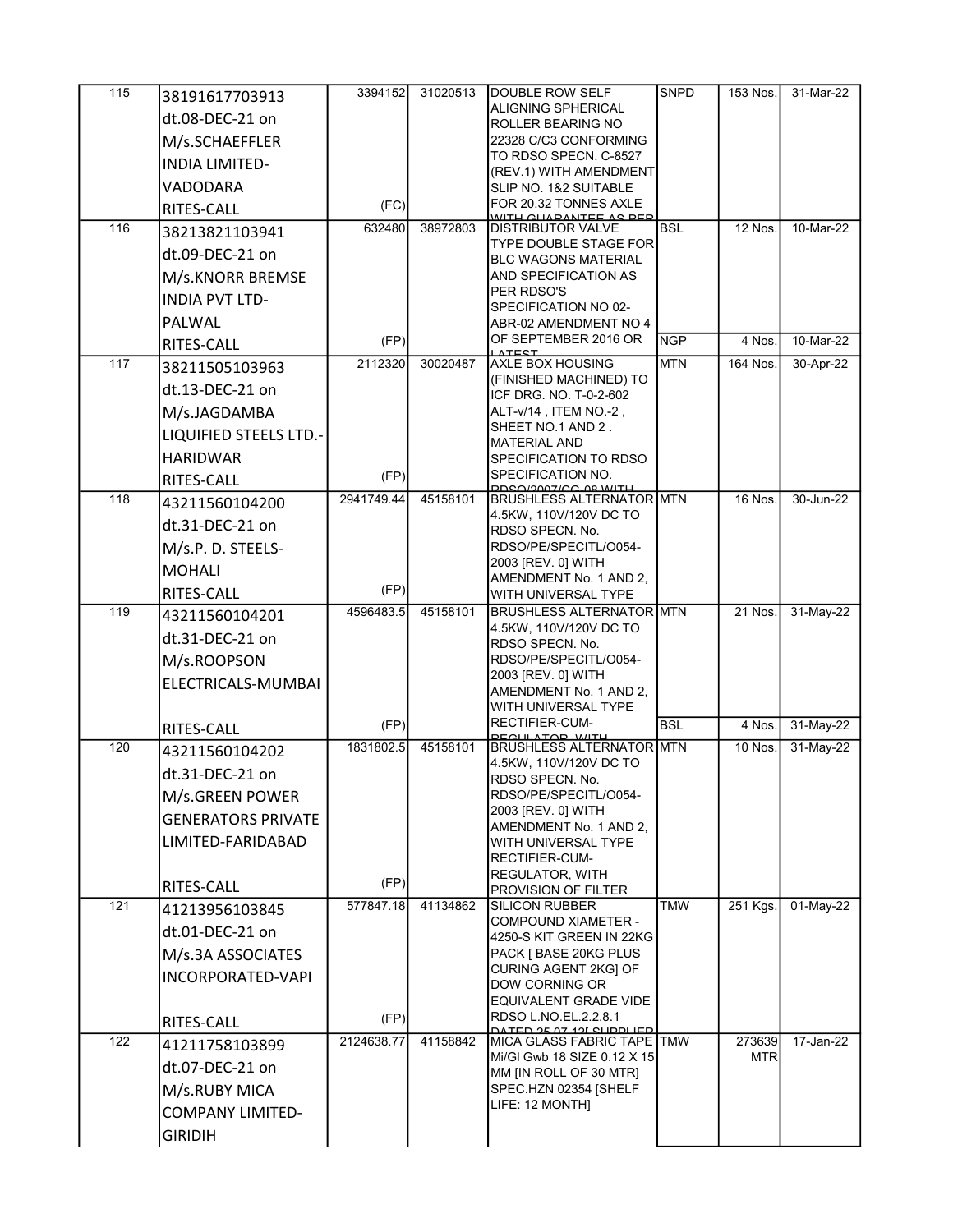|     | <b>RITES-CALL</b>                                                                                                  | (FP)              |          |                                                                                                                                                                                                                                                      | <b>TMW</b>        | 273638<br><b>MTR</b> | 30-Apr-22              |
|-----|--------------------------------------------------------------------------------------------------------------------|-------------------|----------|------------------------------------------------------------------------------------------------------------------------------------------------------------------------------------------------------------------------------------------------------|-------------------|----------------------|------------------------|
| 123 | 38211505103962<br>dt.13-DEC-21 on<br>M/s.HEMCO<br><b>ENGINEERING PRIVATE</b><br>LIMITED-BHIND<br><b>RITES-CALL</b> | 1762409.6<br>(FP) | 30020487 | <b>AXLE BOX HOUSING</b><br>(FINISHED MACHINED) TO<br>ICF DRG. NO. T-0-2-602<br>ALT-v/14, ITEM NO.-2,<br>SHEET NO.1 AND 2.<br><b>MATERIAL AND</b><br><b>SPECIFICATION TO RDSO</b><br>SPECIFICATION NO.<br>RDSO/2007/CG-08 WITH<br>AMENDMENT SLIP NO.1 | <b>MTN</b>        | 164 Nos.             | 14-Jun-22              |
| 124 | 41211618103983<br>dt.13-DEC-21 on<br>M/s.CGPPI-ADHESIVE<br><b>PRODUCTS LTD-</b><br>KUNDAIM                         | 1636874.8         | 41096101 | Insulation tape with, Fire<br>Retardant pre-coated cloth<br>with fire retardant adhesive<br>Width 20 mm plus minus<br>1.00 mm, Thickness 0.3 plus<br>minus 0.05 mm as per ICF's<br>Specification No.<br>ICF/ELEC/921. CS.                            | <b>ACL BSL</b>    | 2100<br><b>MTR</b>   | 12-Apr-22              |
|     | <b>RITES-CALL</b>                                                                                                  | (FP)              |          |                                                                                                                                                                                                                                                      | <b>MTN</b>        | 27817<br>35000       | 12-Apr-22              |
|     |                                                                                                                    |                   |          |                                                                                                                                                                                                                                                      | <b>MTN</b><br>CRD | 25000                | 31-Aug-22<br>12-Apr-22 |
|     |                                                                                                                    |                   |          |                                                                                                                                                                                                                                                      | <b>CRD</b>        | 17790                | 31-Aug-22              |
|     |                                                                                                                    |                   |          |                                                                                                                                                                                                                                                      | <b>KWV</b>        | <b>600 MTR</b>       | 12-Apr-22              |
|     |                                                                                                                    |                   |          |                                                                                                                                                                                                                                                      | AQ                | 1500                 | 12-Apr-22              |
|     |                                                                                                                    |                   |          |                                                                                                                                                                                                                                                      | <b>PUNE</b>       | 3400                 | 12-Apr-22              |
|     |                                                                                                                    |                   |          |                                                                                                                                                                                                                                                      | <b>PUNE</b>       | 3400                 | 31-Aug-22              |
|     |                                                                                                                    |                   |          |                                                                                                                                                                                                                                                      | <b>NGP</b>        | <b>500 MTR</b>       | 12-Apr-22              |
| 125 | 27212689104015<br>dt.16-DEC-21 on<br>M/s.SAMAL HARAND<br>OF INDIA PRIVATE<br>LIMITED-KOLKATA                       | 3253260           | 25440858 | 3 PHASE INDUCTION<br><b>MOTOR SUITABLE FOR</b><br>SMOOTHING REACTOR<br>COOLING BLOWER (MVSL)<br><b>CONFORMING TO RDSO</b><br>SPEC. NO. E/10/03/08<br>(REVISED) SEPT.1995<br>WITH AMENDMENT NO. 1<br>& 2 AND CLW SPECN.                               | <b>ACL BSL</b>    | 75 Nos.              | 30-Jun-22              |
|     | <b>RITES-CALL</b>                                                                                                  | (FP)              |          | NO.CLW/ES/B-14/C. Acce                                                                                                                                                                                                                               | <b>ACL BSL</b>    | 75 Nos.              | 30-Sep-22              |
| 126 | 41213958804048<br>dt.21-DEC-21 on<br>M/s.DMW/Patiala,<br>Patiala                                                   | 1358852           | 41091103 | SILICON IMPREGNATING<br><b>RESIN WACKER SILRES</b><br>H62C OR EQUIVALENT.                                                                                                                                                                            | <b>TMW</b>        | 400 Kgs.             | $30-Apr-22$            |
|     | RITES-CALL                                                                                                         | (FP)              |          |                                                                                                                                                                                                                                                      |                   |                      |                        |
| 127 | 27212682104078<br>dt.21-DEC-21 on<br>M/s.RIVER<br>ENGINEERING PVT LTD-<br><b>GREATER NOIDA</b>                     | 958313.4          | 23668015 | EARTHING POWER RELAY ACL BSL<br>FOR QOP/QOA (DU TYPE)<br>CLW SPECN, NO.<br>CLW/ES/R-27 ALT-Z. HSN<br>853649.                                                                                                                                         |                   | 10 Nos.              | 31-May-22              |
|     | <b>RITES-CALL</b>                                                                                                  | (FP)              |          |                                                                                                                                                                                                                                                      |                   |                      |                        |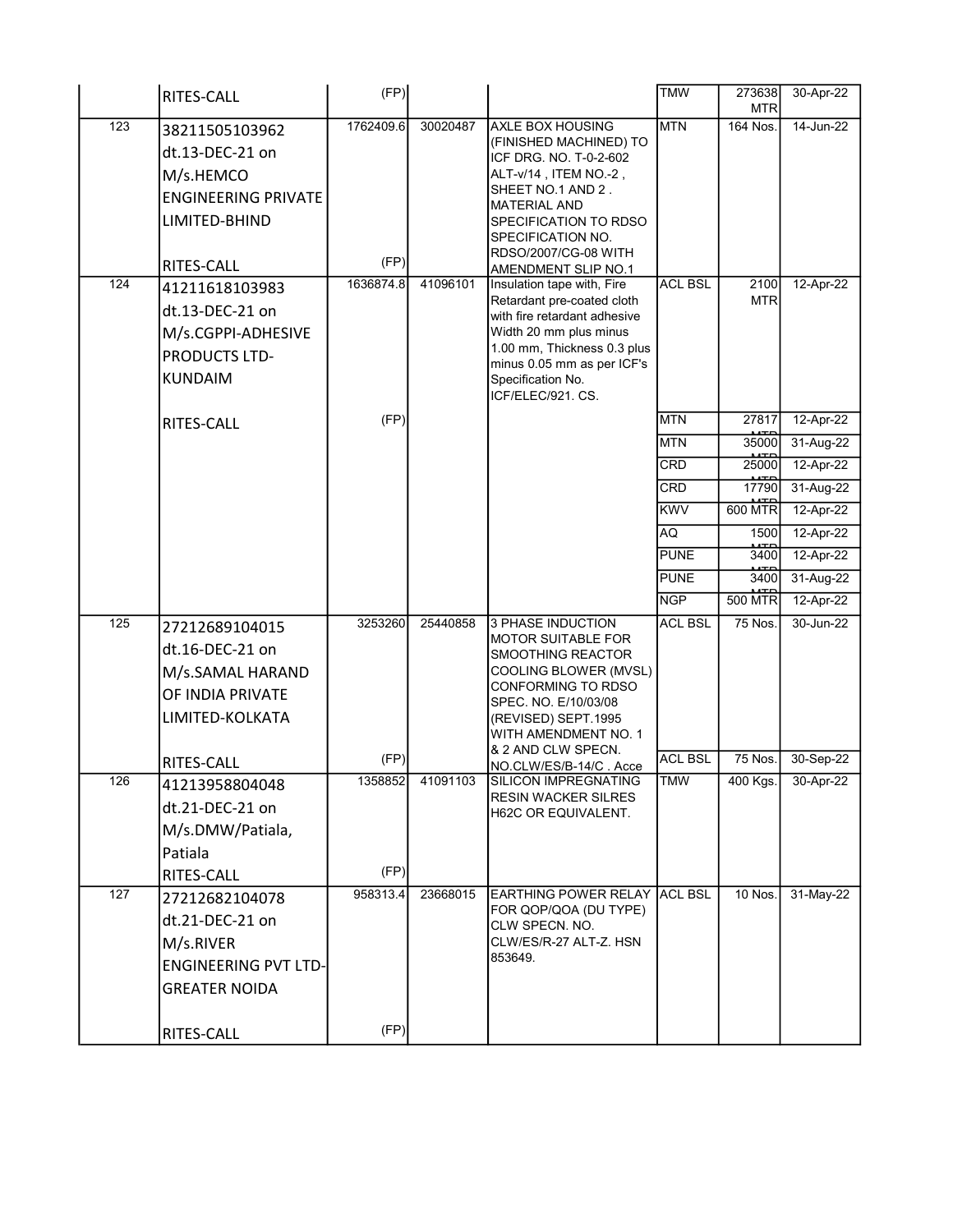| 128              | 27211973104131<br>dt.23-DEC-21 on<br>M/s.MELBROW<br><b>ENGINEERING WORKS</b><br>PVT. LTD.-KOLKATA<br>RITES-CALL | 601800<br>(FP)    | 25102382 | Horn face & Axle box liner to<br>Drg. No. RDSO SK.VL-058<br>ALT-1(Raw material for the<br>liners shall be procured from<br>SAIL/TISCO/JINDAL only,<br>and proof and purchase shall<br>be furnished by the firms at<br>the tim | <b>ACL BSL</b>          | 1000<br>Nos.         | 30-Jun-22              |
|------------------|-----------------------------------------------------------------------------------------------------------------|-------------------|----------|-------------------------------------------------------------------------------------------------------------------------------------------------------------------------------------------------------------------------------|-------------------------|----------------------|------------------------|
| 129              | 27213454104147<br>dt.27-DEC-21 on                                                                               | 663750            | 29860015 | <b>MASTER CONTROLLER AS ACL BSL</b><br>PER CLW SPECN.<br>NO.CLW/ES/3/0031 ALT-1.                                                                                                                                              |                         | 9 Nos.               | 31-May-22              |
|                  | M/s.WOAMA<br>ELECTRONICS-<br><b>KOLKATA</b><br>RITES-CALL                                                       | (FP)              |          | Accepted offer: Woama<br>make indigenous Master<br>Controller for 3-Phase<br>electric locomotives as per<br>CLW Specn. No.                                                                                                    |                         |                      |                        |
| 130              | 38212502104156<br>dt.27-DEC-21 on<br>M/s.EXCELO<br><b>INDUSTRIES INC.-</b><br><b>HOWRAH</b>                     | 953912<br>(FP)    | 30020451 | $C11$ $N/EC/2$ $I0024$ $Al+1$ $Mith$<br>Rear Cover for Axle Box<br>(Finish Machined) to ICF Drg.<br>No. T-0-2-603 Alt-G/14, Item<br>No. 2. Material and<br>Specification as per drawing.                                      | <b>MTN</b><br><b>PR</b> | 600 Nos.<br>260 Nos. | 28-Mar-22<br>28-Mar-22 |
| 131              | <b>RITES-CALL</b><br>42214266103968<br>dt.13-DEC-21 on<br>M/s.FIFA ENTERPRISE-<br><b>HOWRAH</b>                 | 660174.6          | 31050130 | WEARING PIECE FOR SIDE MTN<br><b>BEARER ON BOLSTER</b><br>SUSPENSION. TO ICF<br>DRG. NO. EMU/M-0-5-010,<br>ALT-I/3 . MATERIAL AND<br><b>SPECIFICATION AS PER</b><br>DRAWING.                                                  |                         | 102 Nos.             | 31-May-22              |
| $\overline{132}$ | RITES-CALL<br>48211219801078<br>dt.21-DEC-21 on<br>M/s.Principal Chief<br>Materials Manager,<br>Jabalpur        | (FP)<br>1450658.4 | 12490143 | RIVETLESS CAGE ROLLER PR<br><b>BEARING TYPE NH 320</b><br>FOR TRACTION MOTOR AS<br>PER RDSO SPCN NO.<br>MP.O.2402.03 (REV . 03)<br>APRIL 2011. NOTE THIS<br><b>ITEM IS RESTRICTED TO</b>                                      |                         | 95 Nos.              | 21-Mar-22              |
| 133              | <b>RITES-CALL</b><br>48211218801079<br>dt.21-DEC-21 on<br>M/s.Principal Chief<br>Materials Manager,             | (FP)<br>556268.75 | 12490179 | <b>RDSO APPROVED</b><br>RIVET LESS CAGE<br>ROLLER BEARING TYPE<br>NU 330 FOR TRACTION<br><b>GENERATOR TRACTION</b><br><b>ALTERNATOR AND</b><br><b>TRACTION MOTOR AS PER</b>                                                   | PR<br>PR                | $25$ Nos.<br>25 Nos. | 21-Mar-22<br>21-Mar-22 |
| 134              | Jabalpur<br>RITES-CALL<br>38213349104122                                                                        | (FP)<br>509571.2  | 33571235 | <b>RDSO</b><br>SPECN.NO.MP.0.2402.03<br><b>PEV Q3 ADDIL 2011</b><br>Foot Step Complete as per                                                                                                                                 | <b>MTN</b>              | 160 Nos.             | 28-Feb-22              |
|                  | dt.23-DEC-21 on<br>M/s.ANJALI<br><b>ENGINEERING WORKS-</b><br><b>HOOGHLY</b><br>RITES-CALL                      | (FP)              |          | RCF Drg. No. CC24112 Alt-b<br>Material and Specification as<br>per drawing.                                                                                                                                                   |                         |                      |                        |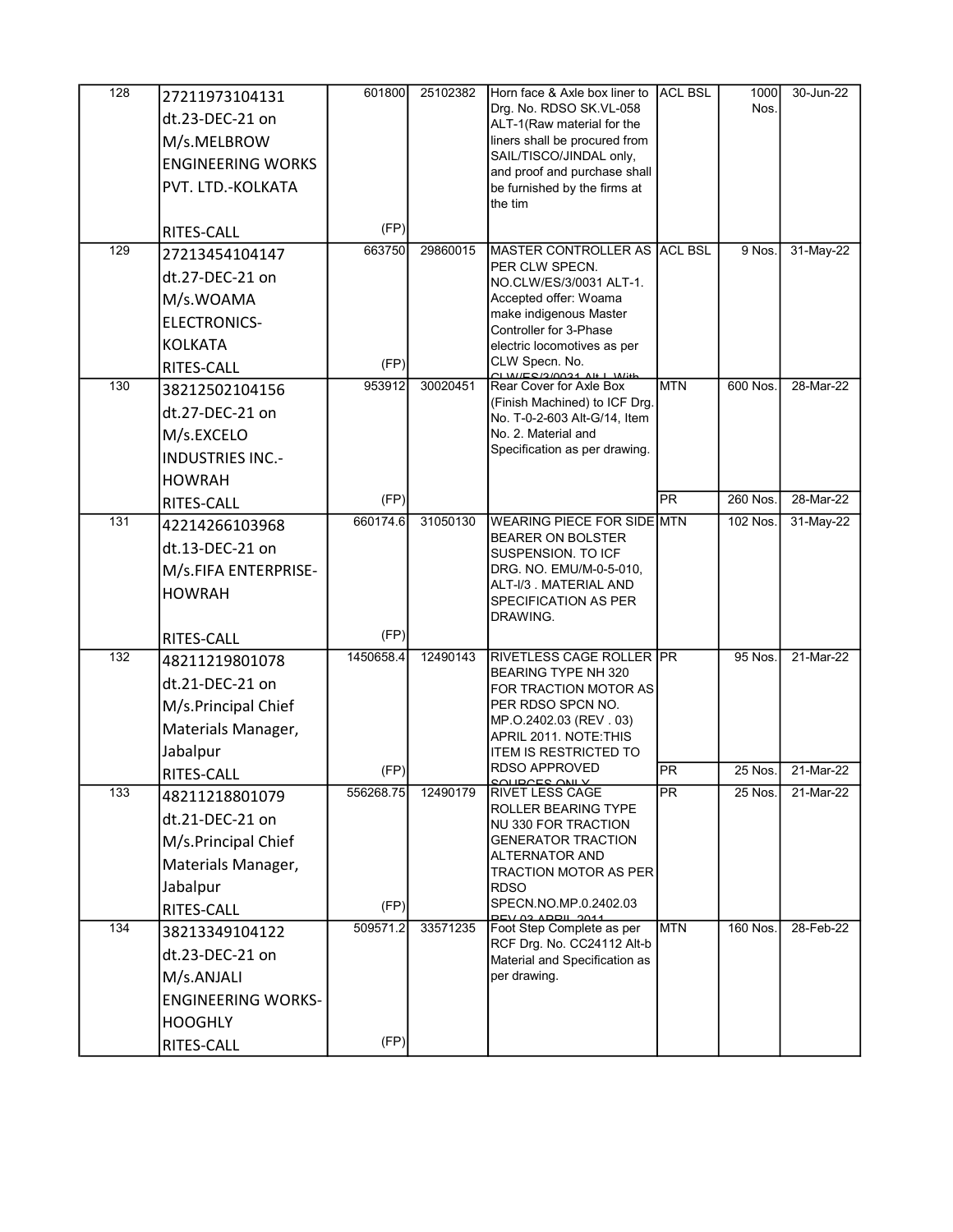| $\overline{135}$ | 81213073104134             | 792960     | 81072612 | Insecticidal Space Spray ISS PUNE                  |                | 1000 LTR             | 31-Mar-22              |
|------------------|----------------------------|------------|----------|----------------------------------------------------|----------------|----------------------|------------------------|
|                  | dt.23-DEC-21 on            |            |          | SPECN:- ISI marked<br>Insecticidal Space Spray to  |                |                      |                        |
|                  | M/s.SWASTIKA               |            |          | IS:1824:78 with including                          |                |                      |                        |
|                  | <b>INDUSTRIES-KANPUR</b>   |            |          | Amdt.No.1 to 5 Reaffirmed                          |                |                      |                        |
|                  |                            |            |          | 2012 and as per General<br>technical Requirements. |                |                      |                        |
|                  | RITES-CALL                 | (FP)       |          | <b>DETAILED SPECN FOR</b>                          | <b>BB</b>      | 1000 LTR             | 31-Mar-22              |
|                  |                            |            |          | <b>SCHED</b>                                       | <b>BSL</b>     | 1000 LTR             | 31-Mar-22              |
|                  |                            |            |          |                                                    | <b>SUR</b>     | 500 LTR              | 31-Mar-22              |
| 136              | 27213482104142             | 10209331.7 | 29050066 | <b>SET OF LABYRINTH RING</b>                       | <b>ACL BSL</b> | 22 Set               | 30-Jun-22              |
|                  | dt.27-DEC-21 on            |            |          | FOR NOSE SUSPEND                                   |                |                      |                        |
|                  | M/s.KAY PEE                |            |          | DRIVE (MSU TUBE) OF<br>WAP7/WAG-9 AS PER           |                |                      |                        |
|                  | <b>EQUIPMENTS PVT LTD-</b> |            |          | ELW/BSL/ SKETCH NO-                                |                |                      |                        |
|                  | <b>HOWRAH</b>              |            |          | ELW/BSL/3-PH/SK.NO.502<br>(SET CONSISTS OF 10      |                |                      |                        |
|                  | RITES-CALL                 | (FP)       |          | <b>ITEMS of ONE NO.EACH</b>                        | <b>ACL BSL</b> | 22 Set               | 30-Sep-22              |
|                  |                            |            |          | TOTAL 10 NOS.). Accepted                           | <b>ACL BSL</b> | 22 Set               | 31-Dec-22              |
|                  |                            |            |          | offer as per f                                     | <b>ACL BSL</b> | 21 Set               | 30-Apr-23              |
| 137              | 27213454104145             | 1032500    | 29860015 | MASTER CONTROLLER AS ACL BSL                       |                | 9 Nos.               | 31-May-22              |
|                  | dt.27-DEC-21 on            |            |          | PER CLW SPECN.<br>NO.CLW/ES/3/0031 ALT-1.          |                |                      |                        |
|                  | M/s.SAITRONIX              |            |          | Accepted offer: MAKE OF 06                         |                |                      |                        |
|                  | <b>ELECTRO DRIVES</b>      |            |          | <b>MAJOR COMPONENTS</b>                            |                |                      |                        |
|                  | PRIVATE LIMITED-           |            |          | WILL BE AS PER FIRMs<br><b>APPROVEND VENDOR</b>    |                |                      |                        |
|                  | <b>HYDERABAD</b>           |            |          | <b>LIST WHICH ARE</b>                              |                |                      |                        |
|                  | RITES-CALL                 | (FP)       |          | FOLLOWS Angle Transmitter-                         | AQ             | 5 Nos.               | 31-May-22              |
| 138              | 81212259104146             | 800150.4   | 83036209 | Saitronix, Conne<br>PAPER PRINTING WHITE           | <b>STY</b>     | 5400                 | 31-Mar-22              |
|                  | dt.27-DEC-21 on            |            |          | IN SIZE 21 CMS x 29.7 CMS                          |                | Ream                 |                        |
|                  | M/s.THREE STAR             |            |          | 60 GSM 1.87 KGS. PER<br>REAM OF 500 SHEETS         |                |                      |                        |
|                  | COMPANY-MUMBAI             |            |          | <b>CONFIRMING TO</b>                               |                |                      |                        |
|                  | RITES-CALL                 | (FP)       |          | IS:1848/2018 TYPE 'A' AND                          |                |                      |                        |
| 139              | 81212413204153             | 931635     | 83048467 | PACKING AS PER<br><b>PAPER COMPUTER</b>            | STY            | 2781 Set             | 07-Feb-22              |
|                  |                            |            |          | SINGLE PLY CONTINUOUS                              |                |                      |                        |
|                  | dt.27-DEC-21 on M/s.K      |            |          | <b>STATIONERY</b><br><b>CONFORMING TO</b>          |                |                      |                        |
|                  | <b>B.COMPUTER FORMS-</b>   |            |          | IS:12766/97 WITH EASY                              |                |                      |                        |
|                  | DEHRADUN                   | (FP)       |          | READ LINES LIGHT BLUE                              |                |                      |                        |
| 140              | <b>RITES-CALL</b>          | 2849700    | 29500072 | INK SIZE OVERALL WIDTH<br><b>PRESSURE SENSOR</b>   | <b>ACL BSL</b> | 12 Nos.              | 31-May-22              |
|                  | 27213621104170             |            |          | CONVERTER OIL WITH                                 |                |                      |                        |
|                  | dt.28-DEC-21 on            |            |          | SUB-D, 9 PIN (POS NO                               |                |                      |                        |
|                  | M/s.TROLEX INDIA PVT       |            |          | 210.62) 4.0 BAR, 20 MA ABB<br>DOCUMENT NO-3EHN     |                |                      |                        |
|                  | LTD-BANGALORE              |            |          | 424144R5000, REV-C.                                |                |                      |                        |
|                  |                            |            |          | Accepted Offer: As per CLW<br>Spec no CLW Spec     |                |                      |                        |
|                  | RITES-CALL                 | (FP)       |          | no.CLW/ES/3/0035 Alt G                             | <b>ACL BSL</b> | 12 Nos.<br>$23$ Nos. | 30-Sep-22              |
|                  |                            |            |          | Make Trolex p                                      | AQ             |                      | 31-May-22              |
| 141              |                            | 1396176    | 29500047 | PRESSURE SENSOR FOR                                | AQ.<br>AQ      | 22 Nos.<br>34 Nos.   | 30-Sep-22<br>30-Jun-22 |
|                  | 27213425104182             |            |          | OIL CIRUCIT                                        |                |                      |                        |
|                  | dt.29-DEC-21 on            |            |          | <b>TRANSFORMER AS PER</b>                          |                |                      |                        |
|                  | M/s.KONTACT                |            |          | <b>CLW</b><br>SPEC.NO.CLW/ES/3/0035                |                |                      |                        |
|                  | <b>CONSORTIUM INDIA</b>    |            |          | ALT-G AND ABB PRODUCT                              |                |                      |                        |
|                  | PVT LTD-CHENNAI            |            |          | NO-3EHN 424142 R5000.                              |                |                      |                        |
|                  | RITES-CALL                 | (FP)       |          |                                                    |                |                      |                        |